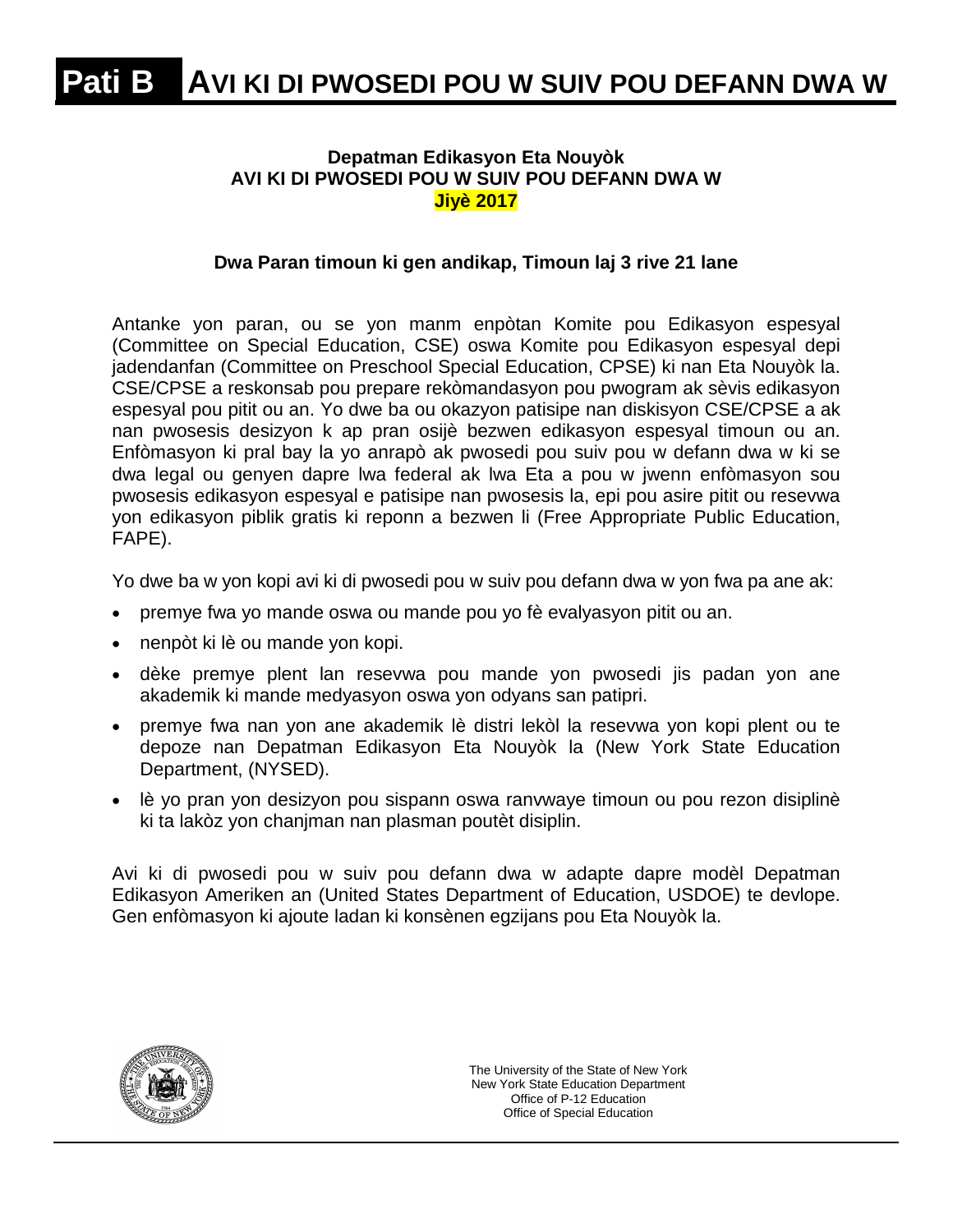i.

# **Tabdèmatyè**

| Konsantman pou devwale enfòmasyon ki ka pèmèt idantifye moun               |  |
|----------------------------------------------------------------------------|--|
|                                                                            |  |
|                                                                            |  |
|                                                                            |  |
| Diferans ant pwosedi pou plent pou mande odyans pou jistis ekitab ak plent |  |
|                                                                            |  |
|                                                                            |  |
|                                                                            |  |
|                                                                            |  |
|                                                                            |  |
|                                                                            |  |
|                                                                            |  |
|                                                                            |  |
|                                                                            |  |
| Plasman timoun lan pandan plent pou mande pwosedi jis ak odyans lan poko   |  |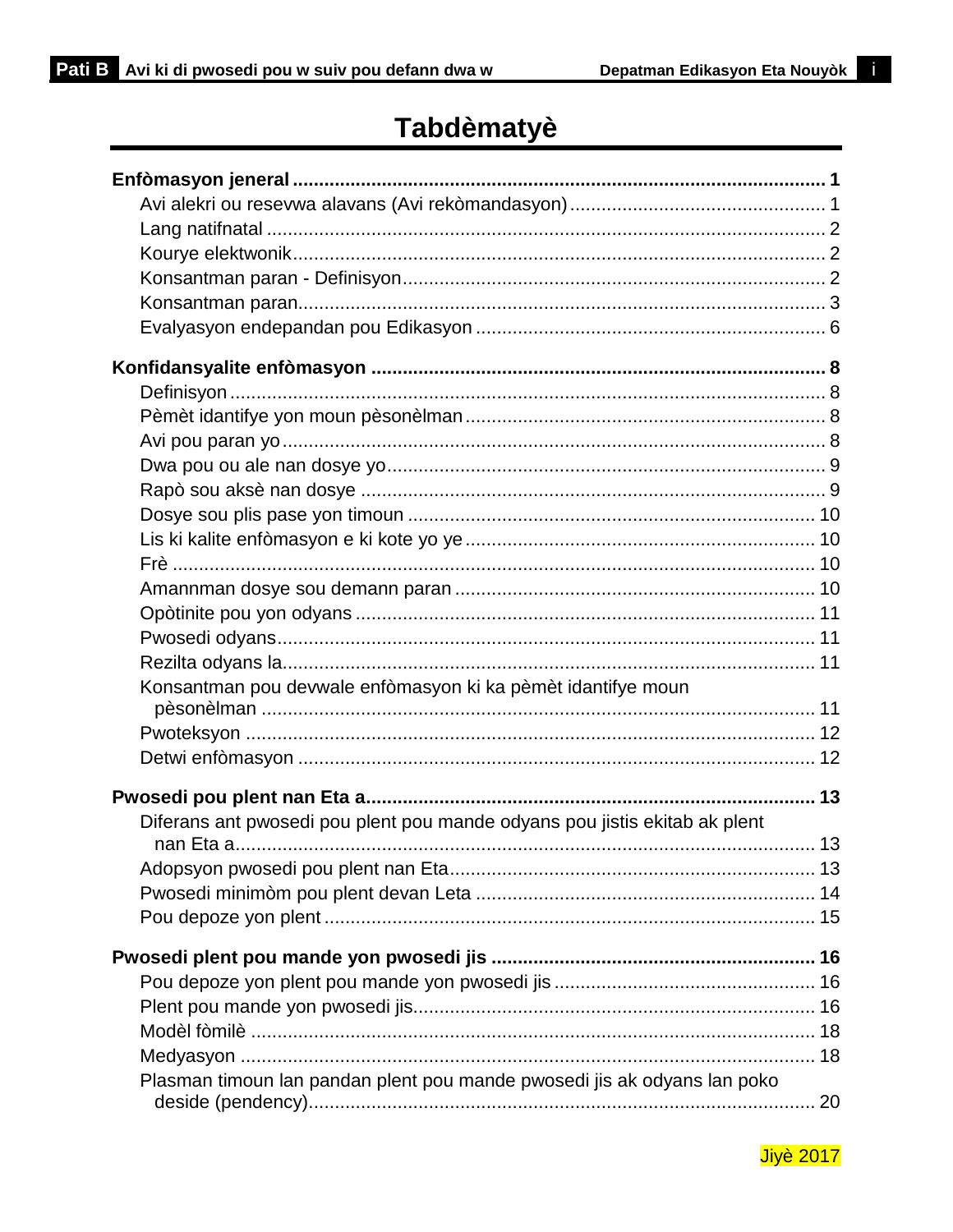| Pwosedi lè y ap pran mezi disiplinè kont timoun ki gen andikap  30         |  |
|----------------------------------------------------------------------------|--|
|                                                                            |  |
|                                                                            |  |
|                                                                            |  |
|                                                                            |  |
|                                                                            |  |
| Pwoteksyon pou timoun ki poko kalifye pou Edikasyon Espesyal ak sèvis ki   |  |
| Referans ak Aksyon bòkote otorite ki responsab aplikasyon lalwa ak otorite |  |
|                                                                            |  |
|                                                                            |  |
|                                                                            |  |
|                                                                            |  |
| Kondisyon pou paran chwazi poukont pa yo plase timoun nan lekòl prive      |  |
|                                                                            |  |
|                                                                            |  |
|                                                                            |  |

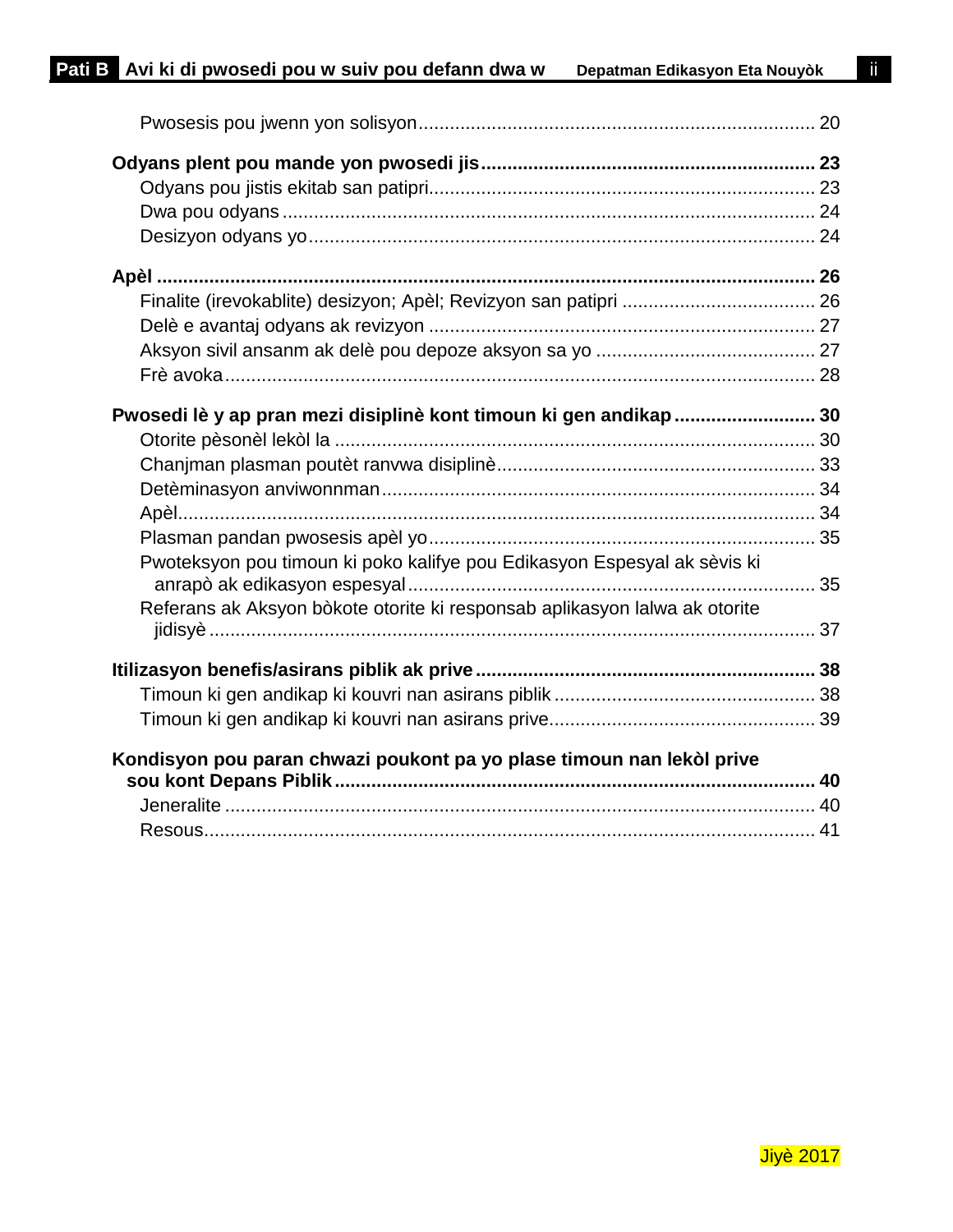### <span id="page-3-0"></span>**ENFÒMASYON JENERAL**

# <span id="page-3-1"></span>**AVI ALEKRI OU RESEVWA ALAVANS (AVI REKÒMANDASYON) 34 CFR seksyon 300.503; 8 NYCRR seksyon 200.5(a) ak (c)**

### **Avi**

Distri lekòl ou an dwe ba w yon avi alekri (ba w sèten enfòmasyon alekri), chak fwa li:

- 1. gen entansyon kòmanse oswa chanje idantifikasyon, evalyasyon oswa plasman pitit ou pou edikasyon, oswa bay timoun ou yon edikasyon piblik gratis ki reponn a bezwen (FAPE) timoun ou an; **oubyen**
- 2. refize kòmanse oswa chanje idantifikasyon, evalyasyon oubyen plasman pitit ou pou edikasyon, oswa pou bay timoun ou FAPE.

Si avi alekri alavans la anrapò ak yon desizyon distri lekòl la ap pran ki merite konsantman paran, distri a ap avize w nan menm moman y ap mande konsantman sa a.

### **Kisa ki nan avi a**

Avi alekri a dwe:

- 1. dekri desizyon distri lekòl la di li gen entansyon pran oswa refize pran an;
- 2. eksplike poukisa distri lekòl ou an gen entansyon pran oswa li refize pran desizyon an;
- 3. dekri chak pwosedi evalyasyon, egzamen, dosye oswa rapò distri lekòl la itilize pou l deside ofri oswa refize aksyon an;
- 4. gen ladan yon deklarasyon ki di ou gen pwoteksyon dapre dispozisyon pwosedi pou suiv pou defann dwa w ki nan Pati B nan Lwa sou edikasyon pou moun ki gen andikap la (Individuals with Disabilities Education Act, IDEA);
- 5. di w kòman ou kapab jwenn yon deskripsyon avi sou pwosedi pou suiv pou defann dwa w si desizyon distri lekòl ou an ofri oswa refize pran an se pa yon premye referans pou evalysyon;
- 6. gen ladan resous pou w kontakte pou ede w konprann Pati B Lwa sou edikasyon pou moun ki gen andikap la (IDEA);
- 7. dekri tout lòt chwa ke Komite pou Edikasyon espesyal (CSE) oswa Komite pou Edikasyon espesyal depi jadendanfan (CPSE) pou pitit ou an te anvizaje ak rezon ki fè yo te rejte chwa sa yo; **epitou**
- 8. bay yon deskripsyon lòt rezon ki fè distri lekòl ou an te ofri oswa refize aksyon an.

#### **Avi a dwe bay nan yon lang ou ka konprann.**

Avi a dwe ekri nan lang piblik la anjeneral ka konprann epi li dwe bay nan lang natifnatal pa w oswa nan lòt mwayen ou itilize pou w kominike, sòf si li pa posib ditou pou yo fè sa.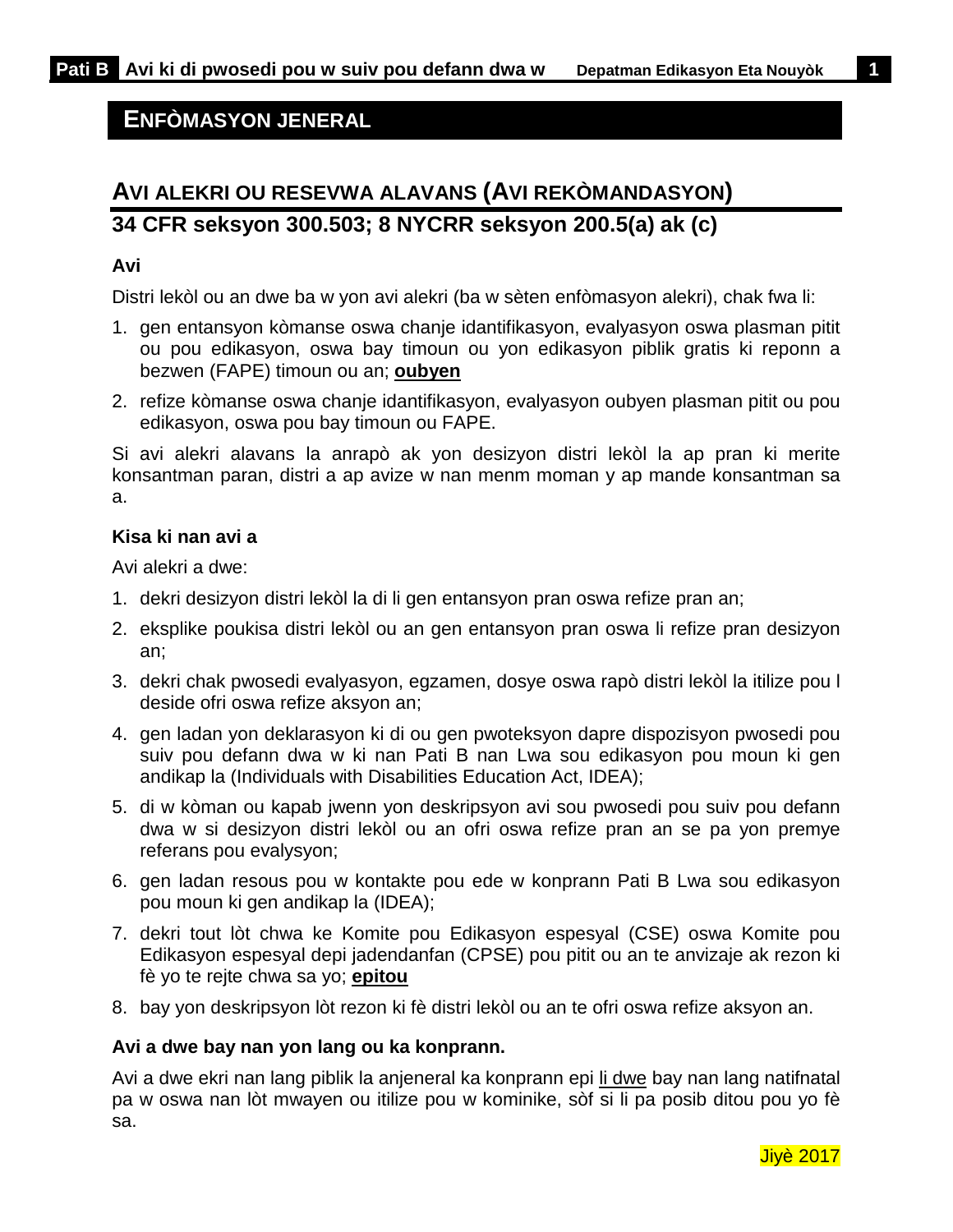Si lang natifnatal ou oswa lòt mwayen ou sèvi pou kominike se pa yon lang ekri, distri lekòl ou an dwe asire ke:

- 1. yo tradui avi a pou ou nan bouch pa lòt mwayen nan lang natifnatal ou osinon lòt mwayen kominikasyon;
- 2. ou konprann sa ki nan avi a; **epi**
- <span id="page-4-0"></span>3. gen prèv alekri ki di pwen 1 ak 2 yo te respekte.

## **LANG NATIFNATAL**

### **34 CFR seksyon 300.29; 8 NYCRR seksyon 200.1(ff)**

*Lang natifnatal,* lè yo pale de li pou yon moun ki gen Konpetans limite nan lang angle, sa vle di bagay sa yo:

- 1. Lang moun lan itilize regilyèman, oswa, nan ka yon timoun, lang paran timoun lan itilize nòmalman;
- 2. Nan tout kontak dirèk ak yon timoun (ak nan evalyasyon timoun lan tou), lang timoun lan itilize nòmalman lakay li oswa nan anviwònman aprantisaj li.

Pou yon moun ki soud oswa ki avèg, oswa pou yon moun ki pa sèvi ak lang ki ekri, mwayen pou kominike a se sa moun lan itilize nòmalman (tankou lang siy, Braille, oswa kominikasyon oral).

# <span id="page-4-1"></span>**KOURYE ELEKTWONIK**

## **34 CFR seksyon 300.505; 8 NYCRR seksyon 200.5(a), (f), ak (i)**

Si distri lekòl ou an bay paran chwa pou yo resevwa dokiman yo nan imel, ou kapab chwazi resevwa dokiman sa yo nan imel:

- 1. Avi alekri ou dwe resevwa alavans lan (avi rekòmandasyon);
- 2. avi ki di pwosedi pou w suiv pou defann dwa w la; **ak**
- <span id="page-4-2"></span>3. avi anrapò ak yon plent pou mande pwosedi jis.

# **KONSANTMAN PARAN - DEFINISYON**

### **34 CFR seksyon 300.9; 8 NYCRR seksyon 200.1(l)**

### **Konsantman**

*Konsantman* vle di:

1. Ou te byen resevwa nèt tout enfòmasyon, nan lang natifnatal ou oswa pa lòt mwayen ou sèvi pou w kominike (tankou lang siy, Braille, oswa kominikasyon oral) , osijè aksyon w ap bay konsantman w pou li a;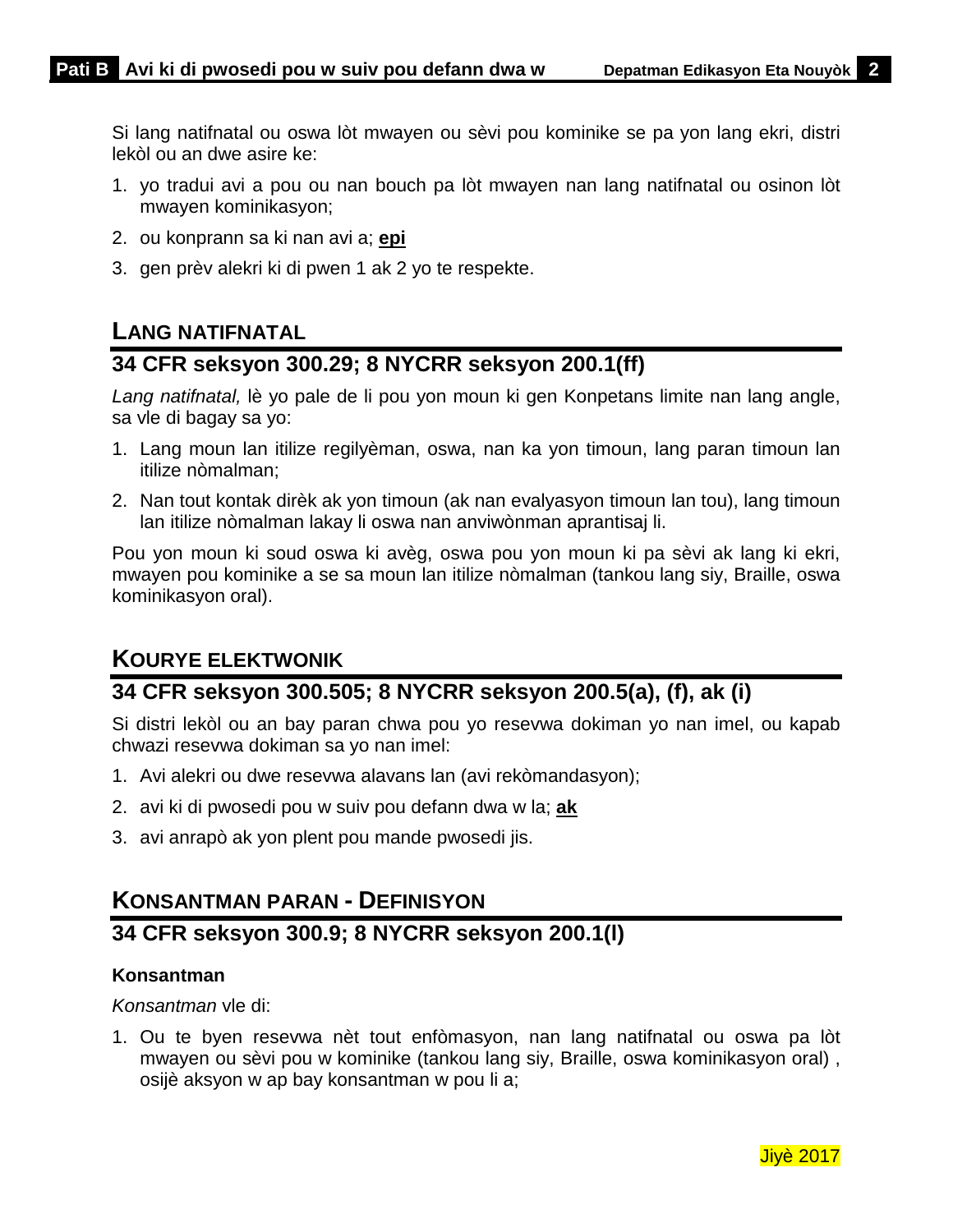- 2. Ou konprann epi ou bay akò w alekri pou desizyon sa a, epi konsantman an dekri desizyon an e li bay lis tout dosye (si gen dosye) ki pral mete deyò e ba kiyès; **epitou**
- 3. Ou konnen konsantman an volontè bòkote pa w, epi ou ka retire konsantman w nenpòt ki lè.

Poutèt ou retire konsantman w sa p ap anile (defèt) yon desizyon ki te pran apre ou te fin bay konsantman w e anvan ou te retire l.

### <span id="page-5-0"></span>**KONSANTMAN PARAN**

### **34 CFR seksyon 300.300; 8 NYCRR seksyon 200.5(a) ak (b)**

### **Konsantman pou premye evalyasyon**

Distri lekòl ou an pa ka fè yon premye evalyasyon pou pitit ou pou wè si timoun lan kalifye dapre Pati B IDEA a pou li resevwa edikasyon espesyal ak lòt sèvis anrapò ak edikasyon espesyal si distri a pa ba w yon avi alekri alavans sou desizyon yo ofri a ni si li pa jwenn konsantman w jan sa dekri nan tit anlè a *Konsantman Paran*.

Pou distri lekòl la fè yon premye evalyasyon pou deside si pitit ou an se yon timoun ki gen andikap, distri a dwe fè tout efò rezonab pou jwenn konsantman w apre ou fin gen enfòmasyon.

Konsantman ou te bay pou yon premye evalyasyon pa vle di ou tou bay konsantman w pou distri lekòl la kòmanse bay timoun ou an edikasyon espesyal ak lòt sèvis anrapò ak edikasyon espesyal.

Si timoun ou an enskri nan lekòl piblik oswa w ap chèche enskri pitit ou nan yon lekòl piblik epi ou te refize bay konsantman w osinon ou pa te reponn demann ou resevwa pou bay konsantman pou yon premye evalyasyon epi pitit ou nan laj pou lekòl, distri lekòl ou an kapab, men li pa oblije, chèche fè yon premye evalyasyon pou pitit ou pa mwayen itilizasyon medyasyon oswa plent pou mande yon pwosedi jis, reyinyon pou jwenn yon solisyon, ak pwosedi odyans pou jistis ekitab san patipri. Distri lekòl la pa vyole obligasyon li gen pou chèche ki kote timoun lan ye, idantifye e evalye timoun lan si li pa fè yon evalyasyon pou timoun ou an nan sikonstans sa yo epi timoun ou an pa kapab resevwa sèvis edikasyon espesyal, menmsi timoun lan te gen chans pou l ta kalifye.

### **Règleman espesyal pou premye evalyasyon timoun leta plase sou titèl yo**

Si yon timoun se yon timoun leta plase sou titèl e li p ap viv ak paran l, distri lekòl la pa bezwen konsantman paran an pou l fè yon premye evalyasyon pou gade si timoun lan se yon timoun ki gen andikap si:

- 1. malgre efò rezonab li fè pou sa, distri lekòl la pa ka jwenn paran timoun lan;
- 2. konfòmeman ak lwa Eta a, paran an te pèdi dwa li yo; **oubyen**
- 3. yon jij te bay yon lòt moun ki pa paran an dwa pou pran desizyon sou edikasyon epi pou bay konsantman pou yon premye evalyasyon fèt.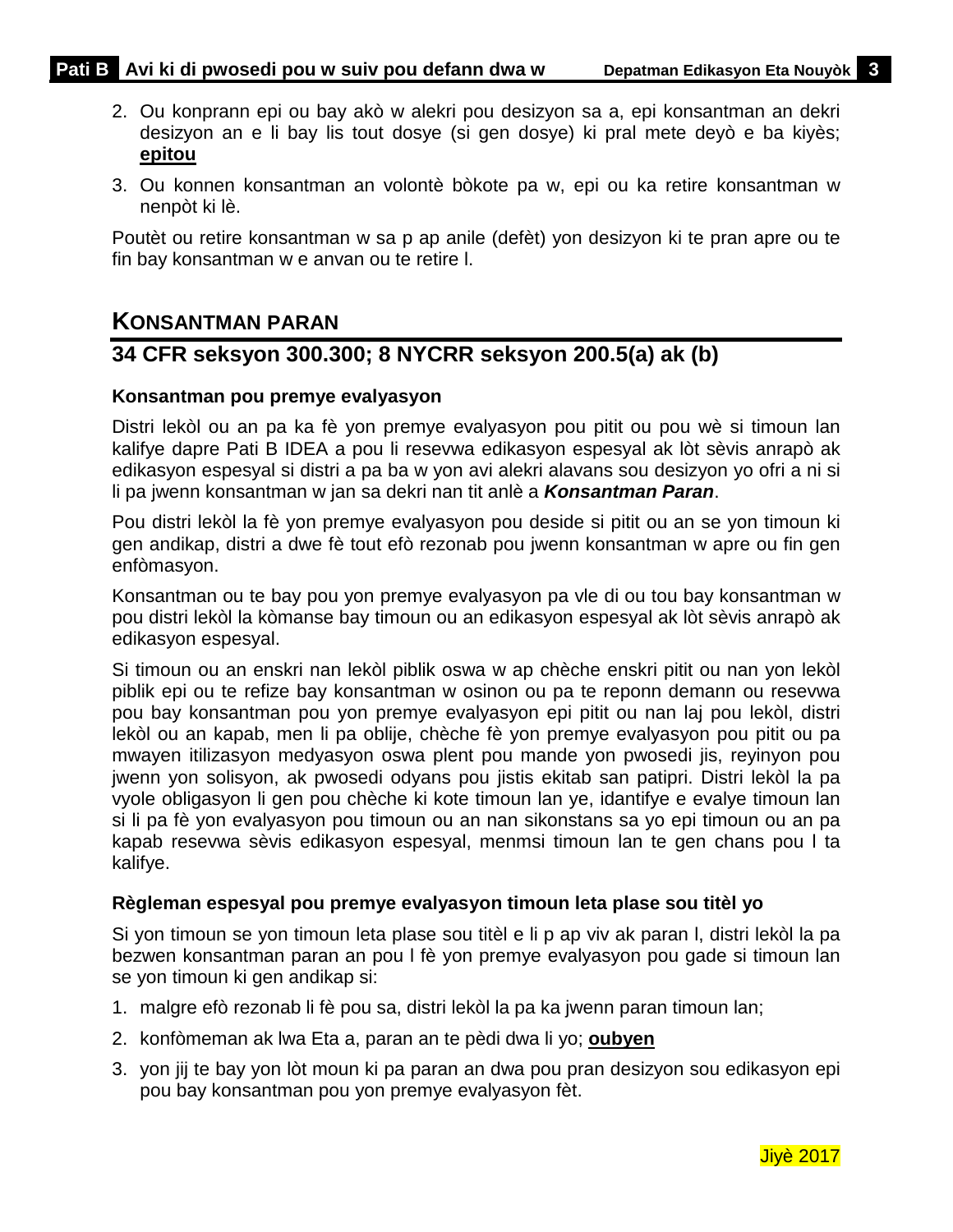Nan Eta Nouyòk, Timoun leta plase sou titèl vle di yon timoun oswa yon jenn ki gen mwens pase venteyen ane:

- 1. ke yo te mete nan plasman oswa nan detansyon daprè seksyon 358-a, 384 oubyen 384-a Lwa Sèvis Sosyal (Social Services Law), oubyen atik 3, 7, oubyen 10 Lwa Tribinal pou Fanmi (Family Court Act), oubyen ke yo te lage pou adopsyon konfòmeman ak seksyon 383-c, 384, oubyen 384-b Lwa Sèvis Sosyal; oubyen
- 2. ki sou kont Komisè Sèvis Sosyal (Commissioner of Social Services) oswa sou kont Biwo Sèvis pou Timoun ak Fanmi (Office of Children and Family Services, OCFS); oubyen
- 3. ki yon timoun endijan dapre seksyon 398(1) Lwa Sèvis Sosyal la.

### **Konsantman paran pou sèvis yo**

Distri lekòl ou dwe jwenn konsantman ou ki baze sou enfòmasyon yo anvan nou bay sèvis edikasyon espesyal ak sèvis asosye pou pitit ou pou premye fwa. Distri lekòl la dwe fè efò ki rezonab pou jwenn konsantman ou ki baze sou enfòmasyon yo anvan nou bay sèvis edikasyon espesyal ak sèvis asoye pou pitit ou pou premye fwa.

Si w pa reponn yon demann yo voye ba w pou jwenn konsantman w pou timoun ou resevwa edikasyon espesyal ak sèvis anrapò ak edikasyon espesyal pou premye fwa, oswa si w refize bay konsantman sa a, distri lekòl la kapab pa itilize pwosedi jistis ekitab yo (sa vle di medyasyon, reyinyon pou jwenn yon solisyon, oswa yon odyans pou jistis ekitab san patipri) nan bi pou li jwenn akò pa w oubyen yon desizyon lalwa ki di yo ka bay timoun lan edikasyon espesyal la ak sèvis anrapò ak edikasyon espesyal (ke CSE oswa CPSE rekòmande pou timoun lan) san konsantman pa w.

Si w refize bay konsantman w pou timoun ou resevwa edikasyon espesyal ak sèvis ki anrapò ak edikasyon espesyal pou premye fwa, oswa si w pa reponn yon demann yo voye ba w pou jwenn konsantman w epi distri lekòl la pa bay timoun ou an edikasyon espesyal la ak sèvis anrapò ak edikasyon espesyal ke li t ap chèche jwenn konsantman w pou yo a, distri lekòl la:

- 1. pa vyole obligasyon li gen pou li mete FAPE aladispozisyon timoun lan poutèt li pa bay timoun lan sèvis sa yo; **epi**
- 2. li pa oblije fè yon reyinyon IEP oswa prepare yon pwojè akademik endividyèl (IEP) pou timoun ou an pou edikasyon espesyal ak sèvis anrapò ak edikasyon espesyal yo te mande konsantman w pou yo a.

### **Anilasyon konsantman paran**

Si ou voye yon lèt bay sektè lekòl la (school district) ki di ladan li ke ou anile (revoke) otorizasyon ou te bay sektè lekòl la pou pitit ou a resevwa edikasyon espesyal ak sèvis an rapò ak edikasyon espesyal, sektè lekòl la:

- 1. ka pa kontinye bay pitit ou a edikasyon espesyal ak sèvis an rapò ak edikasyon espesyal;
- 2. ka pa itilize otorite li (tankou negosyasyon, reyinyon pou rezoud pwoblèm, oswa yon chita pale ki pa gen pati pri) pou li jwenn angajman oswa yon desizyon lalwa pou pitit ou a ka resevwa sèvis sa yo;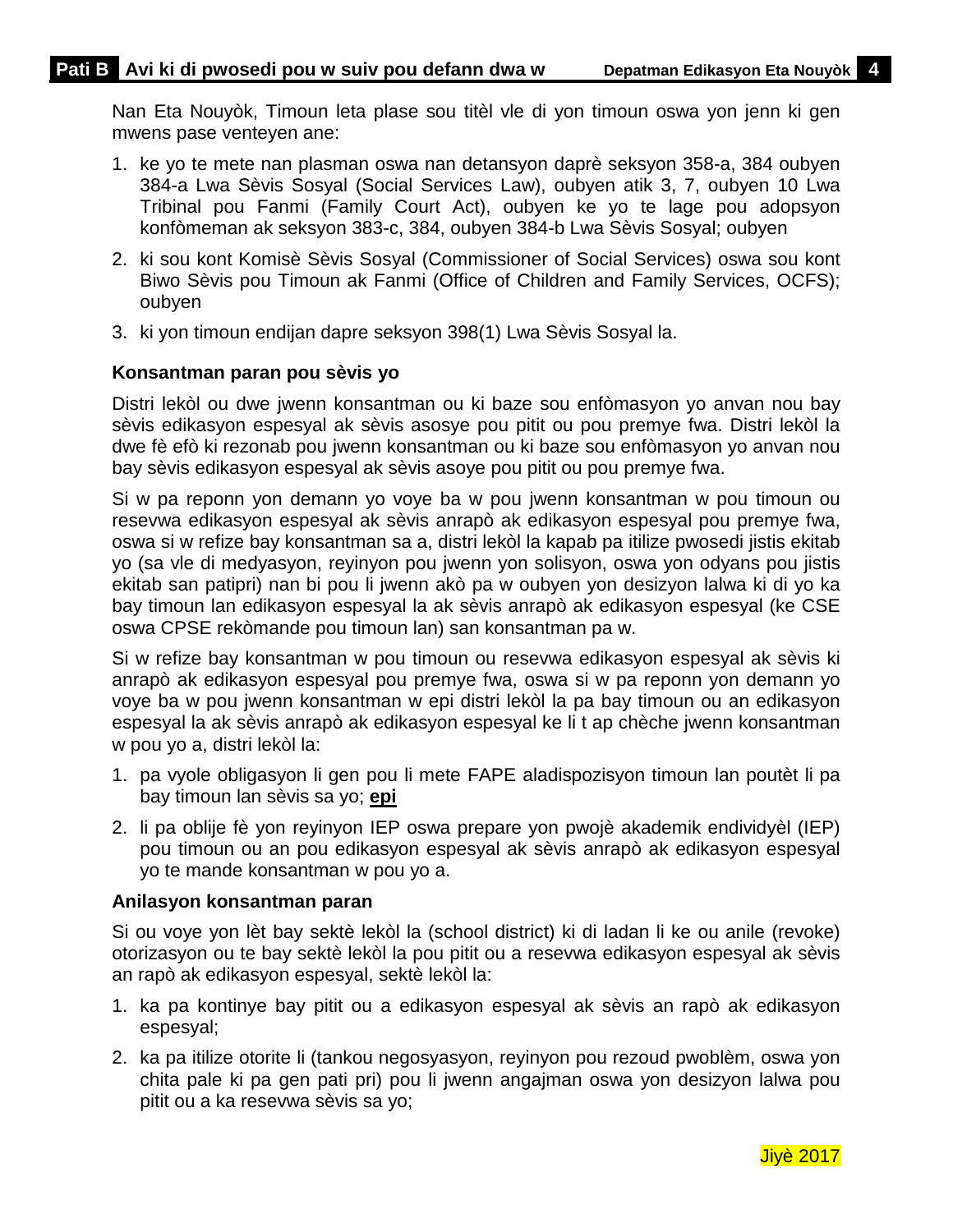- 3. pa derespekte obligasyon ki di pou piti ou a resevwa FAPE lè sektè lekòl la pa bay pitit ou a edikasyon espesyal ak lòt sèvis an rapò ak edikasyon espesyal;
- 4. pa oblije gen yon reyinyon IEP oswa devlope yon IEP pou pitit ou a pou li ka jwenn edikasyon espesyal ak sèvis an rapò ak edikasyon espesyal; **epitou**
- 5. pa oblije chanje dosye edikasyon pitit ou pou retire kote ki di ladan li ke pitit ou a te resevwa edikasyon espesyal ak sèvis an rapò ak edikasyon espesyal paske ou anile otorizasyon ou a.

### **Konsantman paran pou yo refè evalyasyon**

Anvan li refè evalyasyon timoun ou an, distri lekòl la dwe jwenn konsantman w apre w fin gen enfòmasyon, sòf si distri lekòl ou an ka demontre:

- 1. li te fè tout sa l kapab pou jwenn konsantman w pou yo refè evalyasyon timoun ou an; **epi**
- 2. ou pa te bay repons.

Si w refize bay konsantman w pou yo refè evalyasyon timoun ou an, distri lekòl la pa oblije fè sa, men li ka chèche refè evalyasyon timoun lan pa mwayen itilizasyon medyasyon, plent pou mande yon pwosedi jis, reyinyon pou jwenn yon solisyon ak pwosedi odyans pou jistis ekitab san paspouki pou li chèche pase sou tèt refi konsantman w pou yo refè evalyasyon timoun ou an. Tankou pou premye evalyasyon yo, distri lekòl la pa vyole obligasyon li gen dapre Pati B IDEA a si li refize chèche sèvi ak mwayen sa yo pou refè evalyasyon an.

#### **Dokimantasyon efò rezonab ki fèt pou jwenn konsantman paran**

Distri lekòl ou an dwe konsève dokiman pou montre efò rezonab yo te fè pou jwenn konsantman paran pou premye evalyasyon ak pou refè evalyasyon, pou bay edikasyon espesyal ak sèvis anrapò ak edikasyon espesyal pou premye fwa, ak efò pou jwenn ki kote paran timoun leta plase sou titèl yo ye pou premye evalyasyon yo. Dokiman yo dwe gen ladan rapò tantativ distri lekòl la fè nan domèn sa yo, tankou:

- 1. rapò detaye sou koutfil yo te fè oswa yo te eseye fè ak rezilta apèl sa yo;
- 2. kopi lèt yo te voye ba paran yo ak kèlkanswa repons yo te resevwa; **ak**
- 3. rapò detaye sou vizit yo te fè kay paran yo oswa kote paran an ap travay ak rezilta vizit sa yo.

#### **Konsantman paran pou itilizasyon asirans**

Konsantman paran obligatwa anvan distri lekòl la itilize asirans prive oswa piblik yon paran, jan sa dekri nan tit *Itilizasyon Benefis/Asirans prive ak piblik*.

### **Konsantman pou elèv paran plase nan lekòl prive ak timoun ki resevwa enstriksyon lakay pa yo**

Si w mete timoun ou nan yon lekòl prive sou pwòp frè pa w oswa si w fè lekòl pou timoun ou lakay ou, epi ou pa bay konsantman w pou yo fè premye evalyasyon oswa refè evalyasyon pou timoun ou an, osinon ou pa reponn yon demann yo voye ba w pou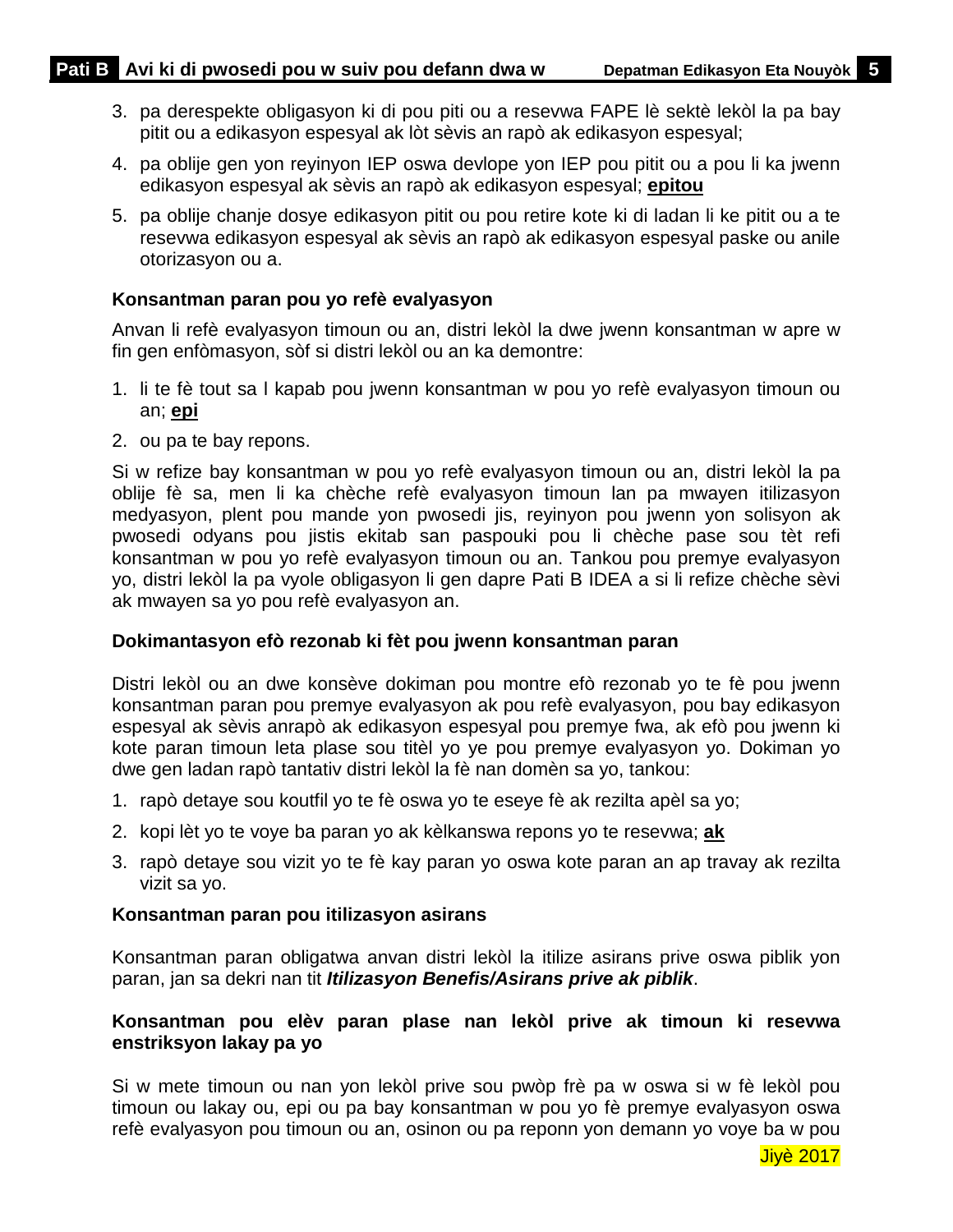jwenn konsantman w, distri lekòl la gendwa pa sèvi ak pwosedi li genyen pou pase sou tèt konsantman (sa vle di medyasyon, plent pou mande yon pwosedi jis, reyinyon pou jwenn yon solisyon, oubyen yon odyans pou jistis ekitab san patipri) e li pa oblije konsidere timoun ou an kalifye pou resevwa sèvis edikasyon san patipri yo (sèvis yo mete disponib pou timoun ki gen andikap ke paran plase nan lekòl prive).

### **Lòt règleman sou konsantman**

Konsantman w pa obligatwa pou distri lekòl ou an kapab:

- 1. egzaminen done ki la deja nan kad premye evalyasyon oswa yon evalyasyon yo te refè pou timoun ou an; **oubyen**
- 2. bay timoun ou an yon egzamen oswa lòt evalyasyon yo bay tout lòt timoun yo, sòf si anvan egzamen oswa evalyasyon sa a, yon konsantman paran tout timoun nesesè.

Menm si ou refize bay konsantman w pou yon sèvis oswa yon aktivite, distri lekòl la pa kapab sèvi ak sa pou li refize oumenm oswa timoun ou an kèlkanswa lòt sèvis, benefis oubyen aktivite.

Distri lekòl la dwe prepare e mete an plas pwosedi pou asire ke refi konsantman w pou kenenpòt nan lòt sèvis ak aktivite sa yo pa gen kòm konsekans timoun ou an pa resevwa FAPE.

# <span id="page-8-0"></span>**EVALYASYON ENDEPANDAN POU EDIKASYON**

## **34 CFR seksyon 300.502; 8 NYCRR seksyon 200.5(g)**

### **Jeneralite**

Jan sa dekri anba la a, ou gen yon dwa pou w jwenn yon evalyasyon endepandan sou edikasyon (Independent Educational Evaluation, IEE) pou timoun ou si w pa dakò ak evalyasyon distri lekòl la te jwenn pou timoun ou an.

Si w mande yon IEE, distri lekòl la dwe ba w enfòmasyon sou kote ou kapab jwenn yonn ak kritè distri lekòl la aplike pou IEE yo.

### **Definisyon**

*Evalyasyon endepandan sou edikasyon* vle di yon evalyasyon yon moun kalifye fè, ki pa anplwaye nan distri ki reskonsab edikasyon pitit ou an.

*Depans piblik (Public expense)* vle di oubyen distri lekòl la peye tout frè evalyasyon an oswa li asire evalyasyon an fèt yon lòt jan san w pa depanse, konfòmeman ak dispozisyon Pati B IDEA a, ki pèmèt tout Eta itilize kèlkanswa sous sipò lokal, federal, prive oswa nan Eta a ki disponib dekwa pou obligasyon Pati B IDEA a respekte.

### **Dwa paran genyen pou evalyasyon sou kont depans piblik**

Ou gen yon dwa pou w jwenn yon IEE pou pitit ou sou kont depans piblik si w pa dakò ak yon evalyasyon pitit ou te jwenn nan distri lekòl la, anba kondisyon sa yo:

1. Si w mande yon IEE pou pitit ou sou kont depans piblik, distri lekòl ou an dwe san reta ki pa nesesè, swa: (a) depoze yon plent pou pwosedi jis pou mande yon odyans pou montre evalyasyon li te fè pou timoun ou an reponn a bezwen l; oswa (b) bay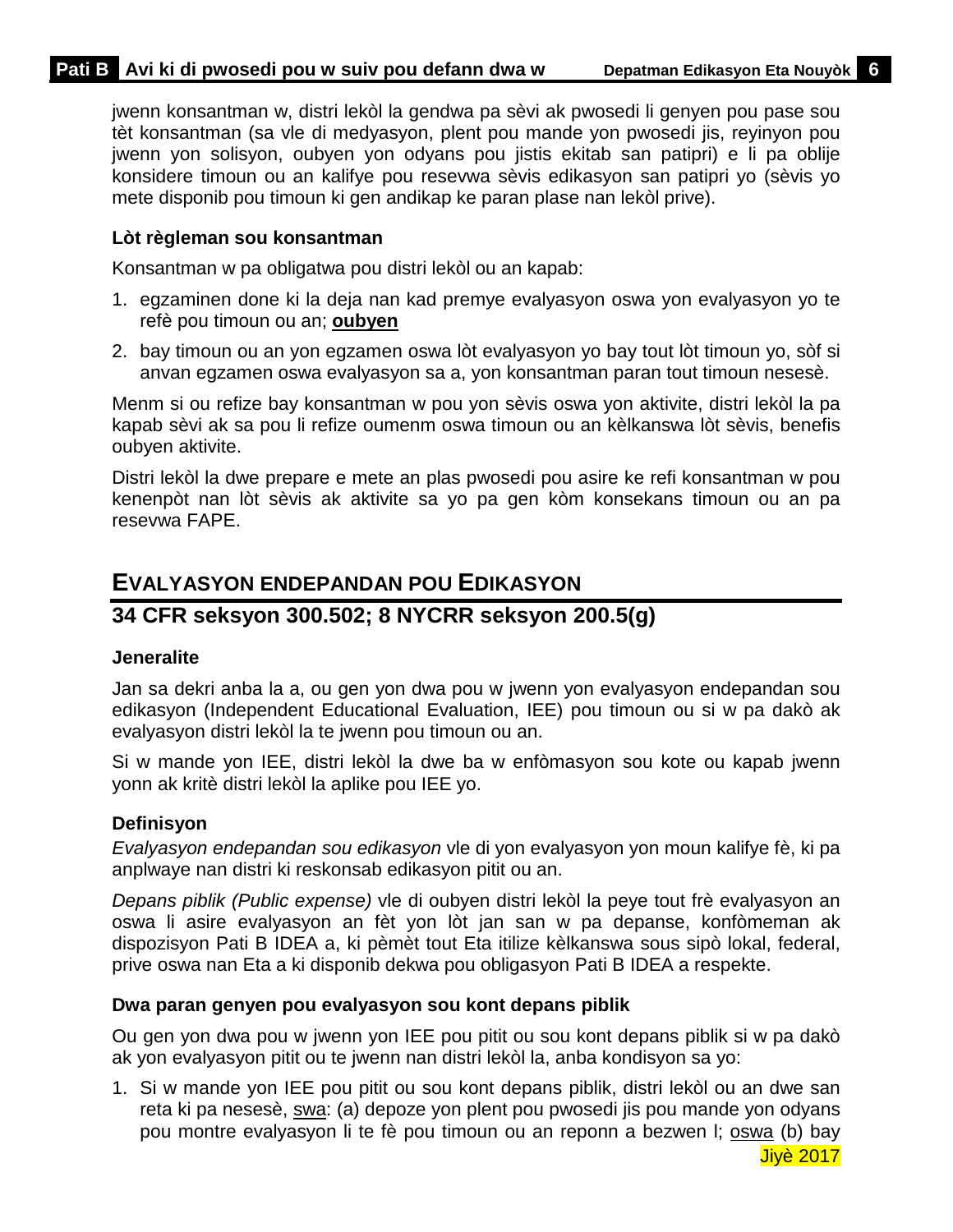yon IEE sou kont depans piblik, sòf si distri lekòl la demontre nan yon odyans ke evalyasyon ou te jwenn pou timoun ou an pa ranpli kritè distri lekòl la.

- 2. Si distri lekòl la mande yon odyans epi desizyon final la di evalyasyon distri lekòl ou an te fè pou timoun lan reponn a bezwen timoun lan, ou gen dwa toujou pou w jwenn yon IEE, men se pa sou kont depans piblik.
- 3. Si w mande yon IEE pou timoun ou, distri lekòl la gen dwa mande poukisa ou kont evalyasyon distri lekòl la te fè pou timoun lan. Men, distri lekòl la pa kapab egzije yon eksplikasyon e li pa kapab san rezon pran reta pou li, swa fè w jwenn IEE a pou timoun lan sou kont depans piblik, oswa depoze yon plent pou yon pwosedi jis pou mande yon odyans pou jistis ekitab pou defann evalyasyon li te fè pou timoun lan.

Nòmalman, ou gen dwa pou yon sèl IEE pou timoun ou sou kont depans piblik chak fwa distri lekòl ou an fè yon evalyasyon pou timoun ou, epi ou pa dakò avè l.

### **Evalyasyon paran pran desizyon fè**

Si w jwenn yon IEE pou timoun ou sou kont depans piblik oswa ou chwazi pataje ak distri lekòl la yon evalyasyon timoun ou ke ou te jwenn nan depans prive:

- 1. Si li satisfè kritè distri lekòl la pou IEE, distri lekòl la dwe konsidere rezilta evalyasyon timoun ou an nan kenenpòt desizyon ki pran konfòmeman ak dispozisyon FAPE pou timoun ou an; **epi**
- 2. Oumenm oswa distri lekòl ou an, nou kapab prezante evalyasyon an kòm prèv nan yon odyans pou jistis ekitab konsènan timoun ou an.

### **Evalyasyon fonksyonè odyans san patipri mande pou yo fè**

Si yon fonksyonè odyans san patipri (impartial hearing officer, IHO) mande yon IEE pou pitit ou nan kad yon odyans pou pwosedi jis, frè evalyasyon an dwe sou kont depans piblik.

### **Kritè distri lekòl la**

Si yon IEE fèt sou kont depans piblik, kritè ki sèvi pou evalyasyon an, ansanm ak kote evalyasyon an ap fèt ak kalifikasyon moun k ap fè evalyasyon an, tout sa yo dwe menm ak kritè distri lekòl la itilize lè li deside fè yon evalyasyon (depi kritè sa yo annakò ak dwa ou genyen pou yon IEE).

Aleksepsyon kritè ki dekri anwo la a, yon distri lekòl pa kapab enpoze kondisyon oswa delè pou jwenn yon IEE sou kont depans piblik.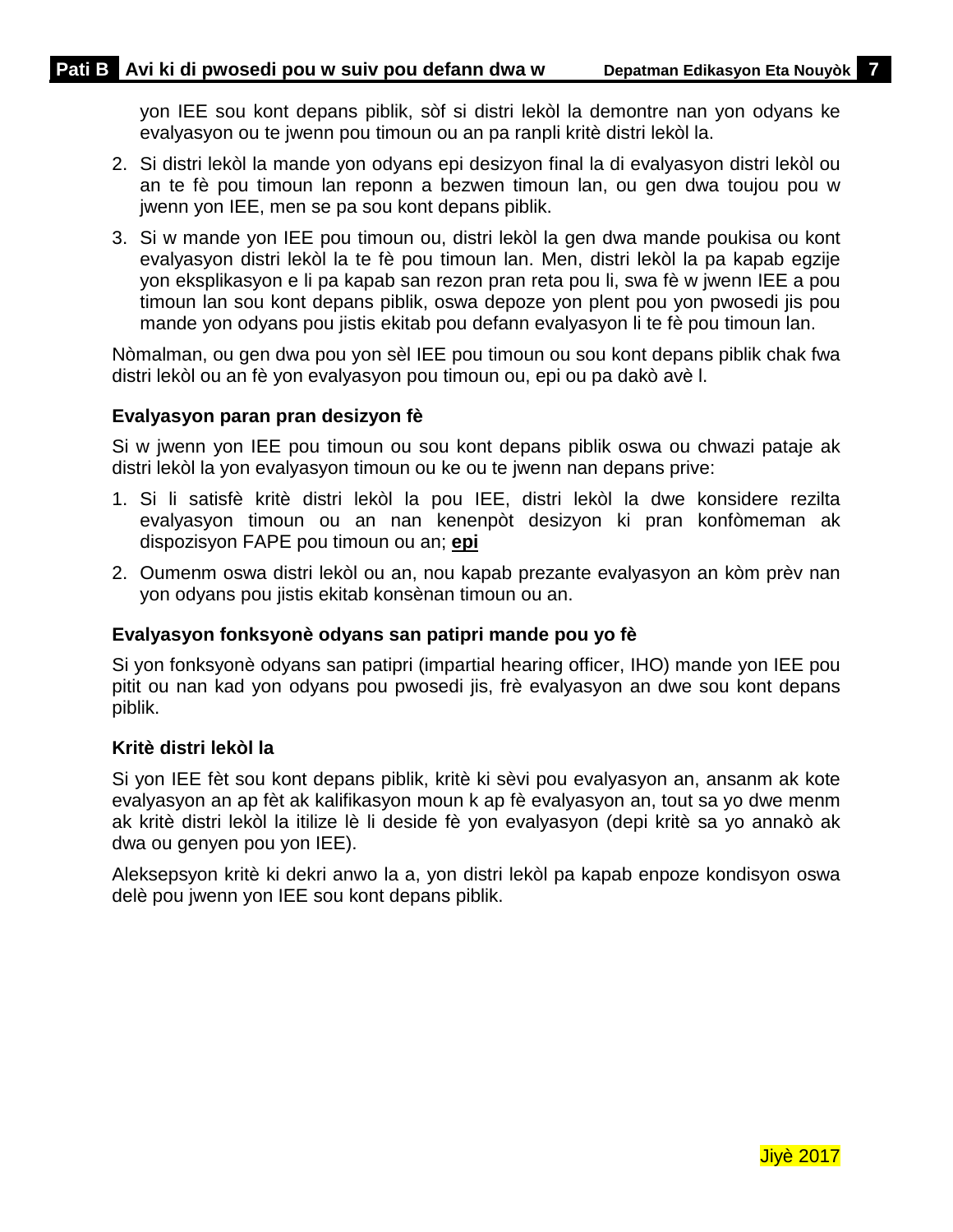### <span id="page-10-0"></span>**KONFIDANSYALITE ENFÒMASYON**

### <span id="page-10-1"></span>**DEFINISYON**

### **34 CFR seksyon 300.611**

Jan li site nan tit **Konfidansyalite enfòmasyon** an:

*Destriksyon* vle di detwi fizikman oswa retire bagay ki pèmèt idantifye yon moun pèsonèlman nan enfòmasyon yo dekwa pou enfòmasyon an pa pèmèt idantifye moun lan ankò.

*Dosye Edikasyon* vle di kalite dosye ki site nan definisyon ''dosye edikasyon'' nan 34 CFR Pati 99 (règleman ki mete ann aplikasyon Lwa 1974 sou Dwa Fanmi pou Edikasyon ak Vi prive (Family Educational Rights and Privacy Act), 20 U.S.C. 1232g (FERPA)).

*Òganizasyon ki patisipe* vle di tout distri lekòl, biwo oswa enstitisyon ki ranmase, konsève, oubyen sèvi avèk enfòmasyon ki ka pèmèt idantifye yon moun pèsonèlman oubyen ki bay enfòmasyon sa yo konfòmeman ak Pati B IDEA a.

## <span id="page-10-2"></span>**PÈMÈT IDANTIFYE YON MOUN PÈSONÈLMAN**

### **34 CFR seksyon 300.32; 8 NYCRR seksyon 200.5(e)**

*Pèmèt idantifye yon moun pèsonèlman* vle di enfòmasyon ki gen ladan:

(a) non timoun ou an, non pa w kòm paran, oswa non yon lòt manm nan fanmi an;

- (b) adrès timoun ou an;
- (c) yon idantifyan pèsonèl, tankou nimewo sekirite sosyal timoun lan oswa nimewo elèv li; **oubyen**
- (d) yon lis karakteristik pèsonèl oswa lòt enfòmasyon ki ta ka pèmèt idantifye timoun ou an avèk yon sètitid rezonab.

# <span id="page-10-3"></span>**AVI POU PARAN YO**

### **34 CFR seksyon 300.612**

Lè Depatman Edikasyon Eta Nouyòk (NYSED) ak distri lekòl konsève enfòmasyon ki ka pèmèt idantifye moun pèsonèlman, yo dwe bay paran yo yon avi ki apwopriye pou byen avèti paran yo enfòmasyon an ap rete sekrè, ansanm ak:

- 1. yon deskripsyon pou di jiska ki pwen yo bay avi a nan lang natifnatal divès kalite gwoup popilasyon ki nan Eta a;
- 2. yon deskripsyon pou di ki timoun yo konsève enfòmasyon ki idantifye yo pèsonèlman, ki kalite enfòmasyon y ap chèche, metòd yo itilize pou ranmase enfòmasyon yo (sous kote yo ranmase enfòmasyon ladan tou), ak ki itilizasyon y ap fè ak enfòmasyon yo;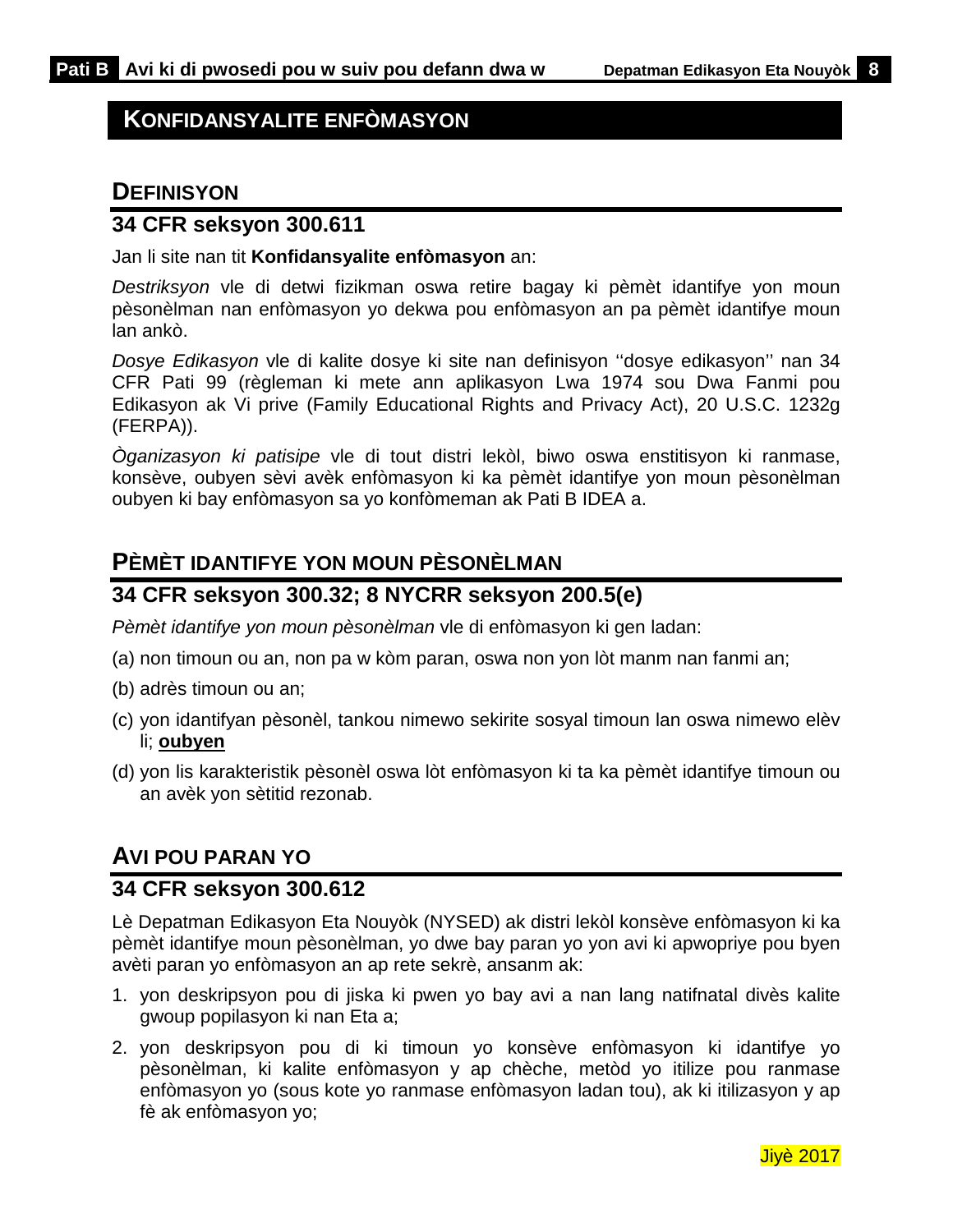- 3. yon rezime règleman ak pwosedi òganizasyon ki patisipe yo dwe suiv pou zafè estokaj, devwalman bay lòt, kenbe ak detwi enfòmasyon ki idantifye yon moun pèsonèlman; **epi**
- 4. yon deskripsyon tout dwa paran ak timoun yo genyen anrapò ak enfòmasyon sa a, ansanm ak dwa yo dapre FERPA ak règleman ki mete l ann aplikasyon nan 34 CFR Pati 99.

Anvan yo fè nenpòt aktivite pou idantifye, lokalize, oswa evalye yon timoun (ke yo rele tou "chèche yon timoun"), avi a dwe pibliye oswa anonse nan jounal oubyen lòt medya, osinon nan toude, ki sikile ase pou avèti paran yo sou aktivite pou lokalize, idantifye ak evalye timoun ki bezwen edikasyon espesyal ak sèvis anrapò ak edikasyon espesyal.

## <span id="page-11-0"></span>**DWA POU OU ALE NAN DOSYE YO**

### **34 CFR seksyon 300.613; 8 NYCRR seksyon 200.2(b)(6) ak 200.5(d)(6)**

Òganizasyon ki patisipe a dwe otorize w enspekte ak gade nenpòt ki dosye edikasyon konsènan timoun ou ke distri lekòl la ranmase, konsève oswa itilize dapre Pati B IDEA a. Òganizasyon ki patisipe a dwe egzekite demann ou fè pou w enspekte ak gade tout dosye edikasyon sou pitit ou san li pa pran reta ki pa nesesè ansanm ak anvan nenpòt reyinyon konsènan yon IEP, oswa kenenpòt odyans pou jistis ekitab (yon reyinyon pou jwenn yon solisyon oubyen yon odyans pou disiplin ladan tou), e nan okenn ka sa pa dwe pran plis pase 45 jou sivil apre ou te fè yon demann.

Nan dwa w pou w enspekte ak gade dosye edikasyon yo, gen ladan:

- 1. yon repons òganizasyon ki patisipe a dwe ba w pou demann rezonab ou fè pou eksplikasyon ak entèpretasyon dosye yo;
- 2. yon demann pou òganizasyon ki patisipe a ba w kopi dosye yo si w pa kapab enspekte ak gade dosye yo vrèman si w pa resevwa kopi sa yo; **ak**
- 3. dwa pou w fè reprezantan pa w enspekte ak gade dosye yo.

Òganizasyon ki patisipe a gen dwa sipoze ou gen dwa pou w enspekte ak gade dosye anrapò ak timoun ou amwenske yo te avèti l ke ou pa gen dwa sa a, dapre lwa aplikab Eta a ki okipe afè sa yo tankou titèl legal, oswa separasyon ak divòs.

# <span id="page-11-1"></span>**RAPÒ SOU AKSÈ NAN DOSYE**

### **34 CFR seksyon 300.614**

Tout òganizasyon ki patisipe dwe konsève yon rapò pou tout moun ki te jwenn aksè nan dosye edikasyon yo te ranmase, konsève oswa itilize dapre Pati B IDEA a (eksepte aksè paran oswa anplwaye otorize òganizasyon ki patisipe a), e ladan ap genyen non moun lan, dat li jwenn aksè, ak nan ki bi yo te otorize l sèvi ak dosye yo.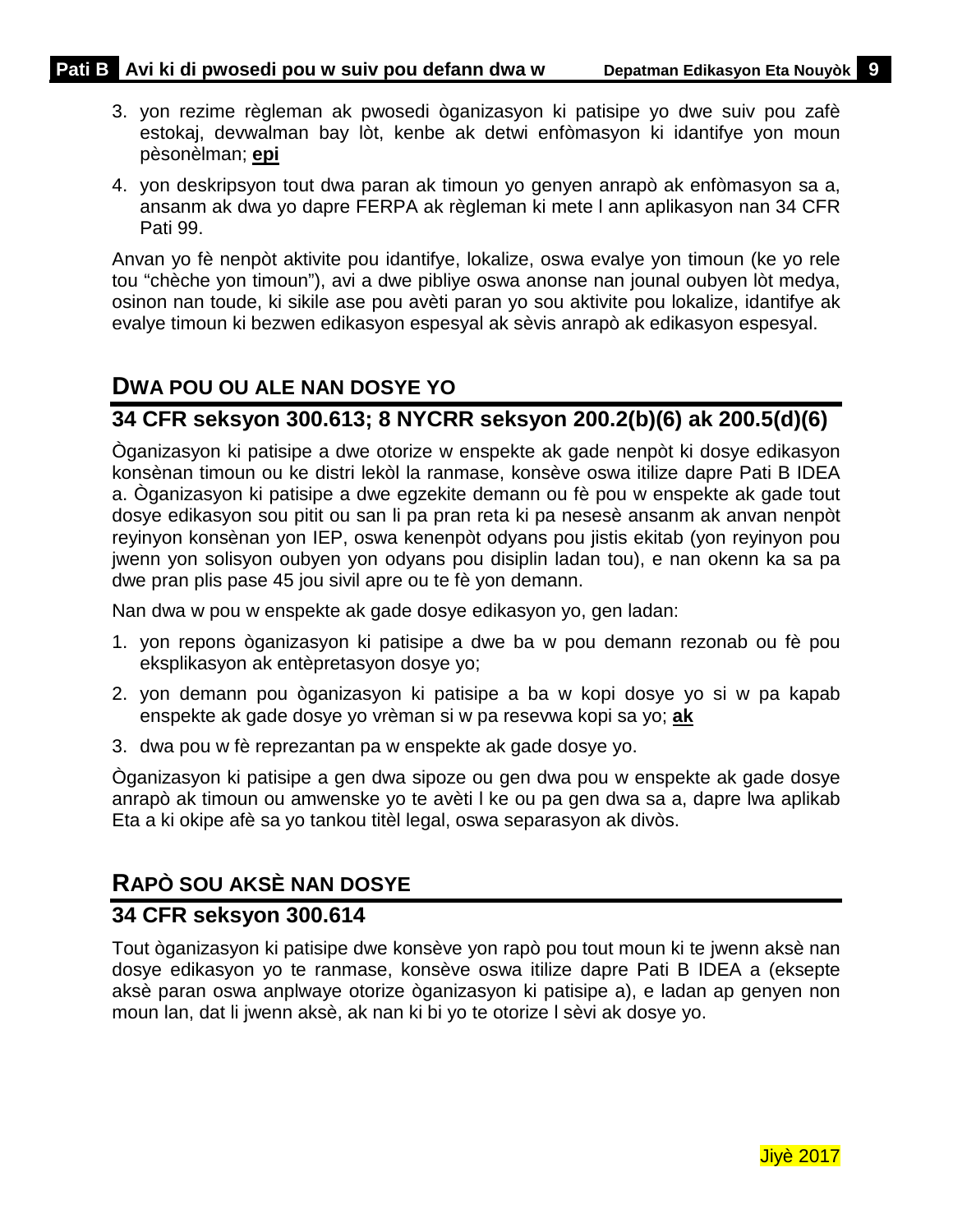### <span id="page-12-0"></span>**DOSYE SOU PLIS PASE YON TIMOUN**

### **34 CFR seksyon 300.615**

Si yon dosye edikasyon gen ladan enfòmasyon sou plis pase yon timoun, paran timoun sa yo gen dwa enspekte ak gade sèlman enfòmasyon ki anrapò ak pitit pa yo oswa mande ak resevwa enfòmasyon sa a espesyalman.

### <span id="page-12-1"></span>**LIS KI KALITE ENFÒMASYON E KI KOTE YO YE**

### **34 CFR seksyon 300.616**

Depi w mande sa, tout òganizasyon ki patisipe dwe ba w lis kalite dosye edikasyon òganizasyon an te ranmase, konsève oswa itilize ak ki kote yo ye.

# <span id="page-12-2"></span>**FRÈ**

# **34 CFR seksyon 300.617**

Chak òganizasyon ki patisipe kapab chaje yon frè pou kopi dosye ke yo fè pou ou dapre Pati B IDEA a, si frè yo pa an reyalite anpeche w egzèse dwa ou genyen pou w enspekte ak gade dosye sa yo.

Yon òganizasyon ki patisipe pa kapab chaje yon frè pou chèche oswa pou jwenn enfòmasyon yo dapre Pati B IDEA a

### <span id="page-12-3"></span>**AMANNMAN DOSYE SOU DEMANN PARAN**

### **34 CFR seksyon 300.618**

Si w kwè enfòmasyon ki nan dosye edikasyon sou timoun ou ke yo te ranmase, konsève oswa itilize dapre Pati B IDEA a pa kòrèk, yo bay manti, oswa yo vyole vi prive oubyen lòt dwa timoun ou, ou kapab mande òganizasyon ki konsève enfòmasyon yo pou li chanje enfòmasyon an.

Òganizasyon ki patisipe a dwe deside si l ap chanje enfòmasyon an annakò ak demann ou an, nan yon delè rezonab apre li fin resevwa demann ou an.

Si òganizasyon ki patisipe a refize chanje enfòmasyon an konfòmeman ak demann ou an, li dwe enfòme w sou refi sa a e avèti w sou dwa ou genyen pou yon odyans pou afè sa a jan sa dekri nan tit *Opòtinite pou yon odyans.*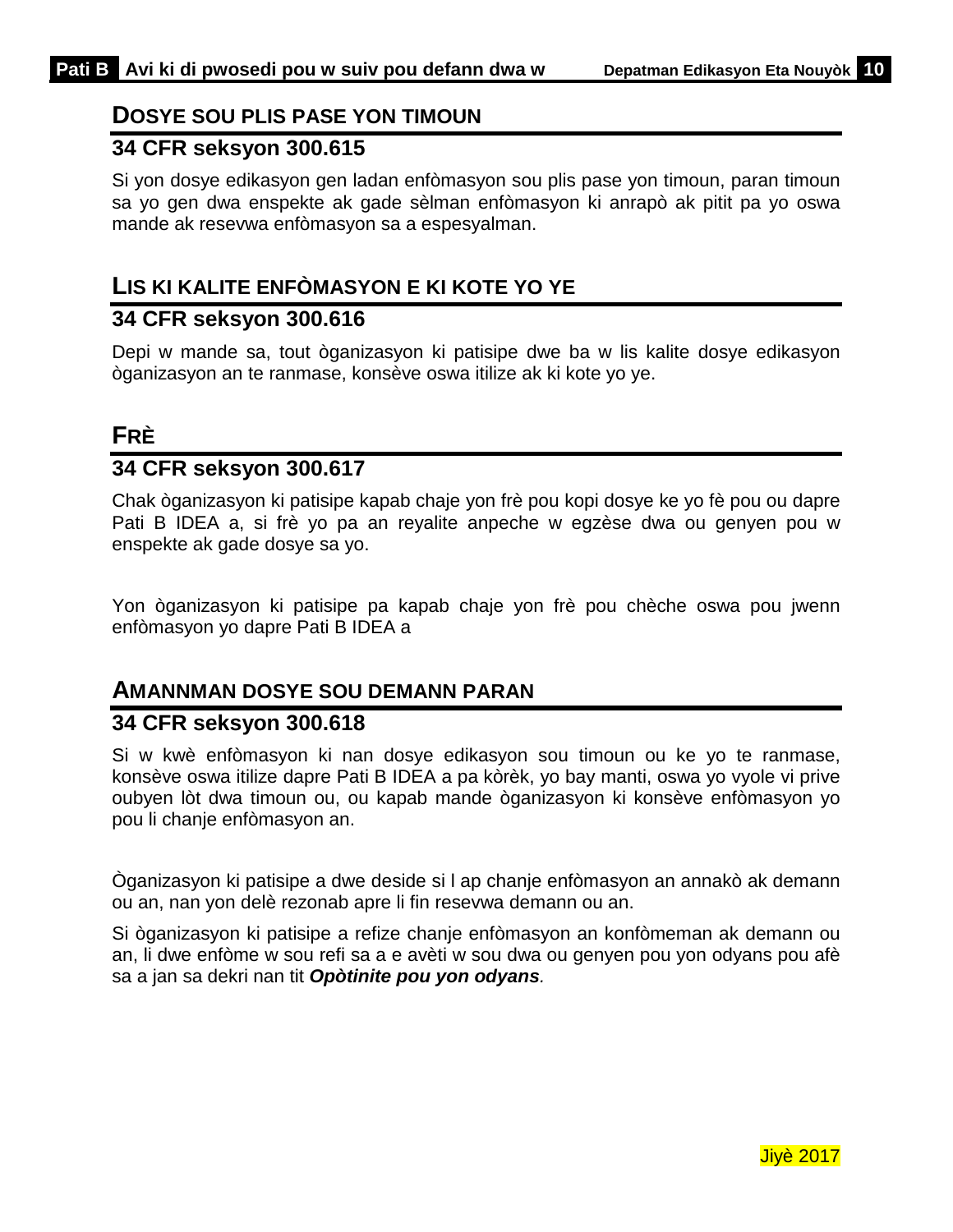## <span id="page-13-0"></span>**OPÒTINITE POU YON ODYANS**

### **34 CFR seksyon 300.619**

Si w mande sa, òganizasyon ki patisipe a dwe ba w okazyon pou yon odyans pou w konteste enfòmasyon ki nan dosye edikasyon konsènan timoun ou pou w asire ke yo kòrèk, yo pa bay manti, oswa yo pa otreman vyole vi prive oswa lòt dwa timoun ou.

### <span id="page-13-1"></span>**PWOSEDI ODYANS**

### **34 CFR seksyon 300.621**

Yon odyans pou konteste enfòmasyon ki nan dosye edikasyon dwe fèt suivan pwosedi pou kalite odyans sa yo dapre FERPA.

### <span id="page-13-2"></span>**REZILTA ODYANS LA**

### **34 CFR seksyon 300.620**

Si, nan rezilta odyans lan, òganizasyon ki patisipe a deside ke enfòmasyon an pa kòrèk, li bay manti oswa nan yon lòt sans li vyole vi prive oswa lòt dwa timoun lan, li dwe chanje enfòmasyon an kòmsadwa epi avèti w alekri.

Si, nan rezilta odyans la, òganizasyon ki patisipe a deside ke enfòmasyon an kòrèk, li pa bay manti oswa nan yon lòt sans li pa vyole vi prive oswa lòt dwa timoun ou an, li dwe avèti w sou dwa ou genyen pou mete nan dosye li konsève sou pitit ou yon deklarasyon ki fè kòmantè sou enfòmasyon an oswa ki bay tout rezon ki fè ou pa dakò ak desizyon òganizasyon ki patisipe a.

Yon enfòmasyon konsa ki nan dosye timoun ou an:

- 1. òganizasyon ki patisipe a dwe konsève l kòm yon pati dosye pitit ou an toutotan òganizasyon ki patisipe a konsève dosye a oswa pòsyon ki konteste a; **epi**
- 2. si òganizasyon ki patisipe a devwale dosye timoun ou an oswa pòsyon ki konteste a ba kenenpòt lòt moun, li dwe devwale eksplikasyon an tou ba lòt moun lan.

# <span id="page-13-3"></span>**KONSANTMAN POU DEVWALE ENFÒMASYON KI KA PÈMÈT IDANTIFYE MOUN PÈSONÈLMAN**

# **34 CFR seksyon 300.622; 8 NYCRR seksyon 200.5(b)**

Yo dwe jwenn konsantman pa w anvan yo devwale enfòmasyon ki idantifye moun pèsonèlman ba lòt pati ki pa fonksyonè òganizasyon ki patisipe yo, amwenske enfòmasyon an anndan dosye edikasyon yo, e dapre FERPA devwalman an otorize san konsantman paran. Eksepte nan sikonstans ki presize anba la a, konsantman w pa obligatwa anvan yo devwale enfòmasyon ki idantifye moun pèsonèlman ba fonksyonè òganizasyon ki patisipe yo nan bi pou yo satisfè yon kondisyon Pati B IDEA a.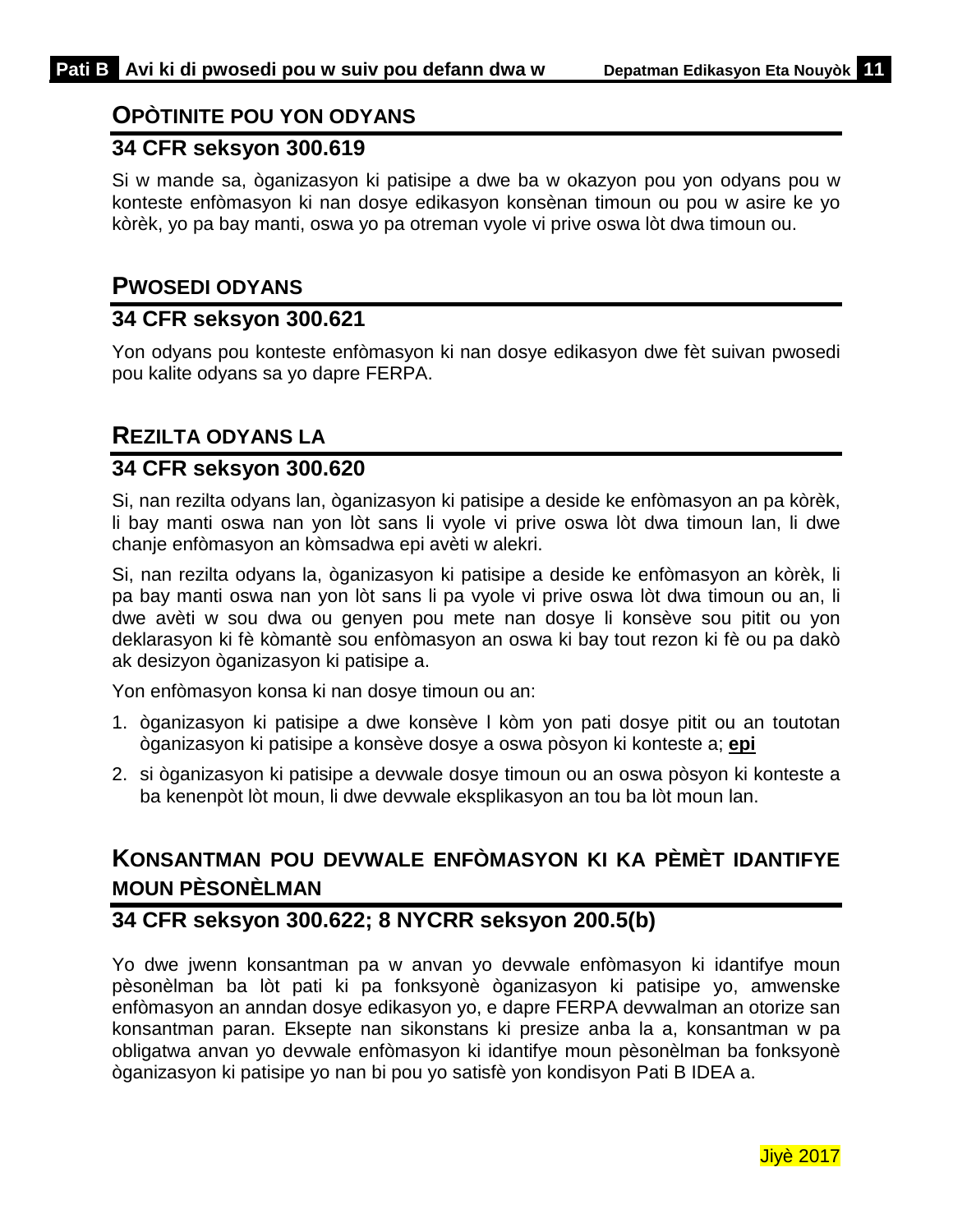Yo dwe jwenn konsantman pa w oswa konsantman yon timoun ki kalifye ki rive nan laj majorite dapre lwa Eta a (18 an) anvan yo devwale enfòmasyon ki idantifye moun pèsonèlman ba fonksyonè òganizasyon ki patisipe k ap bay sèvis tranzisyon yo oswa k ap peye pou yo.

Si timoun ou an nan yon lekòl prive oswa li pral nan yon lekòl prive ki pa nan menm distri lekòl w abite ladan an, yo dwe jwenn konsantman pa w anvan yo devwale kenenpòt enfòmasyon sou timoun ou ki idantifye l pèsonèlman ant fonksyonè nan distri lekòl kote lekòl prive a ye a ak fonksyonè nan distri lekòl kote w abite a.

## <span id="page-14-0"></span>**PWOTEKSYON**

### **34 CFR seksyon 300.623**

Tout òganizasyon ki patisipe dwe pwoteje konfidansyalite enfòmasyon ki idantifye moun pèsonèlman nan etap ranmase, estoke, devwale ak detwi enfòmasyon sa yo.

Yon fonksyonè nan chak òganizasyon ki patisipe dwe genyen kòm reskonsablite pou li asire konfidansyalite tout enfòmasyon ki idantifye moun pèsonèlman.

Tout moun k ap kolekte oswa itilize enfòmasyon ki idantifye moun pèsonèlman dwe resevwa fòmasyon ak enstriksyon sou règleman ak pwosedi Eta Nouyòk la konsènan konfidansyalite dapre Pati B IDEA ak FERPA.

Tout òganizasyon ki patisipe dwe konsève, pou enspeksyon piblik, yon lis ajou sou non ak fonksyon anplwaye ki nan òganizasyon an ki gen aksè nan enfòmasyon ki idantifye moun pèsonèlman.

# <span id="page-14-1"></span>**DETWI ENFÒMASYON**

### **34 CFR seksyon 300.624**

Distri lekòl ou an dwe enfòme w lè enfòmasyon ki idantifye moun pèsonèlman ke yo te kolekte, konsève oswa itilize, pa nesesè ankò pou founi sèvis edikasyon espesyal ba timoun ou.

Yo dwe detwi enfòmasyon an lè w mande sa. Men, yo kapab konsève san limit yon dosye pèmanan sou non timoun ou, adrès, ak nimewo telefòn, nòt li fè, dosye prezans, kou li suiv, klas li fin fè, ak ane li fini.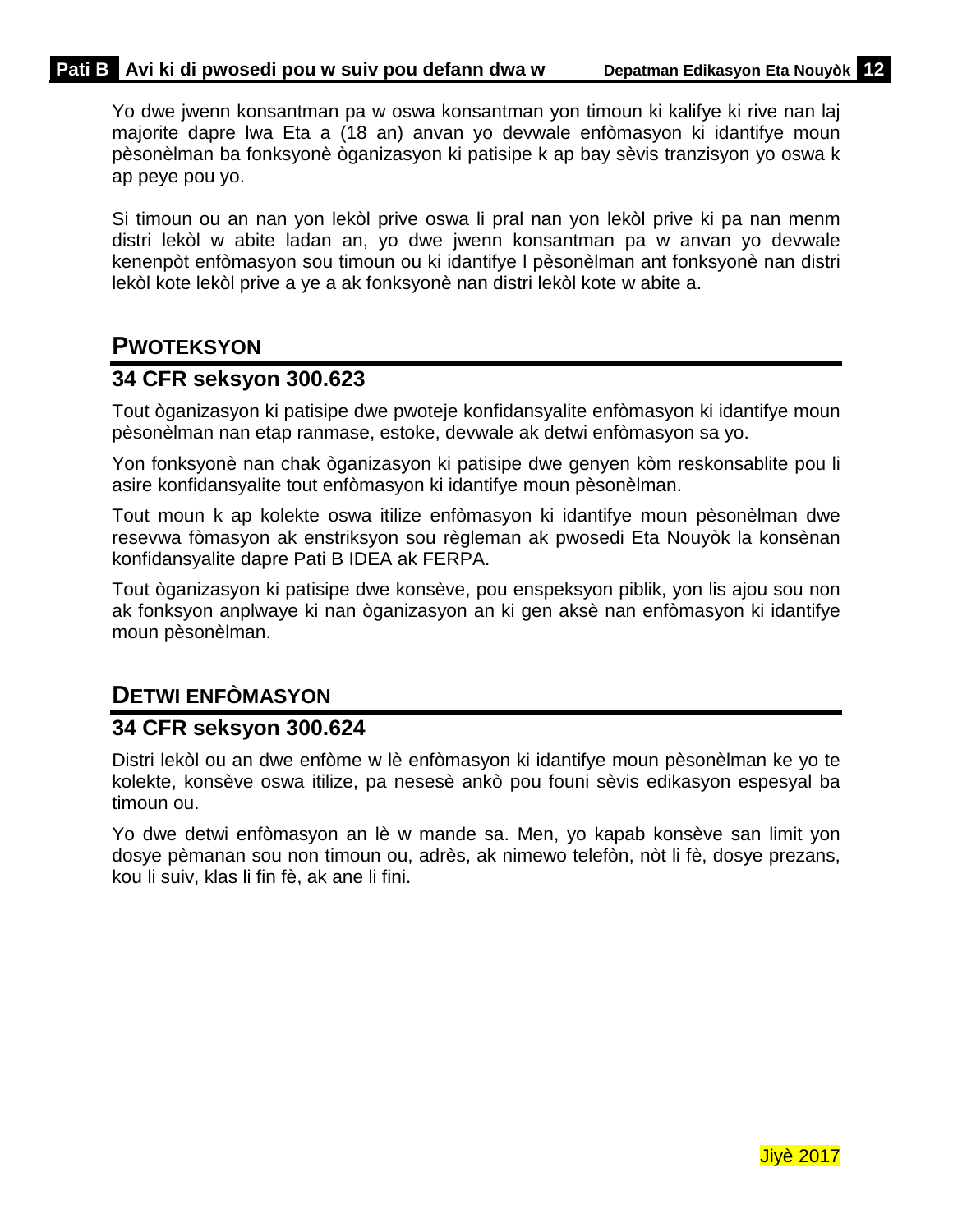### <span id="page-15-0"></span>**PWOSEDI POU PLENT NAN ETA A**

# <span id="page-15-1"></span>**DIFERANS ANT PWOSEDI POU PLENT POU MANDE ODYANS POU JISTIS EKITAB AK PLENT NAN ETA A**

Règleman pou Pati B IDEA a prezante pwosedi apa pou plent nan Eta a ak pou plent pou mande yon pwosedi ekitab e odyans. Jan li eksplike anba la a, nenpòt moun oswa òganizasyon kapab depoze yon plent nan Eta a pou deklare vyolasyon kenenpòt egzijans Pati B a ke yon distri lekòl, NYSED, oswa yon lòt biwo piblik komèt. Se sèl oumenm oswa yon distri lekòl ki ka depoze yon plent pou mande yon pwosedi jis pou yon afè anrapò ak desizyon oubyen refi pou tanmen oswa chanje idantifikasyon evalyasyon oubyen plasman edikasyonèl yon timoun ki gen andikap, oswa anrapò ak bay timoun lan FAPE. Pèsonèl NYSED anjeneral dwe jwenn solisyon yon plent Eta nan yon delè 60 jou sivil, sòf si delè a ogmante kòmsadwa. Yon fonksyonè odyans pou jistis ekitab san patipri dwe tande yon plent pou mande yon pwosedi jis (si li pa rezoud nan yon reyinyon pou jwenn solisyon oswa nan medyasyon) epi remèt yon desizyon alekri anvan 45 jou sivil fin pase pou ka elèv ki gen laj lekòl e 30 jou sivil pou elèv jadendanfan apre fen peryòd pou jwenn solisyon an, (jan li dekri nan dokiman sa a nan tit Pwosedi pou jwenn solisyon) sòf si fonksyonè odyans lan akòde yon ekstansyon espesyal delè a. Yon ekstansyon konsa pral fèt lè w mande l oswa lè distri lekòl la mande l. Pwosedi plent Eta a ak plent pou mande yon pwosedi jis, rezolisyon ak odyans dekri pi konplètman anba la a.

### <span id="page-15-2"></span>**ADOPSYON PWOSEDI POU PLENT NAN ETA**

### **34 CFR seksyon 300.151; 8 NYCRR seksyon 200.5(l)**

### **Jeneralite**

NYSED dwe gen pwosedi alekri pou:

- 1. rezoud tout plent; plent yon òganizasyon oswa yon moun nan yon lòt Eta depoze ladan tou;
- 2. depoze yon plent nan NYSED. Ou ka pote plent devan Eta a nan: Statewide Coordinator for Special Education New York State Education Department Office of Special Education 89 Washington Avenue, Room 309 EB Albany, NY 12234
- 3. distribye pwosedi pou plent Eta anjeneral ba tout paran ak lòt moun ki konsènen, epitou nan sant pou fòmasyon ak enfòmasyon paran yo, nan biwo pwoteksyon ak defans yo, sant endepandan pou ede moun, ak lòt antite apwopriye.

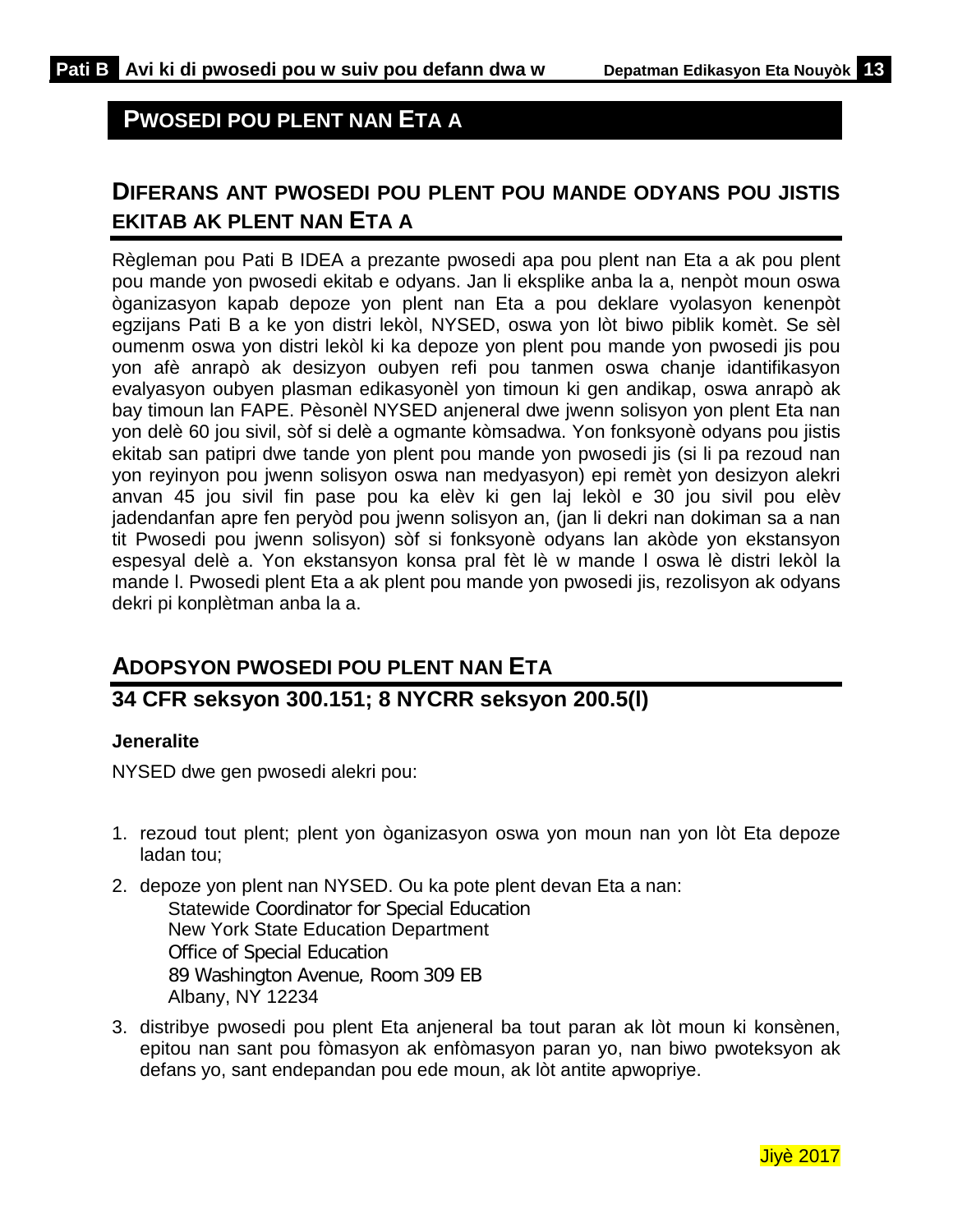### **Rekou pou lè yo refize bay sèvis ki apwopriye**

Nan rezoud yon plent Eta, kote NYSED jwenn te gen mankman pou bay sèvis apwopriye, NYSED dwe okipe:

- 1. mankman ki te genyen pou bay sèvis ki apwopriye, ansanm ak desizyon apwopriye pou pote koreksyon pou satisfè bezwen timoun lan; **epi**
- <span id="page-16-0"></span>2. founi sèvis apwopriye alavni pou tout timoun ki gen andikap.

# **PWOSEDI MINIMÒM POU PLENT NAN ETA A**

### **34 CFR seksyon 300.152; 8 NYCRR seksyon 200.5(l)**

### **Delè; pwosedi minimòm**

NYSED dwe mete nan pwosedi li yo pou plent Eta yon delè 60 jou sivil apre yon plent depoze pou:

- 1. yon ankèt endepandan fèt souplas, si NYSED jwenn yon ankèt nesesè;
- 2. bay pleyan an (moun ki depoze plent lan) okazyon pou li bay enfòmasyon anplis, swa aloral oubyen alekri, sou sa li pretann nan plent lan;
- 3. bay distri lekòl la oswa lòt biwo piblik okazyon pou yo reponn plent lan, epitou, ominimòm: (a) si biwo a chwazi fè sa, yon pwopozisyon pou rezoud plent lan; **ak** (b) yon okazyon pou yon paran ki te depoze yon plent ansanm ak biwo a aksepte volontèman antre nan medyasyon;
- 4. repase tout enfòmasyon enpòtan e detèmine endepandaman si distri lekòl la oswa yon lòt biwo piblik vyole yon egzijans Pati B IDEA a; **epi**
- 5. bay pleyan an yon desizyon alekri ki abòde tout sa li te pretann nan plent lan e ki gen ladan: (a) konstatasyon sa ki te pase a ak konklizyon yo; **e** (b) rezon desizyon final NYSED a.

#### **Pwolonjman delè; desizyon final; mete ann aplikasyon**

Pwosedi NYSED ki dekri anwo la a dwe:

- 1. pèmèt tou yon ekstansyon delè 60 jou sivil la sèlman si: (a) gen sikonstans eksepsyonèl konsènan yon plent Eta espesyal; **oswa** (b) paran an ak distri lekòl la oswa yon lòt biwo piblik ki konsènen dakò volontèman pwolonje delè pou rezoud afè a nan medyasyon.
- 2. gen ladan tou pwosedi pou byen egzekite desizyon final NYSED a, si sa nesesè, ansanm ak: (a) aktivite asistans teknik; (b) negosyasyon; **ak** (c) koresksyon ki deside fèt pou respekte desizyon an.

Desizyon NYSED pran pou plent lan se yon desizyon ki final, epi ou pa kapab konteste desizyon sa a. Menmsi yon distri lekòl ak yon paran gen dwa pou fè yon odyans san paspouki pou rezoud menm pwoblèm ki endike nan plent lan, ou pa kapab itilize odyans san paspouki a kòm yon kontestasyon pou desizyon Leta pran sou yon plent.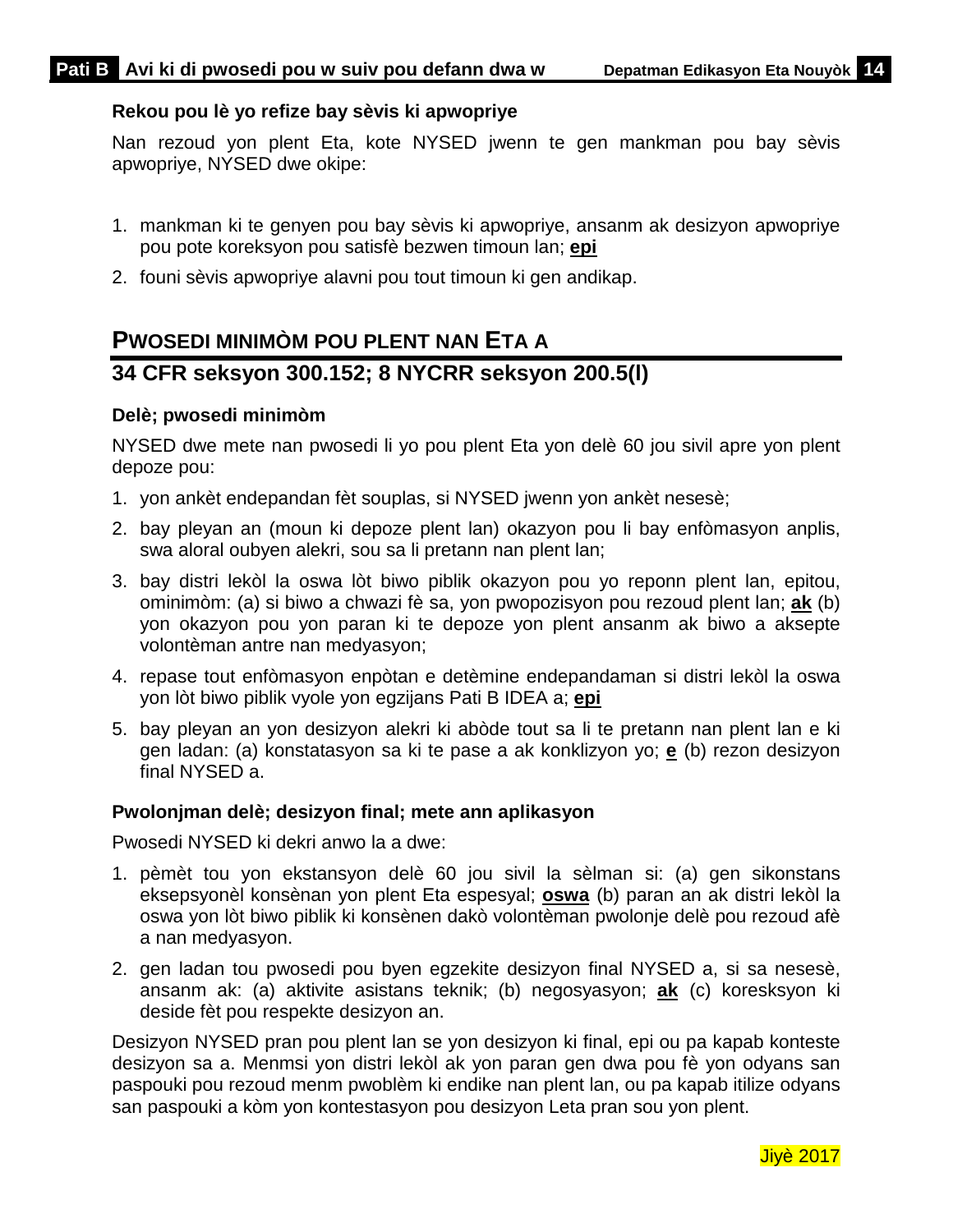### **Plent nan Eta ak odyans pou jistis ekitab**

Si gen yon plent Eta alekri ki depoze e li gen ladan tou matyè pou yon odyans pou jistis ekitab jan li dekri anba la a nan tit *Pou depoze yon plent pou mande yon pwosedi jis* la, oswa plent Eta a gen ladan plizyè pwen kote yonn oswa plizyè fè pati yon odyans konsa, NYSED dwe mete plent Eta a sou kote, oswa tout pati nan plent Eta a k ap trete nan odyans jistis ekitab la jiskaske odyans la fini. Tout pati nan plent Eta a ki pa fè pati odyans pou jistis ekitab la dwe rezoud nan delè ak pwosedi ki dekri anwo la a.

Si yon pwoblèm ki soulve nan plent Eta a te jwenn desizyon deja nan yon odyans pou jistis ekitab ki angaje menm pati yo (oumenm ak distri lekòl la), alòs, desizyon odyans pou jistis ekitab la enpoze sou pwoblèm sa a obligatwa epi NYSED dwe fè pleyan konnen li oblije respekte desizyon an.

NYSED dwe rezoud yon plent ki pretann yon distri lekòl oubyen yon lòt biwo piblik pa egzekite yon desizyon odyans pou jistis ekitab.

### <span id="page-17-0"></span>**POU DEPOZE YON PLENT**

# **34 CFR seksyon 300.153; 8 NYCRR seksyon 200.5(l)**

Yon òganizasyon oswa yon moun gen dwa siyen e depoze yon plent Eta alekri suivan pwosedi yo ki dekri anwo la a.

Plent Eta a dwe gen ladan:

- 1. yon deklarasyon ki di yon distri lekòl oswa yon lòt biwo piblik te vyole egzijans Pati B IDEA a osinon règleman li yo;
- 2. bagay yo deklarasyon an baze sou yo a;
- 3. siyati ak enfòmasyon pou kontakte pleyan an; epi
- 4. si vyolasyon yo pretann yo konsènen yon timoun pèsonèlman:
	- (a) non timoun lan ak adrès kote timoun lan abite;
	- (b) non lekòl timoun lan ladan an;
	- (c) nan ka yon timoun oswa yon jenn moun ki san kay, enfòmasyon ki disponib pou kontakte timoun lan, ak non lekòl timoun lan ladan an;
	- (d) yon deskripsyon sou nati pwoblèm timoun lan, ansanm ak bagay ki gen rapò ak pwoblèm lan; **ak**
	- (e) yon solisyon ki pwopoze pou pwoblèm lan nan mezi sa pati ki depoze plent lan konnen e ke li genyen aladispozisyon l nan moman plent lan depoze a.

Plent lan dwe deklare yon vyolasyon ki te fèt pa plis pase ennan anvan dat plent lan resevwa jan li dekri a nan tit *Adopsyon pwosedi plent nan Eta.*

Pati ki depoze plent nan Eta a dwe voye yon kopi plent lan ba distri lekòl la oswa lòt biwo piblik ki bay timoun lan sèvis la nan menm moman l ap depoze plent lan nan NYSED.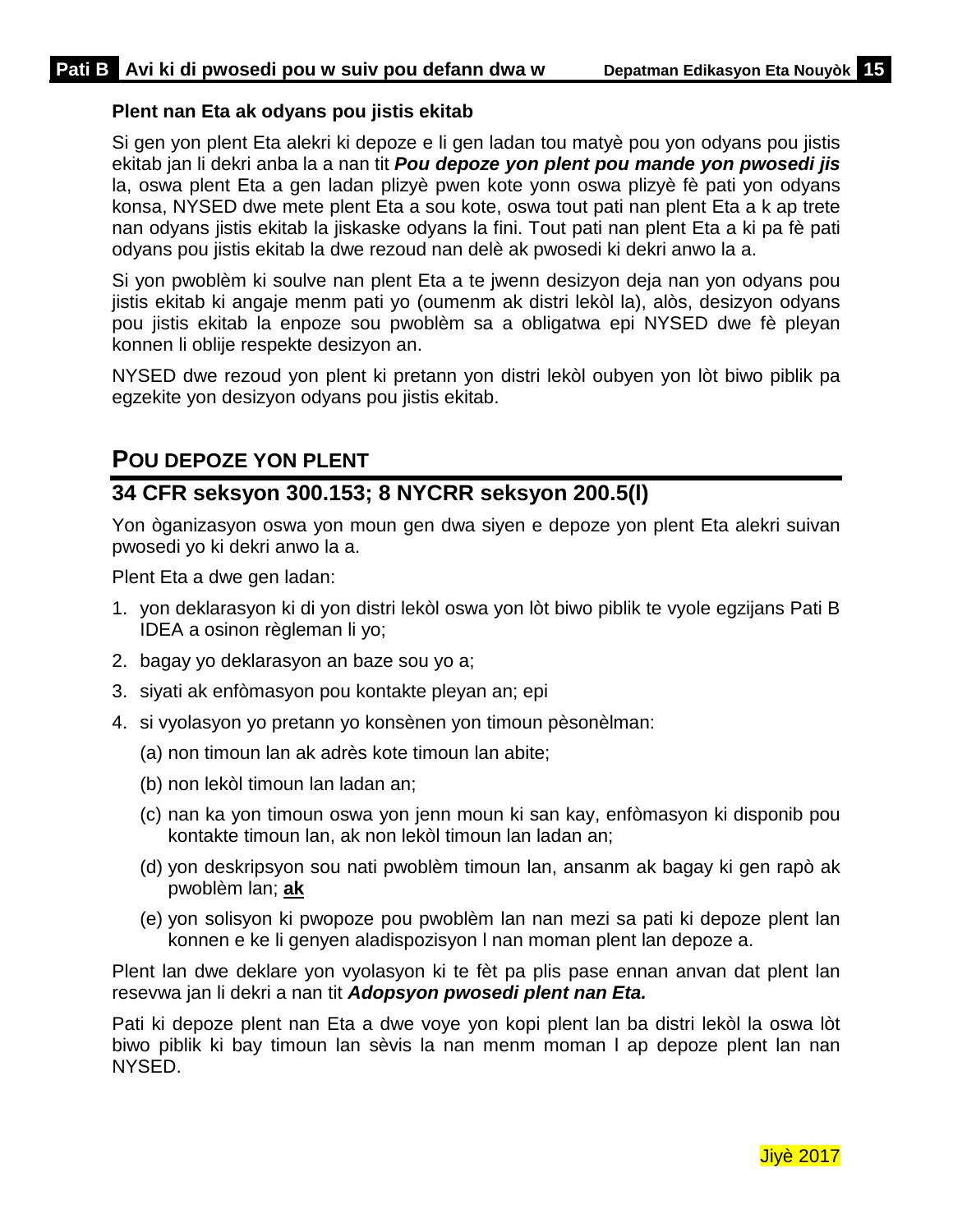### <span id="page-18-0"></span>**PWOSEDI PLENT POU MANDE YON PWOSEDI JIS**

### <span id="page-18-1"></span>**POU DEPOZE YON PLENT POU MANDE YON PWOSEDI JIS**

### **34 CFR seksyon 300.507; 8 NYCRR seksyon 200.5(i) ak seksyon 200.5(j)**

### **Jeneralite**

Oumenm oubyen distri lekòl la ka depoze yon plent pou mande yon pwosedi jis pou yon afè anrapò ak desizyon oswa refi pou kòmanse oubyen chanje idantifikasyon, evalyasyon oswa plasman edikasyonèl timoun ou ki gen andikap, osinon anrapò ak bay timoun ou FAPE.

Plent pou mande yon pwosedi jis la dwe deklare yon vyolasyon ki te fèt pa plis pase dezan anvan oumenm oswa distri lekòl la te okouran oubyen ta dwe okouran swadizan desizyon sa a ki fòme baz plent pou mande pwosedi jis la.

Delè ki anwo la a pa aplike pou ou si li pa te posib pou w depoze yon plent pou mande yon pwosedi jis nan delè yo bay la paske:

- 1. distri lekòl la te espesyalman fè w konprann li te rezoud pwoblèm ki nan plent lan; **oubyen**
- 2. distri lekòl la te kenbe enfòmasyon li gen obligasyon bay ou dapre Pati B IDEA a.

#### **Enfòmasyon pou paran**

Distri lekòl la dwe enfòme ou sou tout sèvis legal gratis oubyen ou ka jwenn pou pri ba, ak lòt sèvis enpòtan ki disponib nan zòn lan si w mande enfòmasyon an, **oswa** si oumenm oubyen distri lekòl la depoze yon plent pou mande yon pwosedi jis.

### <span id="page-18-2"></span>**PLENT POU MANDE YON PWOSEDI JIS**

### **34 CFR seksyon 300.508; 8 NYCRR seksyon 200.5(i) ak (j)**

#### **Jeneralite**

Pou mande yon odyans, oumenm oubyen distri lekòl la (oswa avoka w oubyen avoka distri lekòl la) dwe soumèt yon plent pou mande yon pwosedi jis ba lòt pati a. Plent sa a dwe gen ladan tout sa ki site anba la a e li dwe rete konfidansyèl.

Oumenm oswa distri lekòl ou, kèlkanswa sa ki depoze plent lan, dwe bay NYSED tou yon kopi plent lan.

#### **Kisa ki dwe nan plent lan**

Plent pou mande yon pwosedi jis la dwe gen ladan:

- 1. non timoun lan;
- 2. adrès kote timoun lan abite;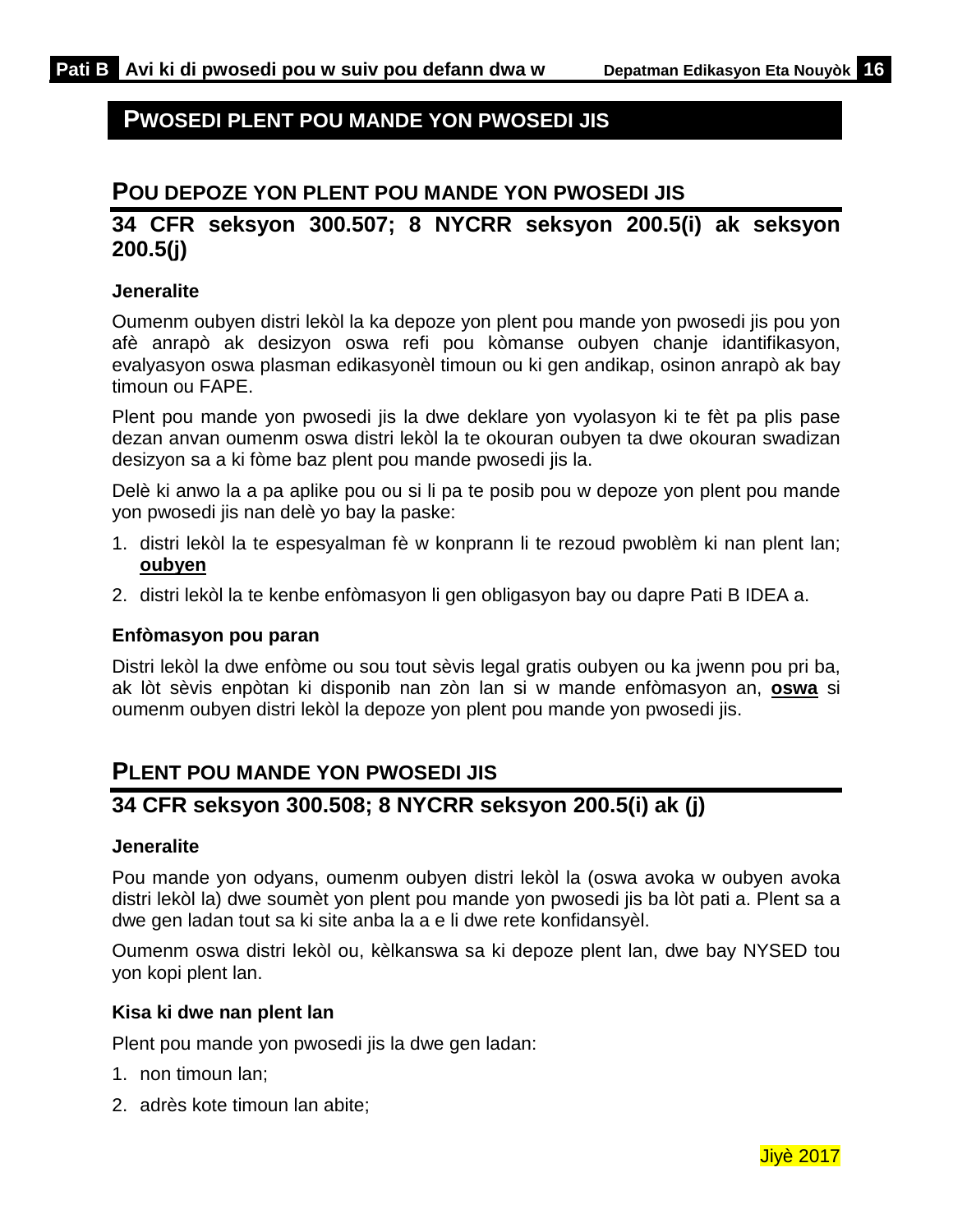- 3. non lekòl timoun lan;
- 4. si timoun lan se yon timoun ki san kay, enfòmasyon pou kontakte timoun lan ak non lekòl timoun lan;
- 5. yon deskripsyon sou nati pwoblèm timoun lan ki di desizyon yo pran oswa refize a, ansanm ak bagay ki gen rapò ak pwoblèm lan; **ak**
- 6. yon solisyon ki pwopoze pou pwoblèm lan nan mezi sa oumenm oswa distri lekòl la konnen e ki disponib pou nou nan moman an.

### **Yon avi obligatwa anvan yon odyans pou yon plent pou pwosedi jis.**

Oumenm oswa distri lekòl la pa ka gen yon odyans pou jistis ekitab jiskaske oumenm oswa distri lekòl la (osinon avoka w oubyen avoka distri lekòl la) depoze yon plent pou mande yon pwosedi jis ki gen ladan enfòmasyon ki site anwo la yo.

#### **Sifizans yon plent**

Pou yon plent pou mande yon pwosedi jis avanse, li dwe konsidere kòm sifizan. Plent pou mande yon pwosedi jis la ap konsidere kòm sifizan (li ranpli egzijans ki anwo la yo) sòf si pati ki resevwa plent pou pwosedi jis la (oumenm oswa distri lekòl la) avèti fonksyonè odyans la ak lòt pati a alekri, anvan 15 jou sivil fin pase apre plent lan resevwa, pou di l pati ki resevwa a kwè plent pou pwosedi jis la pa ranpli egzijans yo ki site anwo la a.

Anvan senk jou sivil fin pase apre li resevwa notifikasyon ki di pati ki resevwa plent la (oumenm oswa distri lekòl la) konsidere yon plent pou mande yon pwosedi jis ensifizan, ofisye odyans san patipri a dwe deside si plent pou pwosedi jis la ranpli egzijans ki site anwo la yo, epi avèti oumenm ak distri lekòl la alekri tousuit.

#### **Amannman plent**

Oumenm oswa distri lekòl la kapab fè chanjman nan plent la sèlman si:

- 1. lòt pati a apwouve chanjman yo alekri e li gen okazyon pou rezoud plent pou pwosedi jis la nan yon reyinyon pou jwenn solisyon, ki dekri anba la a; **oswa**
- 2. fonksyonè odyans lan bay pèmisyon pou fè chanjman yo, pa pita pase senk jou anvan odyans pou jistis ekitab la kòmanse.

Si pati ki pote plent lan (oumenm oswa distri lekòl la) fè chanjman nan plent pou mande pwosedi jis la, delè pou reyinyon pou jwenn solisyon an (anvan 15 jou sivil fin pase apre resepsyon plent lan) ak delè pou rezolisyon an (anvan 30 jou sivil fin pase apre resepsyon plent lan) kòmanse ankò nan dat plent ki amande a depoze a.

#### **Repons Biwo lokal pou edikasyon (Local educational agency) (LEA) oswa distri lekòl bay pou yon plent pou mande yon pwosedi jis**

Si distri lekòl la pa te voye yon premye avi alekri ba ou, jan li dekri nan tit *Avi alekri alavans* la, konsènan matyè ki nan plent pou mande yon pwosedi jis ou an, distri lekòl la dwe, anvan 10 jou sivil fin pase apre resepsyon plent pou mande yon pwosedi jis la, voye yon repons ba ou ki gen ladan:

1. yon eksplikasyon sou poukisa distri lekòl la aksepte oswa refize pran desizyon ki soulve nan plent pou mande yon pwosedi jis la;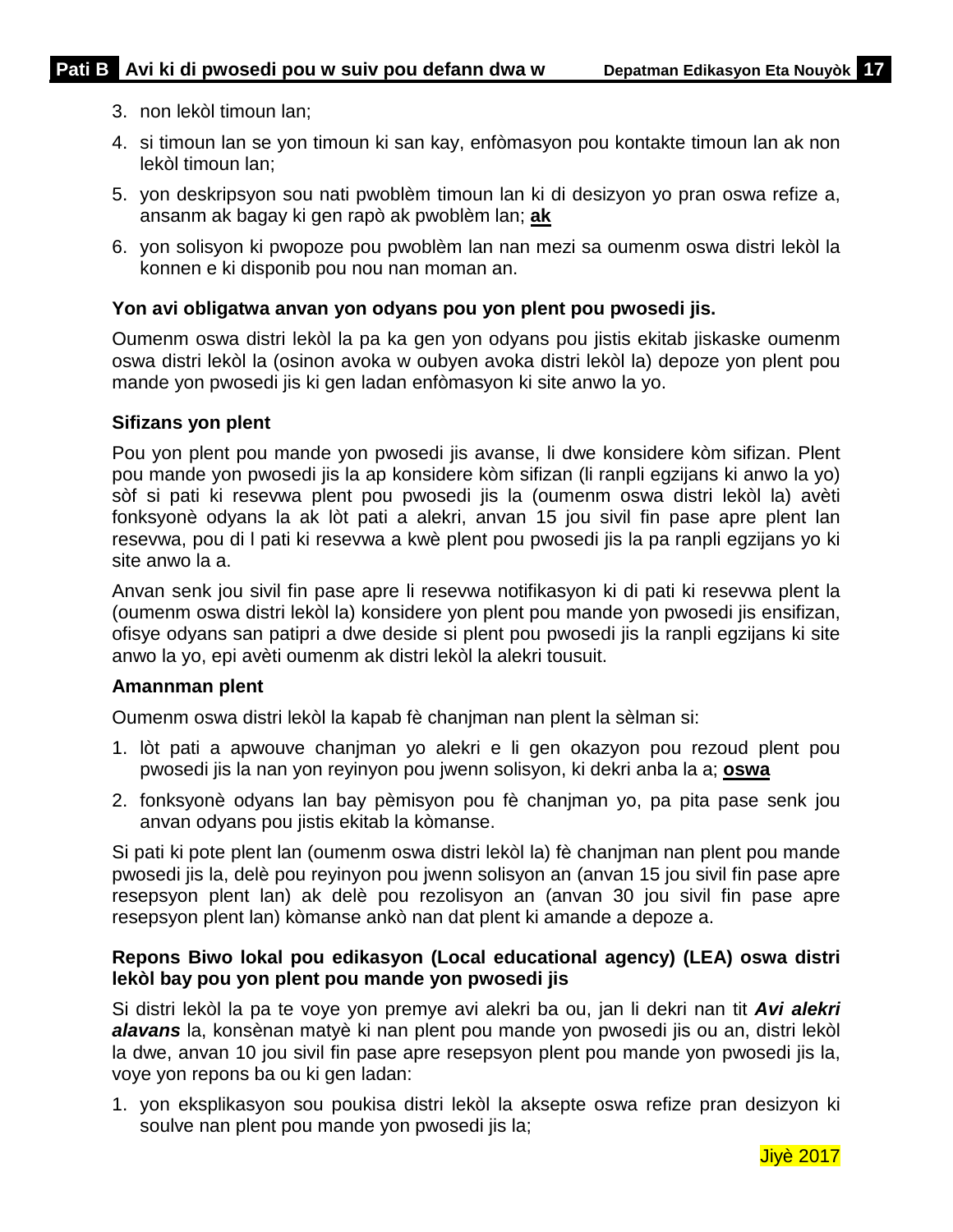- 2. yon deskripsyon sou lòt chwa CSE pitit ou an oswa CPSE te anvizaje, ak rezon ki fè yo te rejte chwa sa yo;
- 3. yon deskripsyon chak pwosede evalyasyon, egzamen, dosye oswa rapò distri lekòl la itilize kòm baz pou aksepte oswa refize desizyon an; **ak**
- 4. yon deskripsyon lòt faktè ki gen rapò ak desizyon distri lekòl la pran oswa refize pran an.

Bay enfòfamsyon ki nan pwen 1-4 anwo la a pa anpeche distri lekòl la di plent pou mande yon pwosedi jis ou an te ensifizan.

### **Repons lòt pati pou yon plent pou mande pwosedi jis**

Eksepte jan li deklare nan soutit touswit anwo la a, *Repons LEA oswa distri lekòl la bay pou yon plent pou mande yon pwosedi jis*, pati ki resevwa yon plent pou mande yon pwosedi jis dwe, anvan 10 jou sivil fin pase apre resepsyon plent lan, voye ba lòt pati a yon repons ki abòde pwoblèm yo ki nan plent lan espesyalman.

# <span id="page-20-0"></span>**MODÈL FÒMILÈ**

### **34 CFR seksyon 300.509**

NYSED dwe devlope modèl fòmilè pou ede w depoze yon plent Eta oswa yon plent pou mande yon pwosedi jis. Men NYSED oswa distri lekòl la pa kapab oblije ou sèvi ak modèl fòmilè sa yo. Ou kapab sèvi ak modèl fòmilè Eta a oswa lòt fòmilè apwopriye, depi yo gen enfòmasyon ki egzije pou w depoze yon plent pou mande pwosedi jis oswa yon plent Eta. Ou ka jwenn modèl fòmilè Eta a nan [http://www.p12.nysed.gov/specialed/.](http://www.vesid.nysed.gov/specialed/) Y ap fè w jwenn kopi fòmilè yo si w kontakte distri lekòl ou an osinon NYSED, P-12 Education: Office of Special Education nan 518-473-2878.

# <span id="page-20-1"></span>**MEDYASYON**

### **34 CFR seksyon 300.506; 8 NYCRR seksyon 200.5(h)**

### **Jeneralite**

Distri lekòl la dwe mete medyasyon disponib pou pèmèt oumenm ak distri lekòl la rezoud dezakò ki konsènen nenpòt afè dapre Pati B IDEA a, e afè ki rive anvan plent pou mande yon pwosedi jis la depoze ladan tou. Pakonsekan, medyasyon disponib pou rezoud diskisyon suivan Pati B IDEA a, kèlkanswa ou te depoze oswa ou pa te depoze yon plent pou pwosedi jis pou w mande yon odyans pou jistis ekitab jan li dekri nan tit *Pou depoze yon plent pou mande yon pwosedi jis* la.

### **Obligasyon**

Pwosedi yo dwe asire ke pwosesis medyasyon an:

- 1. volontè bòkote pa w ak bòkote pa distri lekòl la;
- 2. pa sèvi pou refize oswa pran reta sou dwa ou genyen pou yon odyans pou jistis ekitab, osinon pou refize ankenn lòt dwa ou genyen dapre Pati B IDEA a; **epi**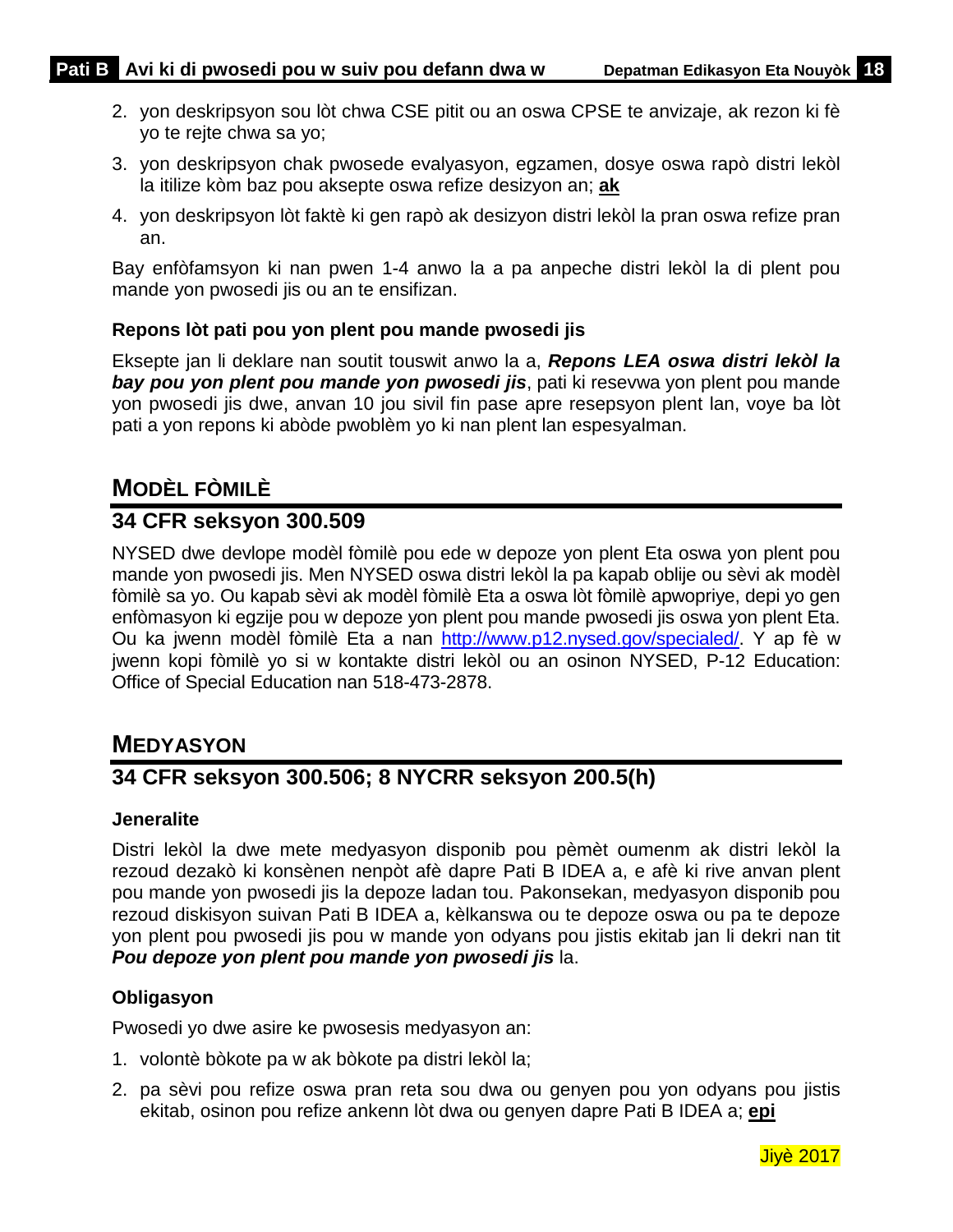3. fèt anba direksyon medyatè kalifye ki pa nan patipri, epi ki gen fòmasyon nan teknik bon jan medyasyon.

Distri lekòl la kapab devlope pwosedi ki ofri paran ak lekòl ki deside pa sèvi ak pwosesis medyasyon, yon okazyon pou yo rankontre, nan yon lè ak yon kote ki bon pou yo, avèk yon pati ki pa gen enterè nan sa:

- 1. ki gen kontra ak Sant kominotè pou rezoud konfli (Community Dispute Resolution Center) (CDRC); **e**
- 2. ki pral eksplike avantaj yo e ankouraje w sèvi ak pwosesis medyasyon an.

Eta Nouyòk sèvi ak medyatè kalifye CDRC fòme, epi ki konnen lwa ak règleman ki gen rapò ak founiti edikasyon espesyal ak sèvis anrapò ak edikasyon espesyal. CDRC yo chwazi medyatè yo owaza, youn apre lòt oswa sou lòt baz san patipri.

### **Arajman pou pwosesis medyasyon**

Aranjman pou medyasyon fèt ak CDRC yo avèk distri lekòl la. Eta a reskonsab frè pwosesis medyasyon an, ansanm ak frè pou reyinyon yo.

Tout reyinyon pwosesis medyasyon an dwe pwograme nan yon fason apwopriye e fèt yon kote ki bon pou oumenm ak distri lekòl la.

#### **Akò pou medyasyon**

Si oumenm ak distri lekòl la rezoud yon konfli nan pwosesis medyasyon, toude pati yo dwe angaje nan yon akò ki lye yo legalman ki prezante rezolisyon an e ki:

- 1. deklare tout diskisyon ki te fèt pandan pwosesis medyasyon an pral rete konfidansyèl e yo pa kapab sèvi kòm prèv nan okenn odyans pou jistis ekitab oswa pousuit sivil pi devan; **epi**
- 2. gen siyati oumenm ak yon reprezantan distri lekòl la ki gen otorite pou angaje distri lekòl la.

Yon akò medyasyon alekri ki siyen ka aplike nan nenpòt tribinal Eta a ki gen konpetans pou ka sa a (yon tribinal ki gen otorite dapre lwa Eta a pou l tande kalite ka sa a) oswa nan yon tribinal premye enstans Etazini.

Diskisyon ki te fèt pandan pwosesis medyasyon an dwe konfidansyèl. Yo pa kapab sèvi kòm prèv nan okenn odyans pou jistis ekitab oswa pousuit sivil pi devan nan okenn tribinal federal oswa tribinal Eta pou yon Eta ki resevwa asistans dapre Pati B IDEA a.

#### **Medyatè enpasyal**

Medyatè a:

- 1. pa kapab yon anplwaye nan yon biwo Leta pou edikasyon ni anplwaye nan yon lekòl ki konsènen nan edikasyon oswa swen timoun ou an; **e li**
- 2. pa dwe gen yon enterè pèsonèl oubyen pwofesyonèl ki fè medyatè a pa objektif.

Epitou, yon moun ki kalifye kòm medyatè pa konsidere tankou yon anplwaye yon distri lekòl oswa biwo leta sèlman paske biwo a oswa distri lekòl la peye l pou sèvi kòm medyatè.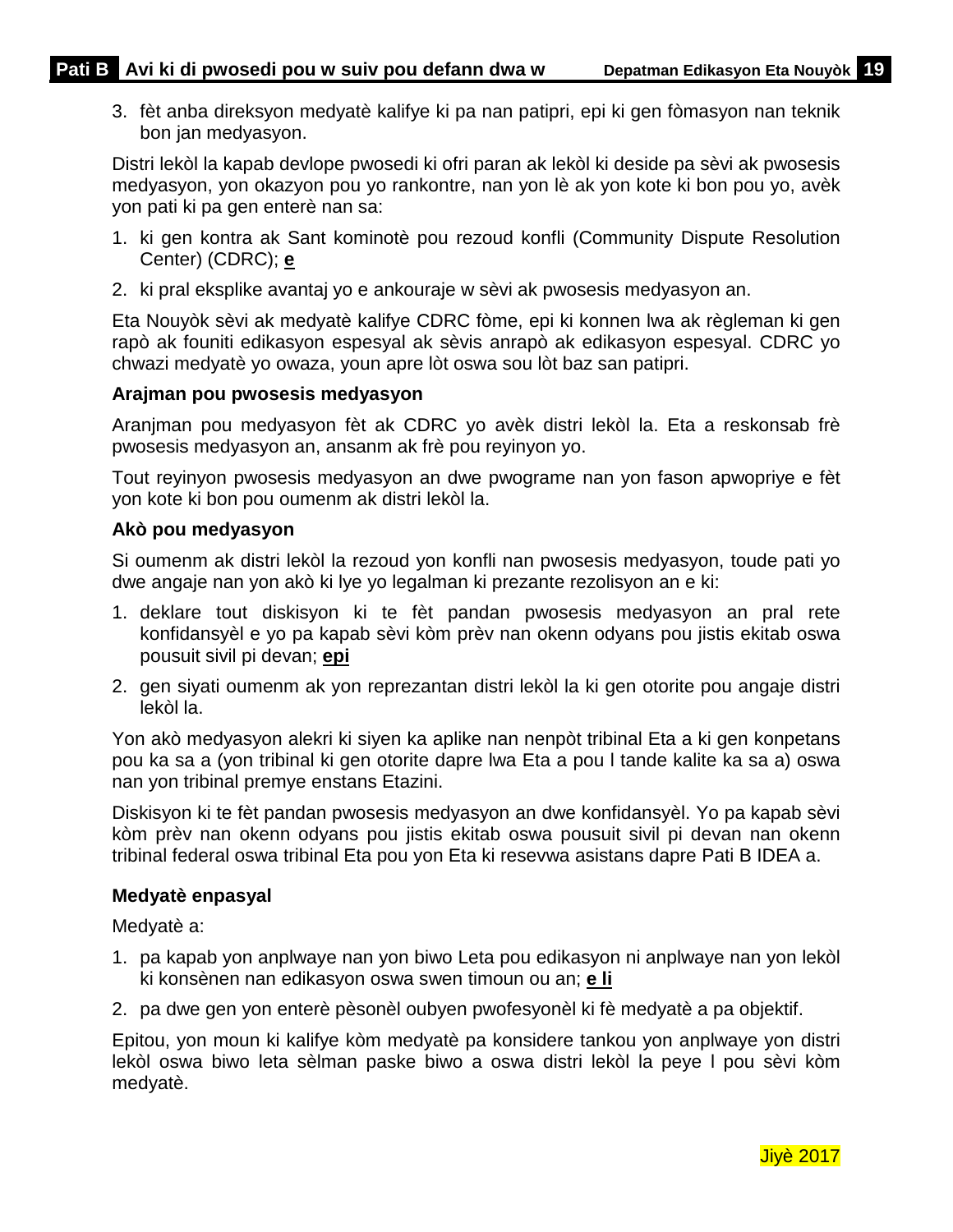# <span id="page-22-0"></span>**PLASMAN TIMOUN LAN PANDAN PLENT POU MANDE PWOSEDI JIS AK ODYANS LAN POKO DESIDE (PENDENCY)**

### **34 CFR seksyon 300.518; 8 NYCRR seksyon 200.5(m)**

Sòf endikasyon kontrè ki anba la a nan tit *PWOSEDI LÈ Y AP PRAN MEZI DISIPLIN KONT TIMOUN KI GEN ANDIKAP*, depi yon plent pou mande yon pwosedi jis ekspedye ba lòt pati a, timoun ou an dwe rete nan plasman edikasyonèl li genyen nan moman an padan peryòd pwosesis pou jwenn solisyon an ak padan n ap tann desizyon yon odyans pou jistis ekitab oswa desizyon pwosedi jidisyè, sòf si oumenm ak distri lekòl la oswa oumenm ak fonksyonè leta pou verifikasyon an (State Review Officer) dakò yon lòt jan.

Si pwosedi pou jistis ekitab la konsènen konsantman pou yon premye evalyasyon, timoun ou an p ap evalye pandan pwosedi an poko deside.

Si pwosedi pou jistis ekitab la konsènen yon aplikasyon pou yon premye admisyon nan lekòl piblik, timoun ou an, avèk konsantman pa w, dwe plase nan pwogram regilye lekòl piblik la jiskaske tout kalite pwosedi sa yo fini.

Yon timoun ki te resevwa sèvis edikasyon espesyal prematènèl e ki kounye a gen laj pou l ale lekòl kapab, pandan odyans ak apèl yo ap fèt, rete nan menm pwogram ak pwogram pre-matènèl la si pwogram sa a gen ladan tou yon pwogram edikasyon espesyal pou timoun ki gen laj pou ale lekòl ki apwouve.

Pandan odyans ak apèl yo, si timoun ou ki nan jadendanfan p ap resevwa sèvis ak pwogram edikasyon espesyal nan moman an, li kapab resevwa sèvis ak pwogram edikasyon espesyal si oumenm ak distri lekòl la dakò.

Si plent pou mande yon pwosedi jis la konsènen yon aplikasyon pou premye sèvis dapre Pati B IDEA a pou yon timoun k ap travèse soti nan sèvis dapre Pati C IDEA a (Sèvis entèvansyon byen bonè [Early Intervention Services]) pou ale nan Pati B IDEA (Sèvis edikasyon espesyal depi jadendanfan [Preschool Special Education Services]) e ki pa kalifye ankò pou sèvis Pati C yo paske timoun lan vin gen twazan, distri lekòl la pa oblije bay sèvis Pati C yo ke timoun lan t ap resevwa yo. Si yo jwenn timoun lan kalifye dapre Pati B IDEA epi ou dakò pou timoun lan resevwa pou premye fwa edikasyon espesyal ak sèvis ki anrapò ak edikasyon espesyal, lè sa a, annatandan rezilta pwosedi yo, distri lekòl la dwe bay edikasyon espesyal ak sèvis ki anrapò ak edikasyon espesyal ki pa an diskisyon yo (sa oumenm ak distri lekòl la dakò sou yo a).

Yon timoun ki te resevwa sèvis entèvansyon pou timoun piti e ki pa nan laj prematènèl kapab, pandan odyans oswa apèl ap fèt, resevwa edikasyon espesyal nan menm pwogram ak sèvis entèvansyon pou timoun piti a si pwogram lan tou se yon pwogram prematènèl yo apwouve.

### <span id="page-22-1"></span>**PWOSESIS POU JWENN YON SOLISYON**

### **34 CFR seksyon 300.510; 8 NYCRR seksyon 200.5(j)**

### **Reyinyon pou jwenn yon solisyon**

Anvan 15 jou sivil fin pase apre resepsyon avi plent pou mande pwosedi jis la, e anvan odyans pou jistis ekitab la kòmanse, distri lekòl la dwe òganize yon reyinyon avèk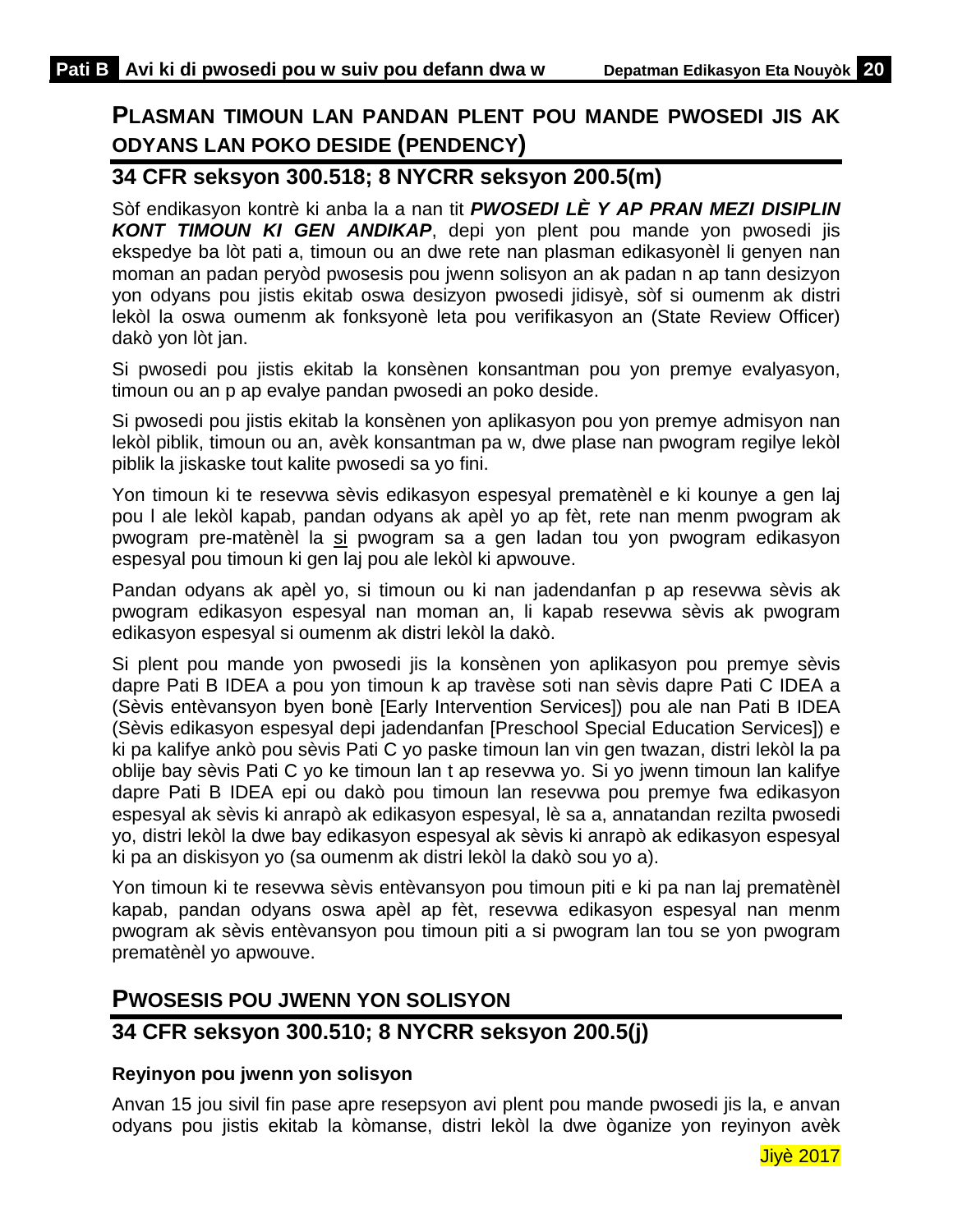oumenm e manm konpetan CES oswa CPSE (yo) ki gen konesans espesyal sou bagay ki idantifye nan plent pou mande yon pwosedi jis ou an. Reyinyon an:

- 1. dwe genyen yon reprezantan distri lekòl la ki gen otorite pou pran desizyon sou non distri lekòl la; **e**
- 2. pa dwe genyen yon avoka distri lekòl la sòf si w gen yon avoka ki la avèk ou.

Oumenm ansanm ak distri lekòl la deside manm konpetan CSE oubyen CPSE ki pou nan reyinyon an.

Bi reyinyon an se pou ou diskite plent pou mande yon pwosedi jis ou an, ansanm ak rezon ki fòme baz plent lan, dekwa pou distri lekòl la gen mwayen pou rezoud konfli a.

Reyinyon pou jwenn yon solisyon an pa nesesè si:

- 1. oumenm ak distri lekòl la dakò alekri pou renonse pou gen reyinyon an; **oubyen**
- 2. oumenm ak distri lekòl la dakò sèvi ak pwosesis medyasyon an, jan li dekri nan tit *Medyasyon* an.

Yon distri lekòl dwe fè efò ki rezonab pou jwenn patisipasyon w nan reyinyon pou jwenn yon solisyon an.

#### **Delè pou jwenn yon solisyon**

Si distri lekòl la pa te rezoud plent pou pwosedi jis la nan gou w anvan 30 jou sivil fin pase apre resepsyon plent pou pwosedi jis la (pandan delè pwosesis pou jwenn yon solisyon an), ka a kapab ale nan odyans pou jistis ekitab.

Delè 45 jou sivil la pou elèv ki gen laj lekòl ak delè 30 jou sivil pou elèv jadendanfan, pou pran yon desizyon final la, kòmanse lè peryòd 30 jou sivil pou jwenn solisyon an fini, avèk kèk eksepsyon pou modifikasyon ki fèt sou peryòd 30 jou sivil pou jwenn yon solisyon an, jan sa dekri anba la a.

Eksepte lè oumenm ak distri lekòl la, nou toude dakò renonse pou pwosesis pou jwenn yon solisyon an fèt, oswa nou sèvi ak medyasyon, **si w pa patisipe nan reyinyon pou jwenn yon solisyon an, sa ap retade delè pou pwosesis pou jwenn solisyon an ak odyans pou jistis ekitab la jiskaske ou dakò patisipe nan yon reyinyon.** Si w deside pa vini nan reyinyon pou jwenn solisyon an, yon fonksyonè odyans san patipri (IHO) kapab anile odyans san patipri w lan.

Si apre li fè efò rezonab e li dokimante efò sa yo, distri lekòl la pa kapab jwenn patisipasyon w nan reyinyon pou jwenn yon solisyon an, distri lekòl la kapab, lè peryòd 30 jou sivil pou jwenn solisyon an fini, mande pou yon fonksyonè odyans san patipri (IHO) anile plent pou mande yon pwosedi jis ou an. Dokimantasyon efò sa yo dwe gen ladan rapò tantativ distri lekòl la fè pou tabli yon lè ak yon kote nou toude dakò sou yo, tankou:

- 1. rapò detaye sou koutfil yo te fè oswa yo te eseye fè ak rezilta apèl sa yo;
- 2. kopi lèt yo te voye ba ou yo ak kèlkanswa repons yo te resevwa; ak
- 3. rapò an detay sou vizit yo te fè lakay ou oswa kote w ap travay la, ak rezilta vizit sa yo.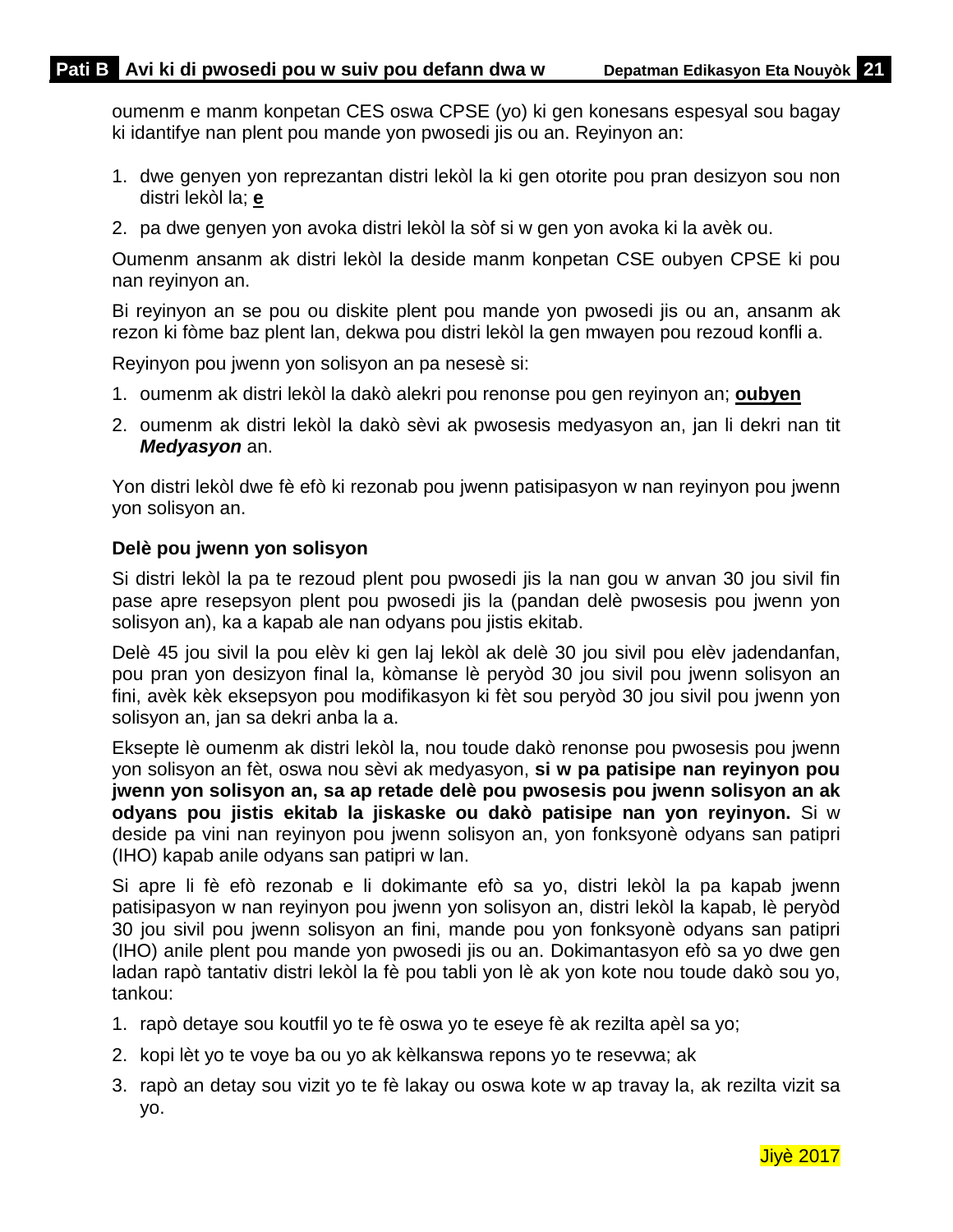Si distri lekòl la pa òganize reyinyon pou jwenn yon solisyon an anvan 15 jou sivil fin pase apre resepsyon avi plent pou mande yon pwosedi jis ou an **oubyen** li pa patisipe nan reyinyon pou jwenn solisyon an, ou kapab mande yon fonksyonè odyans pou li pase lòd pou kòmanse delè 45 jou sivil pou odyans jistis ekitab pou elèv ki gen laj lekòl la (oswa delè 30 jou sivil pou odyans jistis ekitab pou elèv jadendanfan an).

### **Modifikasyon sou delè 30 jou sivil pou jwenn solisyon an**

Si oumenm ansanm ak distri lekòl la dakò renonse alekri pou reyinyon pou jwenn solisyon an fèt, lè sa delè 45 jou sivil pou odyans pou jistis ekitab pou elèv ki gen laj lekòl la (oswa 30 jou sivil pou jadendanfan) kòmanse nan jou sivil ki apre a.

Apre kòmansman medyasyon an oubyen reyinyon pou jwenn solisyon an, epi anvan fen delè 30 jou sivil pou jwenn solisyon an, si oumenm ak distri lekòl la dakò alekri pa gen antant ki posib, lè sa delè 45 jou sivil pou odyans pou jistis ekitab pou elèv ki gen laj lekòl la, oswa 30 jou sivil pou jadendanfan an, kòmanse nan jou sivil ki apre a.

Si oumenm ansanm ak distri lekòl la dakò sèvi ak pwosesis medyasyon, nan fen delè 30 jou sivil pou jwenn solisyon an, toude pati yo kapab dakò alekri kontinye medyasyon an jiskaske yo rive nan yon antant. Sepandan, si swa oumenm oubyen distri lekòl la kite pwosesis medyasyon an, lè sa a, delè 45 jou sivil oswa 30 jou sivil pou odyans pou jistis ekitab la kòmanse nan jou sivil ki apre a.

### **Akò ekri**

Si nou jwenn yon solisyon pou konfli a nan reyinyon pou jwenn solisyon an, oumenm ak distri lekòl la dwe angaje nou nan yon akò ki lye nou legalman:

- 1. ki gen siyati pa w ak siyati yon reprezantan distri lekòl la ki gen otorite pou angaje distri lekòl la siyen; **e**
- 2. ke nenpòt tribinal Eta a ki gen konpetans pou ka sa a (yon tribinal Eta a ki gen otorite pou l tande kalite ka sa a) oswa yon tribinal premye enstans Etazini kapab aplike.

### **Peryòd pou revizyon akò**

Si oumenm ak distri lekò la antre nan yon akò kòm rezilta yon reyinyon pou jwenn yon solisyon, yonn oswa lòt nan pati yo (oumenm oubyen distri lekòl la) kapab anile akò a anvan twa jou ouvrab fin pase apre lè oumenm ansanm ak distri lekòl la nou toude te siyen akò a.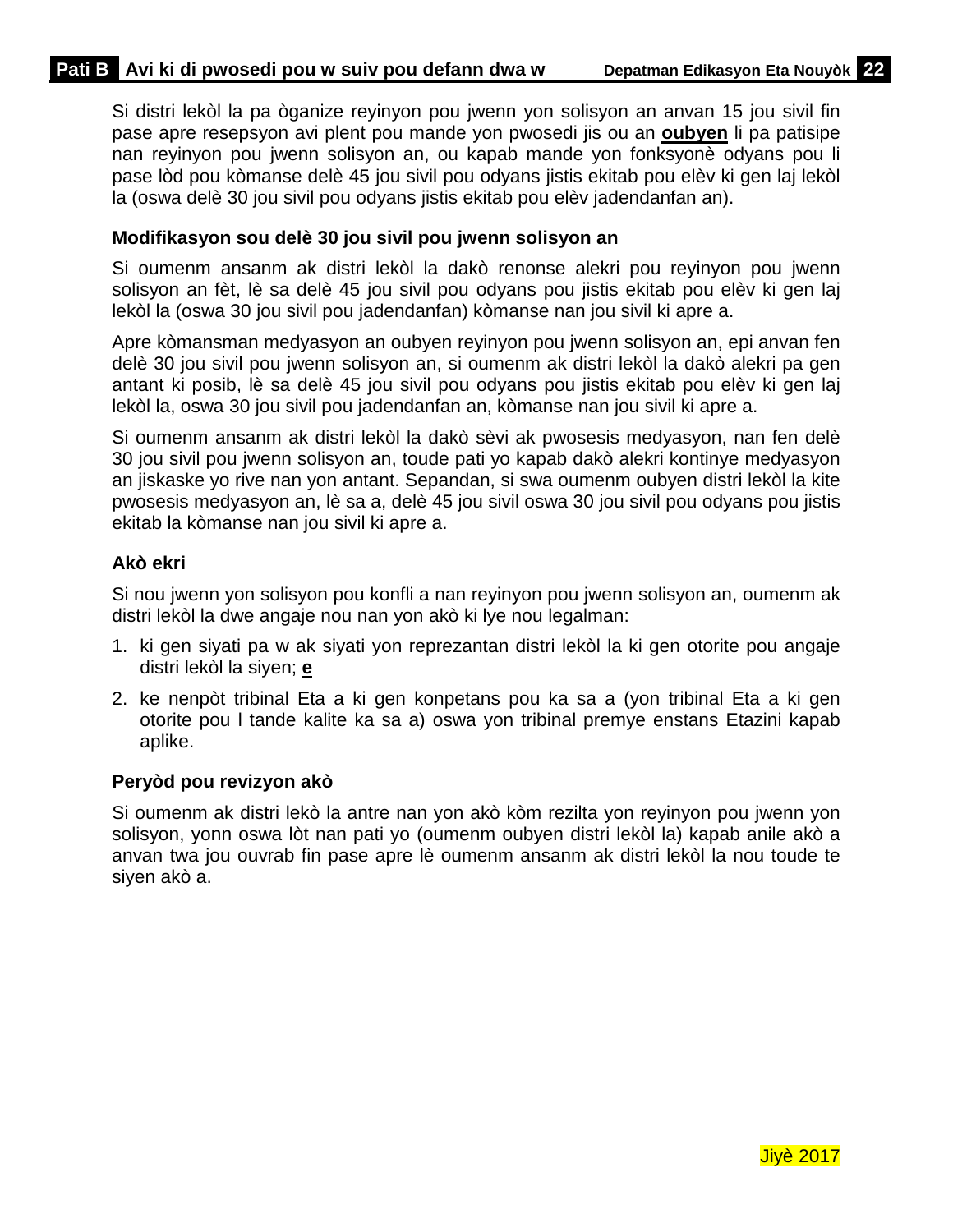## <span id="page-25-0"></span>**ODYANS PLENT POU MANDE YON PWOSEDI JIS**

# <span id="page-25-1"></span>**ODYANS POU JISTIS EKITAB SAN PATIPRI**

### **34 CFR seksyon 300.511; 8 NYCRR seksyon 200.1(x), 200.5(i) ak (j)**

### **Jeneralite**

Chak fwa yon plent pou mande yon pwosedi jis depoze, oumenm oswa distri lekòl ki angaje nan konfli a dwe gen chans pou yon odyans pou jistis ekitab san patipri, jan li dekri nan seksyon *Plent pou mande yon pwosedi jis* ak seksyon *Pwosedi pou jwenn yon solisyon an*. Distri lekòl la nonmen fonksyonè odyans san patipri a dapre non ki nan lis woulman an. Fonksyonè odyans san patipri an òganize odyans san patipri a.

### **Fonksyonè odyans san patipri [impartial hearing officer] (IHO)**

Pou pi piti, men kondisyon yon IHO dwe satisfè:

- 1. pa kapab yon anplwaye nan yon biwo Leta pou edikasyon ni anplwaye nan yon lekòl ki konsènan nan edikasyon oswa swen timoun ou an. Men, yon moun pa yon anplwaye biwo a paske tou senpleman biwo a peye l pou sèvi sèlman kòm fonksyonè odyans;
- 2. pa dwe gen yon enterè pèsonèl oubyen pwofesyonèl ki fè fonksyonè a pa objektif nan odyans lan;
- 3. dwe konnen e konprann dispozisyon IDEA yo, ansanm ak règleman federal ak règleman Eta Nouyòk ki anrapò ak IDEA, epitou entèpretasyon legal tribinal federal ak tribinal Eta yo fè ak IDEA; **epi**
- 4. dwe gen konesans ak kapasite pou fè odyans, ak pran e ekri desizyon, annakò ak pratik legal nòmal e apwopriye.

Chak lekòl dwe konsève yon lis moun sa yo ki sèvi kòm IHO.

### **Matyè nan odyans pou jistis ekitab**

Pati (oumenm oubyen distri lekòl la) ki mande odyans pou jistis ekitab la pa kapab soulve lòt pwoblèm nan odyans pou jistis ekitab la ki pa te abòde nan avi plent pou mande yon pwosedi jis la, sòf si lòt pati a dakò ak sa.

### **Delè pou mande yon odyans**

Oumenm oswa distri lekò la dwe mande yon odyans san patipri pou yon plent pou mande pwosedi jis anvan dezan fin pase depi dat oumenm oswa distri lekòl la te konnen oswa ta dwe konnen pwoblèm ki abòde nan plent lan.

### **Eksepsyon ki gen nan delè a**

Delè ki anwo la a pa aplike pou ou si li pa te posib pou w depoze yon plent pou mande yon pwosedi jis paske:

- 1. distri lekòl la te fè w konprann espesyalman li te rezoud pwoblèm oswa pwen w ap soulve nan plent ou an; **oubyen**
- 2. distri lekòl la te kenbe enfòmasyon li gen obligasyon bay ou dapre Pati B IDEA a.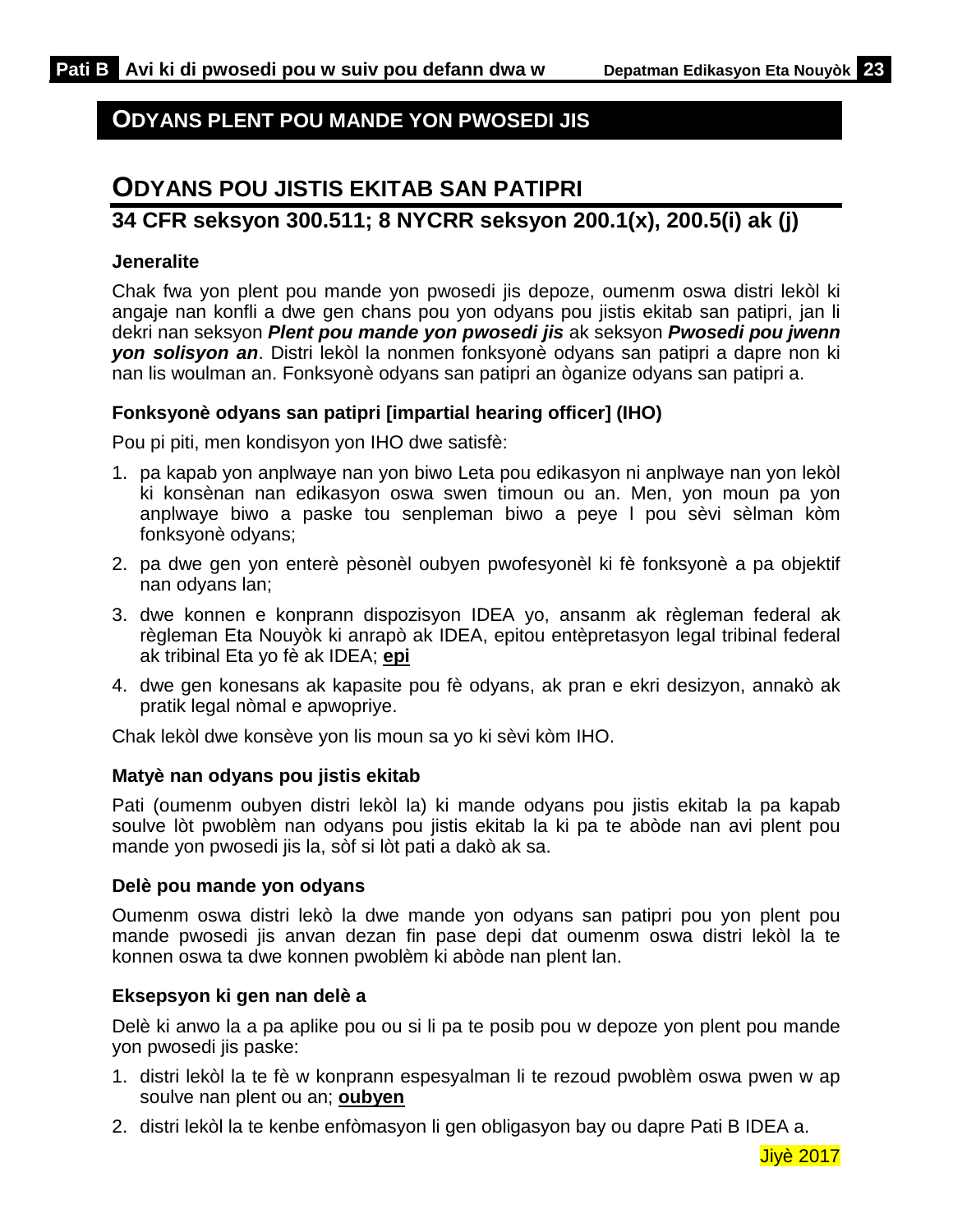### <span id="page-26-0"></span>**DWA POU ODYANS**

# **34 CFR seksyon 300.512; 8 NYCRR seksyon 200.5(j)**

### **Jeneralite**

Nenpòt pati ki nan odyans pou jistis ekitab (odyans anrapò ak pwosedi disiplinè ladan tou) oswa ki nan apèl, jan sa dekri nan soutit *Apèl kont desizyon yo; revizyon enpasyal* gen yon dwa pou:

- 1. yon avoka ak/oubyen moun ki gen konesans oswa fòmasyon espesyal sou pwoblèm timoun ki gen andikap vini avèk li e bay li konsèy;
- 2. prezante prèv e konfwonte, entèwoje temwen an apre l te fin reponn kesyon epi mande prezans temwen;
- 3. entèdi yo vini nan odyans ak kenenpòt prèv yo pa te devwale ba lòt pati a omwen senk jou ouvrab anvan odyans lan;
- 4. resevwa yon rapò odyans lan alekri mo-pou-mo oswa kopi elektwonik si w chwazi sa; **e**
- 5. resevwa rezilta sa yo jwenn kòm prèv ak desizyon yo alekri oswa elektwonik, si w chwazi sa.

#### **Lòt devwalman enfòmasyon**

Omwen senk jou ouvrab anvan yon odyans pou jistis ekitab, oumenm oubyen distri lekòl la dwe devwale yonn ba lòt tout evalyasyon ki te fin fèt nan dat sa a ak rekòmandasyon ki baze sou evalyasyon sa yo ke oumenm oswa distri lekòl la gen entansyon itilize nan odyans lan.

Yon IHO kapab anpeche kenenpòt pati ki pa te respekte egzijans sa a vini avèk enfòmasyon oswa rekòmadasyon sa a nan odyans lan san konsantman lòt pati a.

#### **Dwa paran yo nan odyans**

Yo dwe bay ou dwa pou:

- 1. timoun ou prezan;
- 2. fè moun deyò asiste odyans lan;
- 3. ba ou rapò odyans lan, sa yo te jwenn kòm prèv ak desizyon yo san w pa peye; **e**
- 4. gen sèvis yon moun ki entèprete pou moun ki pa tande oswa yon entèprèt ki pale lang natifnatal ou trè byen, si l nesesè, san w pa peye.

### <span id="page-26-1"></span>**DESIZYON ODYANS YO**

### **34 CFR seksyon 300.513; 8 NYCRR seksyon 200.5(j)**

### **Desizyon fonksyonè odyans lan**

Desizyon yon IHO pou di si pitit ou te resevwa FAPE dwe chita sou baz solid.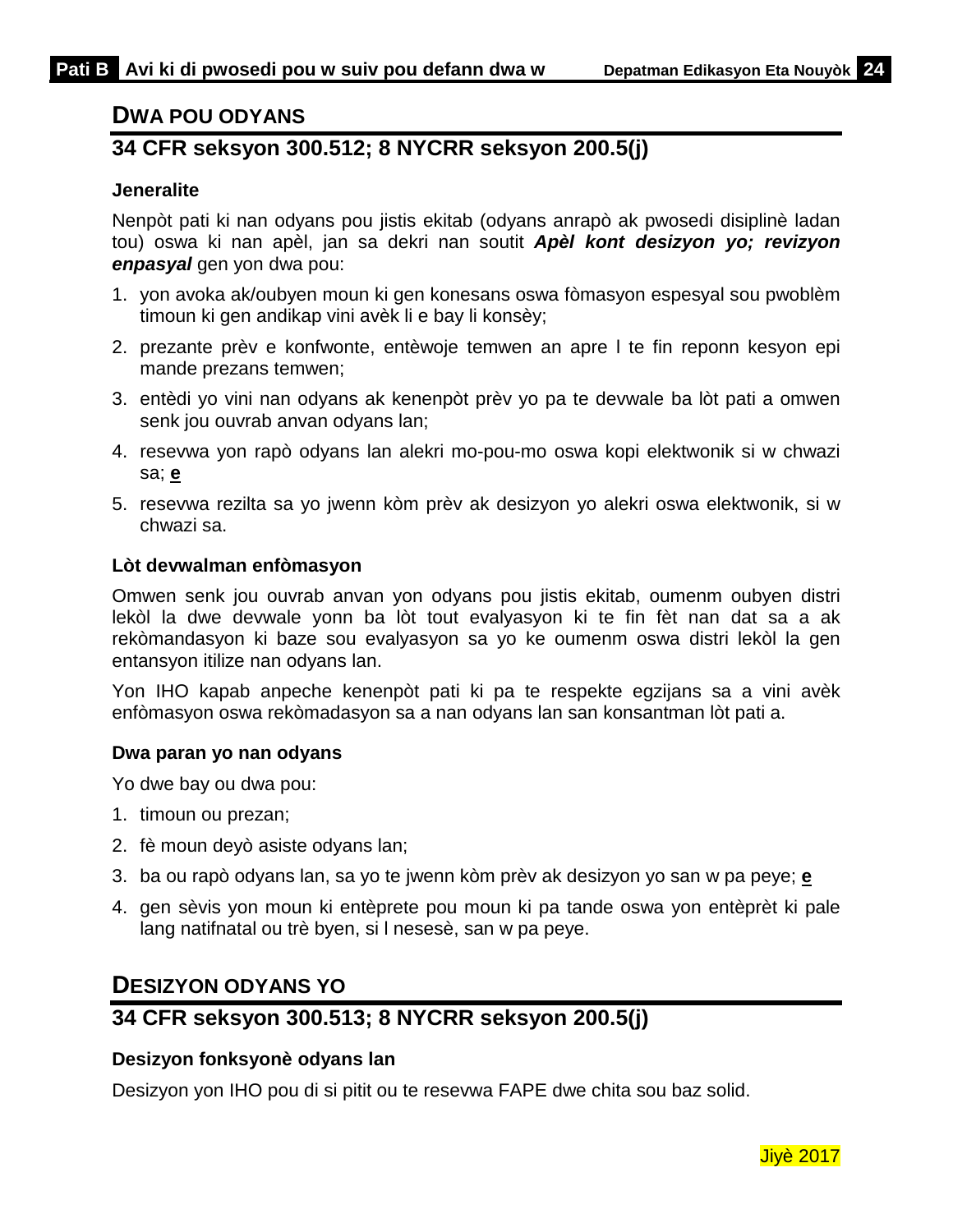Nan afè ki pretann te gen vyolasyon yon pwosedi, yon IHO gen dwa jwenn timoun ou pa te resevwa FAPE sèlman si pwosedi ensifizan an:

- 1. te anpyete sou dwa timoun ou an genyen pou l jwenn FAPE;
- 2. te anpyete anpil sou opòtinite pou w patisipe nan pwosesis desizyon konsènan founiti FAPE ba timoun ou an; **oubyen**
- 3. anpeche timoun lan jwenn yon benefis edikasyon.

### **Dispozitif entèpretasyon**

Yo pa ka entèprete okenn nan dispozisyon ki dekri anwo la yo pou anpeche yon IHO òdone yon distri lekòl respekte egzijans ki nan seksyon pwosedi pou suiv pou defann dwa ki nan règleman federal yo dapre Pati B IDEA a (34 CFR seksyon 300.500 rive nan 300.536).

Okenn nan dispozisyon nan tit: *Pou depoze yon plent pou mande yon pwosedi jis; Plent pou mande yon pwosedi jis; Modèl fòmilè; Pwosesis jwenn yon solisyon; Odyans pou jistis ekitab san patipri; Dwa pou odyans; ak Desizyon odyans yo* (34 CFR seksyon 300.507 rive nan 300.513), pa kapab afekte dwa ou genyen pou mande SRO a (Fonksyonè leta pou verifikasyon) yon apèl kont desizyon yon odyans pou jistis ekitab (gade nan tit **Apèl** - **Finalite (irevokablite) desizyon**).

#### **Demann apa pou yon odyans pou jistis ekitab**

Yo pa ka entèprete anyen nan seksyon garanti pwosedi règleman federal yo dapre Pati B IDEA a (34 CFR seksyon 300.500 rive nan 300.536) pou anpeche w depoze yon plent pou mande yon pwosedi jis apa pou yon pwoblèm ki separe ak plent pou mande yon pwosedi jis ki deja depoze a.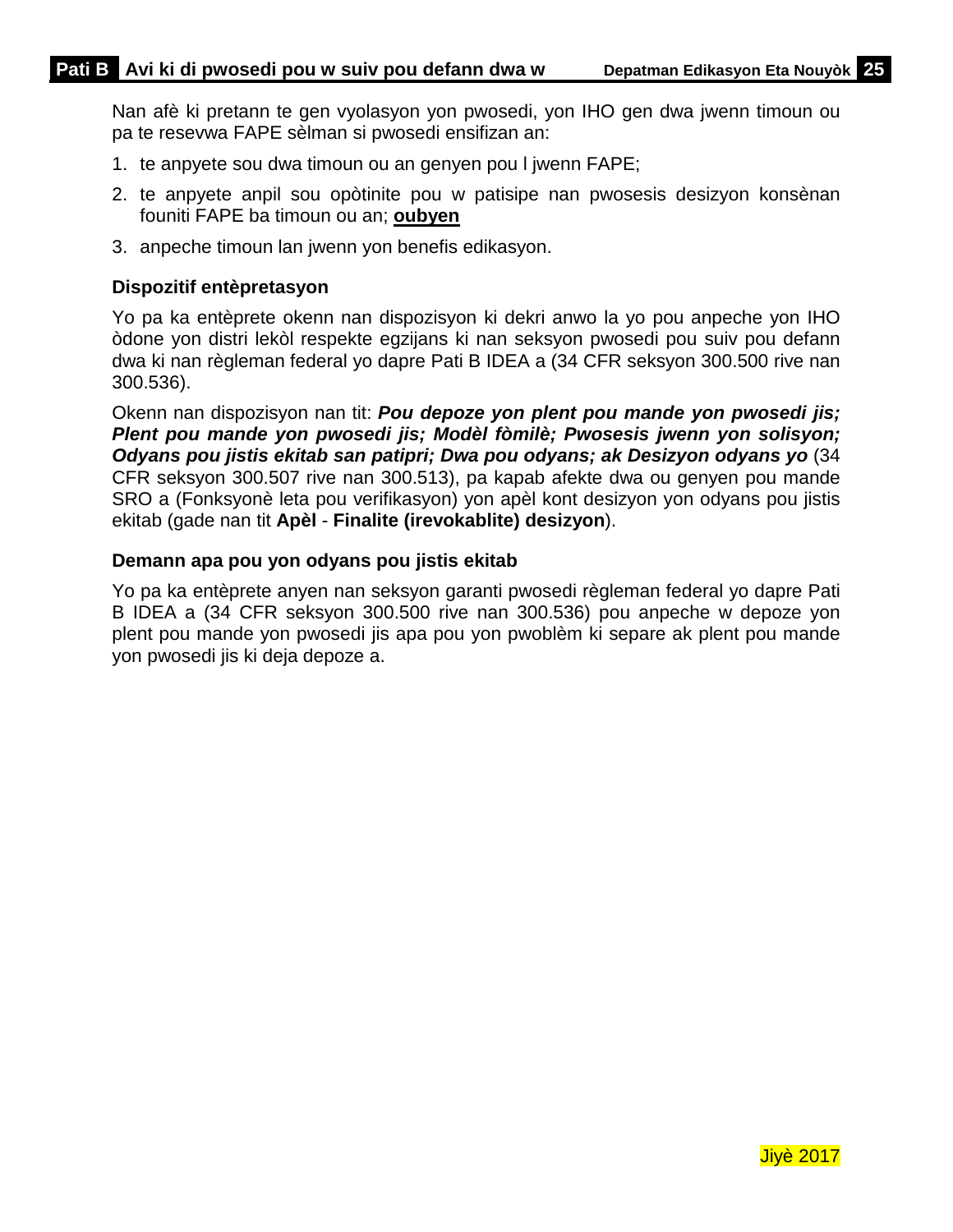# <span id="page-28-0"></span>**APÈL**

# <span id="page-28-1"></span>**FINALITE (IREVOKABLITE) DESIZYON; APÈL; REVIZYON SAN PATIPRI 34 CFR seksyon 300.514; 8 NYCRR seksyon 200.5(k)**

### **Finalite (irevokablite) desizyon odyans lan**

Yon desizyon ki pran nan yon odyans pou jistis ekitab se desizyon final (odyans anrapò ak pwosedi disiplinè ladan tou), men, kennepòt pati ki konsènen nan odyans la (oumenm oubyen distri lekòl la) kapab fè apèl kont desizyon an bòkote Biwo leta pou revizyon (Office of State Review) nan NYSED.

### **Apèl kont desizyon IHO yo nan nivo-Eta**

Desizyon IHO pran final amwenske oumenm oswa distrik lekòl la mande yon revizyon desizyon IHO a (yo rele li yon demann pou revizyon) pa yon Ofisye pou Revizyon Eta (State Review Officer, SRO). Si w vle fè apèl kont desizyon IHO devan yon Ofisye pou Revizyon Eta, ou dwe voye yon Avi Entansyon pou Jwenn Revizyon (Fòm A) bay distrik lekòl la **oplita nan 25 jou apre dat desizyon IHO a.** Ou dwe prezante Avi pou demann revizyon (Fòm B) ak demann pou revizyon an pèsòn nan distrik lekòl la **oplita nan 40 jou apre dat desizyon IHO a.** Ofisye pou Revizyon Eta a ap:

- 1. pran yon desizyon oplita nan 30 jou sivil. Ofisye pou Revizyon Eta a ka prolonje tan an pou plis ke 30 jou si gen yon jistifikasyon ki endike nan demann alekri ou oswa distrik lekòl la. Ekstansyon an dwe pou yon tan espesifik.
- 2. voye kopi alekri oswa, si ou pito, sou fòma elektwonik rezilta rechèch sou fè yo ak desizyon an ba ou oswa avoka ou ak komite pou edikasyon (board of education, BOE) nan peryòd 30 jou a oswa peryòd tan jan Ofisye pou Revizyon Eta a prolonje li a, jan sa tabli pi wo a.

Ou ka jwenn règleman sou jan pou w fè apèl bòkote SRO a nan: [http://www.sro.nysed.gov.](http://www.sro.nysed.gov/)

Si gen yon apèl, SRO a dwe fè yon revizyon sou konklizyon ak desizyon yo mande apèl kont yo a san patipri. Fonksyonè k ap fè revizyon an dwe:

- 1. egzamine tout dosye odyans lan okonplè;
- 2. asire ke pwosedi yo nan odyans la te annakò ak kondisyon yon odyans pou jistis ekitab;
- 3. chèche prèv anplis si sa nesesè. Si yon odyans fèt pou ranmase lòt prèv anplis, dwa odyans yo ki dekri anwo la a nan tit *Dwa pou odyans* aplike;
- 4. bay pati yo yon okazyon pou soutni prèv aloral oswa alekri, oubyen toude, si yon ofisyèl k ap fè revizyon an deside;
- 5. pran yon desizyon endepandan lè revizyon an fini; **epi**
- 6. bay oumenm ak distri lekòl la yon rapò alekri sou sa yo jwenn kòm prèv ak desizyon yo, oswa yon rapò elektwonik si w chwazi sa.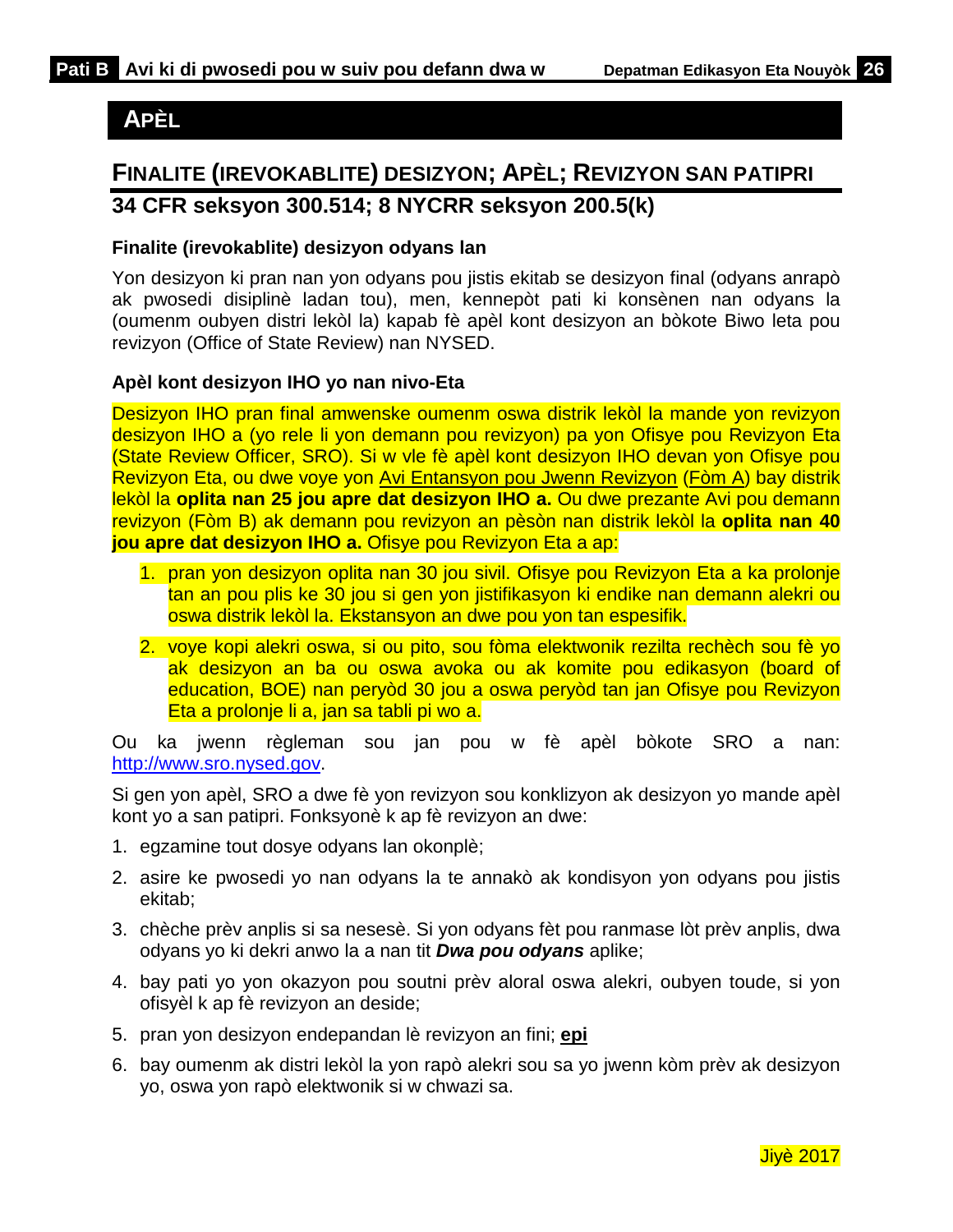### **Finalite (irevokablite) desizyon revizyon an**

Desizyon yon SRO pran pa ka anile amwenske oumenm oswa distri lekòl la fè yon aksyon sivil jan li dekri anba la a.

### <span id="page-29-0"></span>**DELÈ E AVANTAJ ODYANS AK REVIZYON**

### **34 CFR seksyon 300.515; 8 NYCRR seksyon 200.5(j) ak 200.16(h)**

Distri lekòl la dwe asire ke, pa pita pase 45 jou sivil pou elèv ki gen laj pou ale lekòl oswa 30 jou sivil pou elèv ki nan jadendanfan, lè peryòd 30 jou sivil pou jwenn yon solisyon an fini **oubyen**, jan li dekri nan soutit *Modifikasyon sou peryòd pou jwenn yon solisyon 30 jou sivil la,* pa pita pase 45 jou sivil pou elèv ki gen laj lekòl oswa 30 jou sivil pou elèv jadendanfan lè peryòd yo te modifye a fini:

- 1. gen yon desizyon final ki jwenn pou odyans lan; **e**
- 2. yo voye yon kopi desizyon an pa lapòs ba oumenm ak distri lekòl la.

SRO a dwe asire ke pa pita pase 30 jou apre ke yo te resevwa yon demann pou revizyon oswa selon dire ekstansyon an kote SRO te pwolonje delè a:

- 1. gen yon desizyon final ki jwenn pou revizyon an; **e**
- 2. yo voye yon kopi desizyon an pa lapòs ba oumenm ak distri lekòl la.

Yon IHO oswa yon SRO kapab akòde pwolonjman tan espesyal ki depase peryòd ki dekri anwo la a (delè 45 jou sivil pou desizyon odyans pou elèv laj lekòl oswa 30 jou sivil pou jadendanfan ak delè 30 jou sivil pou desizyon SRO a) si oumenm oubyen distri lekò la fè demann yon pwolonjman espesyal delè a.

Tout odyans ak revizyon ki gen ladan prèv aloral dwe fèt nan yon dat ak yon kote ki ap bon pou ou ak pitit ou.

# <span id="page-29-1"></span>**AKSYON SIVIL ANSANM AK DELÈ POU DEPOZE AKSYON SA YO**

### **34 CFR seksyon 300.516; 8 NYCRR seksyon 200.5(k)**

#### **Jeneralite**

Kenenpòt pati (oumenm oubyen distri lekòl la) ki pa dakò avèk konklizyon ak desizyon revizyon fi fèt nan nivo Eta gen dwa pou mennen yon desizyon sivil konsènan afè ki te ale nan odyans pou jistis ekitab la (odyans anrapò ak pwosedi disiplinè ladan tou). Aksyon an ka fèt nan yon tribinal Eta a ki gen konpetans pou ka sa a (yon tribinal Eta a ki gen otorite pou l tande kalite ka sa a) oswa nan yon tribinal premye enstans Etazini san konsidere montan ki nan konfli a.

#### **Delè**

Pati k ap mennen aksyon an (oumenm oubyen distri lekòl la) gen kat mwa apatide dat desizyon SRO a pou li depoze yon aksyon sivil.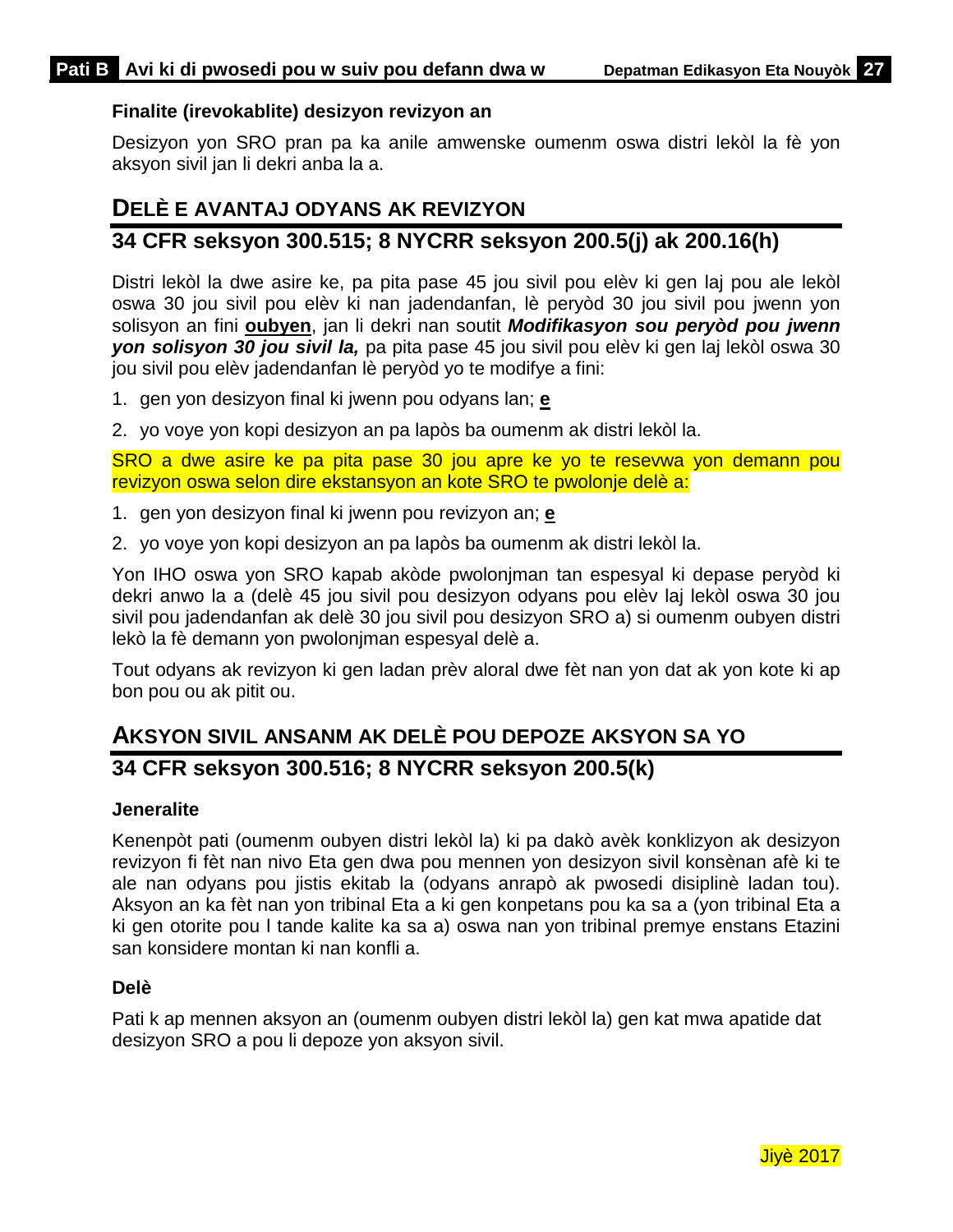### **Lòt pwosedi anplis**

Nan tout aksyon sivil, tribinal la:

- 1. resevwa dosye pwosedi administratif yo;
- 2. tande prèv anplis lè oumenm oswa distri lekòl la mande sa; **epi**
- 3. tabli desizyon li sou prèv ki gen plis pwa e bay reparasyon tribinal jwenn ki apwopriye.

#### **Konpetans tribinal premye enstans yo.**

Tribinal premye enstans Ozetazini gen otorite deside sou aksyon ki mennen dapre Pati B IDEA a san konsidere montan ki nan konfli a.

#### **Règleman entèpretasyon**

Anyen nan Pati B IDEA a pa restrenn oswa limite dwa, pwosedi ak rekou ki disponib dapre Konstitisyon Etazini [U.S. Constitution], Lwa 1990 pou Moun Andikape nan Etazini [Americans with Disabilities Act of 1990], Tit senk Lwa 1973 sou Reyabilitasyon [Title V of the Rehabilitation Act of 1973] (Seksyon 504), oubyen lòt lwa federal ki pwoteje dwa timoun ki gen andikap. Sepandan, anvan yon pati depoze yon desizyon sivil dapre lwa sa yo pou chèche reparasyon ki disponib tou dapre Pati B IDEA a, li dwe fin sèvi ak pwosedi pou jistis ekitab yo ki dekri anwo la a nan menm degre li ta dwe fèt si pati a te depoze desizyon an dapre Pati B IDEA. Sa vle di ou kapab gen rekou ki disponib dapre lòt lwa ki kouvri anpati rekou sa yo ki disponib dapre IDEA, men anjeneral, pou w jwenn reparasyon dapre lòt lwa sa yo, ou dwe toudabò sèvi ak rekou administratif dapre IDEA a (sa vle di pwosedi plent pou mande yon pwosedi jis, reyinyon pou jwenn solisyon ak odyans pou jistis ekitab san patipri) anvan w ale dirèkteman nan tribinal.

# <span id="page-30-0"></span>**FRÈ AVOKA**

### **34 CFR seksyon 300.517**

#### **Jeneralite**

Nan kenenpòt desizyon oswa pwosedi ki fèt dapre Pati B IDEA a, si ou genyen, tribinal la, se li ki pou deside, kapab akòde w frè avoka ki rezonab nan sa ou depanse.

Nan kenenpòt desizyon oswa pwosedi ki fèt dapre Pati B IDEA a, tribinal la, se li ki pou deside, kapab akòde yon distri lekòl ki genyen, frè avoka ki rezonab nan sa li depanse, oswa fè avoka w la peye NYSED si avoka a: (a) te depoze yon plent oswa tanmen yon pwosè tribinal jwenn ki pa serye, ki pa rezonab oubyen ki san fonnman; **oubyen** (b) kontinye ap plede alòske li klè diskisyon an vin pa serye, li vin pa rezonab oubyen li vin san fonnman. **oswa**

Nan nenpòt desizyon oswa pwosedi ki fèt dapre Pati B IDEA a, tribinal la, se li ki pou deside, kapab akòde yon biwo Leta pou Edikasyon (SEA) oswa yon distri lekòl ki ranpòte laviktwa, frè avoka ki rezonab pou sa yo depanse, pou oumenm oswa avoka w peye, si demann ou an pou yon odyans jistis ekitab oswa yon pwosè pi devan te prezante nan yon bi ki pa kòrèk, tankou pou kontrarye, lakòz reta ki pa nesesè oswa pou ogmante frè aksyon an oswa pwosedi a san nesesite.

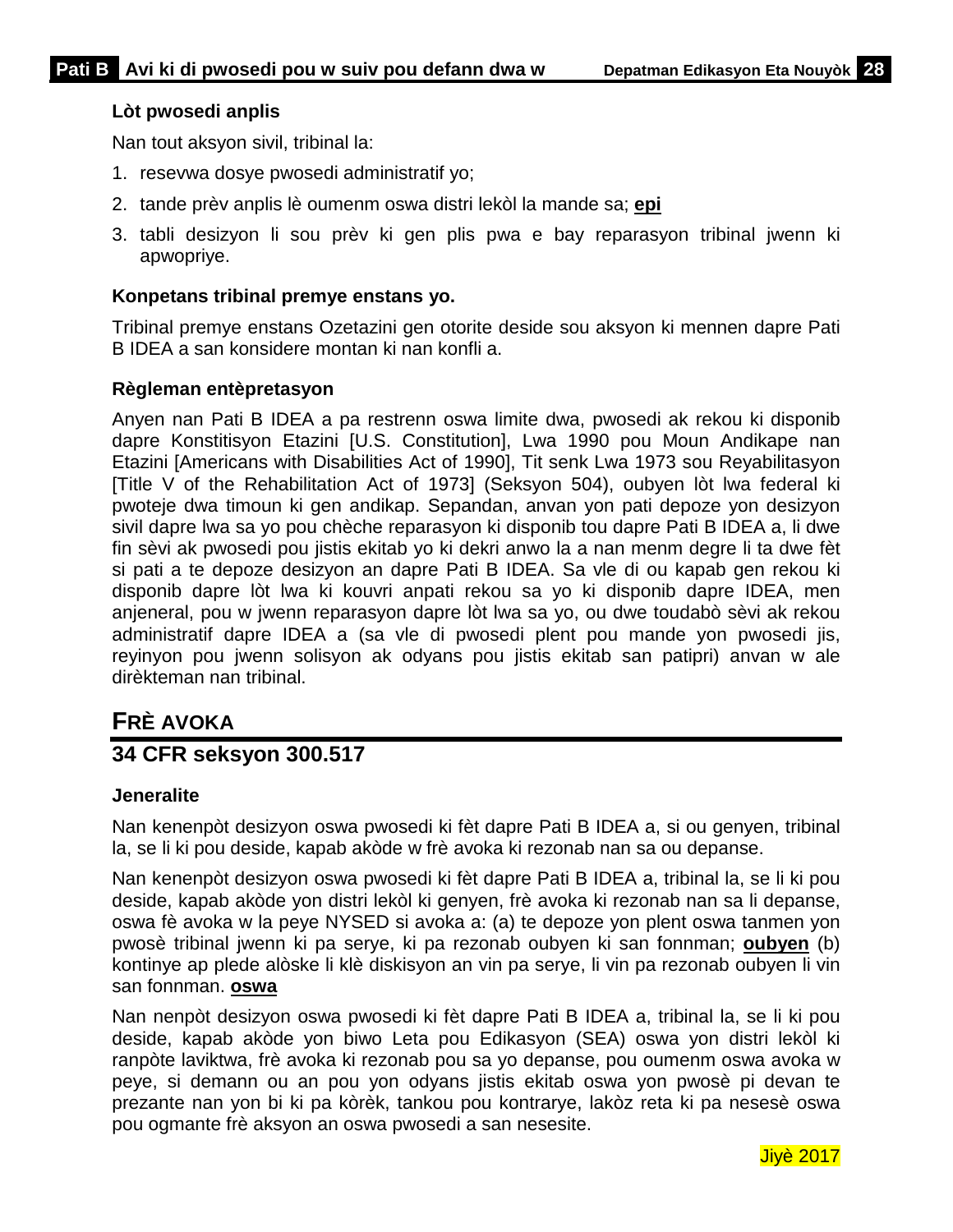### **Desizyon pou peye frè**

Yon tribinal akòde frè avoka ki rezonab nan fason sa a:

- 1. Frè yo dwe baze sou tarif abityèl nan kominote kote desizyon oswa odyans lan te kòmanse a pou tip ak kalite sèvis ki bay yo. Prim oswa miltiplikatè pa kapab antre nan kalkil frè y ap akòde yo.
- 2. Yo pa kapab akòde w frè e yo pa kapab ranbouse lajan ke w te depanse nan yon desizyon oswa pwosedi dapre Pati B IDEA a pou sèvis ki fèt apre yon règleman alamyab alekri yo ofri w, si:
	- a. òf la fèt nan delè ki preskri nan Règ nimewo 68 règleman federal pwosedi sivil [Rule 68 of the Federal Rules of Civil Procedure] oswa, nan ka yon odyans pou jistis ekitab oswa yon revizyon nan nivo Eta, kenenpòt lè ki plis pase 10 jou sivil anvan pwosedi a kòmanse;
	- b. òf la pa aksepte anvan 10 jou sivil fin pase; **epi**
	- c. tribinal la oswa fonksyonè odyans administratif la jwenn reparasyon ou fini pa jwenn lan pa pi anfavè pase òf règleman alamyab la.

Malgre limit sa yo, ou ka resevwa frè avoka ak lajan w te depanse si w genyen epi ou te gen rezon aklè rejte òf règleman alamyab la.

3. Yo pa kapab akòde frè anrapò ak kèlkeswa reyinyon CSE oswa CPSE sòf si reyinyon an fèt poutèt yon pwosedi administratif oswa yon desizyon lajistis. *Yo pakab bay frè tou pou yon medyasyon jan li dekri nan tit Medyasyon* an.

Jan li dekri nan tit *Reyinyon pou jwenn yon solisyon an*, yo pa konsidere yon reyinyon pou jwenn yon solisyon kòm yon reyinyon ki òganize poutèt yon odyans administratif oswa yon desizyon lajistis, e yo pa konsidere li tou kòm yon odyans administratif oswa yon desizyon lajistis pou bay frè avoka sa yo.

Tribinal la diminye, si sa nesesè, montan frè avoka yo akòde dapre Pati B IDEA si li dekouvri:

- 1. oumenm oubyen avoka w la te retade san rezon solisyon final konfli a pandan desizyon oswa pwosedi t ap fèt;
- 2. montan frè avoka ki otorize bay depase nèt tarif pa èdtan abityèl nan kominote a pou menm kalite sèvis yo ke avoka ki gen menm konpetans, renome ak eksperyans abitye bay;
- 3. kantite tan ki pran ak sèvis legal ki bay yo te twòp parapò ak nati desizyon oswa pwosedi a; **oubyen**
- 4. avoka ki reprezante w la pa te bay distri lekòl la enfòmasyon apwopriye nan avi pou mande odyans pou jistis ekitab la jan li dekri nan tit *Plent pou mande yon pwosedi jis la*.

Men, tribinal la pa kapab diminye frè yo si tribinal la dekouvri distri lekòl la oswa Eta a te retade desizyon final aksyon oswa pwosedi a san rezon oubyen te gen yon vyolasyon dapre dispozisyon garanti pwosedi Pati B IDEA a.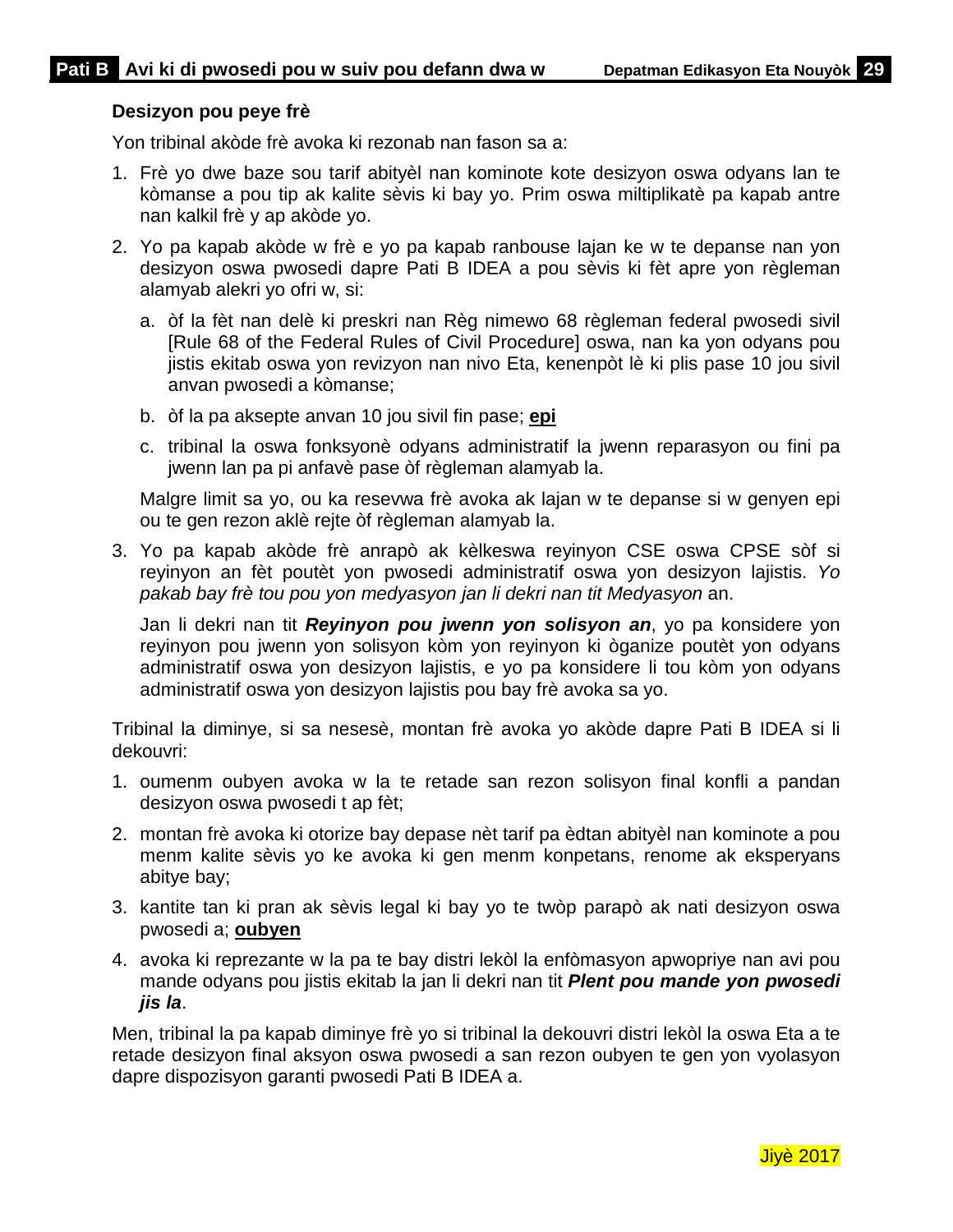# <span id="page-32-0"></span>**PWOSEDI LÈ Y AP PRAN MEZI DISIPLINÈ KONT TIMOUN KI GEN ANDIKAP**

# <span id="page-32-1"></span>**OTORITE PÈSONÈL LEKÒL LA**

### **34 CFR seksyon 300.530; 8 NYCRR seksyon 201.2 - 201.7**

### **Desizyon ka pa ka**

Si yon timoun ki gen andikap vyole kòd konduit pou elèv yo, lè pèsonèl lekòl la ap deside si yon chanjman plasman bon pou timoun lan, ke l ap fè konfòmeman ak egzijans ki pral site la yo konsènan disiplin, pèsonèl lekòl la dwe egzamine chak sikonstans sou yon baz ka pa ka.

### **Jeneralite**

Pwosedi pou disiplinen elèv ki gen andikap dwe fèt konfòmeman ak seksyon 3214 Lwa sou edikasyon [Education Law] ak Pati 201 Règleman komisè edikasyon an [Regulations of the Commissioner of Education]. Alòske lekòl la gen dwa ranvwaye oswa mete pitit ou an deyò si l vyole kòd konduit lekòl la, oumenm ak pitit ou an gen sèten dwa pandan pwosesis sa a.

### **Dwa ki aplike pou tout elèv**

- 1. Pou yo enfòme elèv la tousuit pa telefòn, si posib, ak ba li yon avi alekri anvan 24 èdtan fin pase pou fè l konnen mezi yo gen entansyon pran pou ranvwaye elèv la pou 5 jou lekòl oswa mwens. Yo dwe esplike ensidan an nan avi a, pou konbyen tan y ap ranvwaye pitit ou a ak dwa l genyen yo. Ou gen dwa mande yon reyinyon tou ki pa ofisyèl ak direktè lekòl la, ki pral fèt anvan yo ranvwaye pitit ou a sòf si prezans timoun lan nan lekòl la poze yon danje (nan ka sa a konferans la ka fèt apre yo ranvwaye pitit ou an).
- 2. Pou w resevwa yon avi alekri ki anonse opòtinite ou gen pou yon odyans ak Direktè chèf lekòl la, si ranvwa a ap dire plis pase 5 jou lekòl yonn apre lòt, ki esplike dwa pitit ou a pou l gen yon konsèy defans ak prezante e poze temwen kesyon.
- 3. Pou pitit ou an resevwa ansèyman ranplasman pandan 10 premye jou yo ranvwaye oswa mete l deyò a menm jan ak elèv ki pa gen andikap yo si pitit ou a gen laj obligatwa pou l ale lekòl.

### **Dwa ki aplike pou elèv ki gen andikap**

Si yo pran menm desizyon sa yo tou kont timoun ki pa gen andikap, pèsonèl lekòl la kapab, pa pou plis pase **10 jou lekòl** yonn apre lòt, retire yon elèv ki gen andikap ki vyole kòd konduit pou elèv nan plasman li ye kounye a pou mete l nan yon lòt anviwonnman pwovizwa pou edikasyon ki apwopriye [Interim alternative educational setting] (IAES) ke CSE oswa CPSE timoun lan ap deside, nan yon lòt enstitisyyon, oswa ranvwaye l. Pèsonèl lekòl la kapab egzije tou pandan yon menm ane akademik lòt ranvwa anplis pou timoun lan, ki pa depase **10 jou lekòl** yonn apre lòt, pou lòt ensidan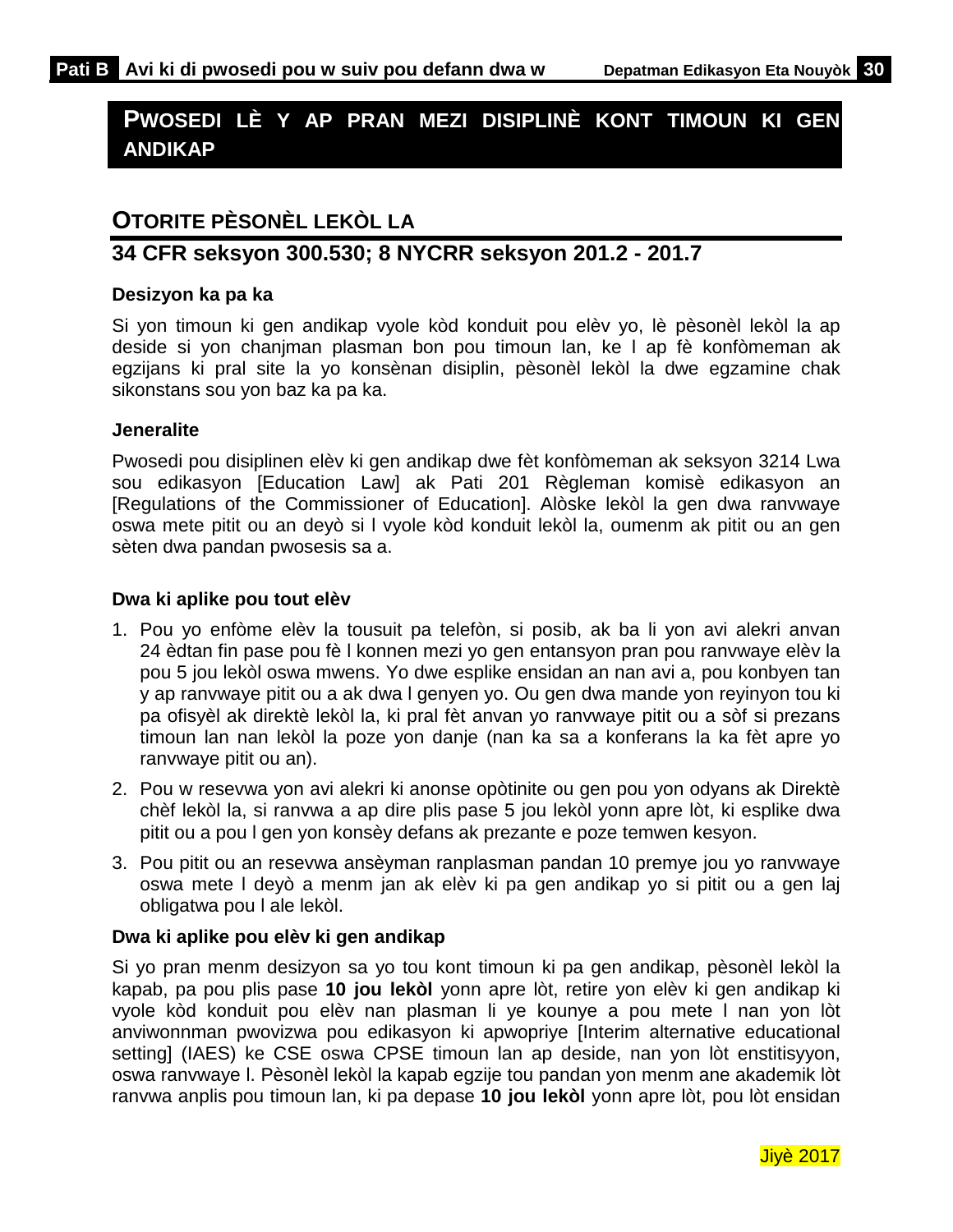move konduit apa, toutotan ranvwa sa yo pa reprezante yon chanjman plasman (gade definisyon an anba la a *, Chanjman plasman poutèt ranvwa pou disiplin* ).

Depi yo retire yon timoun ki gen andikap nan plasman li ladan nan moman an pou **10 jou lekòl** antou nan menm ane lekòl la, distri lekòl la dwe ba l sèvis nan degre ki egzije anba la a nan soutit *Sèvis* la pandan tout jou apre ranvwa a nan ane akademik sa a.

### **Lòt pouvwa anplis**

Si konpòtman ki vyole kòd konduit elèv la pa te yon manifestasyon andikap timoun lan (gade *Detèminasyon siy andikap* anba la a) epi chanjman plasman pou disiplin lan te pral depase **10 jou lekòl** yonn apre lòt, pèsonèl lekòl la kapab aplike pwosedi disiplinè kont timoun ki gen andikap sa a nan menm fason ak pou menm kantite tan li ta aplike l pou timoun ki pa gen andikap, men lekòl la dwe fè timoun sa a jwenn sèvis jan li dekri anba la a nan *Sevis*. CSE oswa CPSE timoun lan deside IAES la pou sèvis sa yo.

#### **Sèvis**

Sèvis yo dwe bay yon timoun ki gen andikap ke yo te retire nan plasman li ye nan moman an dwe fèt nan yon IAES.

Yon distri lekòl oblije bay sèvis pou yon timoun ki gen yon andikap ke yo te retire nan plasman li te ye nan moman an pandan **10 jou lekòl oswa mwens** nan ane akademik sa a sèlman si li bay sèvis yo pou yon timoun ki pa gen andikap ke yo te retire nan menm yon menm fason.

Nan Eta Nouyòk, distri lekòl la dwe founi enstriksyon ranplasman ba yon elèv ki gen andikap ke yo te ranvwaye pou mwens pase 10 jou nan yon ane akademik si elèv la gen laj obligatwa pou l ale lekòl. Si elèv la pa nan laj obligatwa pou l ale lekòl, yo dwe bay enstriksyon ranplasman si yo founi menm sèvis sa yo pou elèv ki pa gen andikap yo.

Kondisyon sèvis edikasyon pandan 10 premye jou ranvwa nan yon ane akademik pou elèv ki gen andikap se menm jan yo ye pou elèv ki pa gen andikap yo. Nan Eta Nouyòk yo dwe founi enstriksyon ranplasman pandan omwen inèdtan chak jou pou yon elèv klas primè ak pandan dezèdtan pou elèv klas segondè. Si yo ranvwaye yon elèv ki pa yon elèv ki gen laj obligatwa pou l ale lekòl, distri lekòl la pa oblije bay elèv la enstriksyon ranplasman amwenske yo bay enstriksyon an tou pou elèv ki pa gen andikap yo.

Yon timoun ki gen yon andikap yo retire nan plasman li ye nan moman an pou **plis pase 10 jou lekòl** dwe:

- 1. kontinye resevwa sèvis edikasyon, dekwa pou pèmèt timoun lan kontinye patisipe nan pwogram etid jeneral la, menm si li nan yon lòt anviwonnman, e pwogrese pou atenn objektif ki fikse nan IEP timoun lan; **e**
- 2. resevwa, si nesesè, yon evalyasyon konpòtman fonksyonèl avèk sèvis entèvansyon ak modifikasyon konpòtman ki fèt pou abòde vyolasyon konpòtman an dekwa pou l pa rive ankò.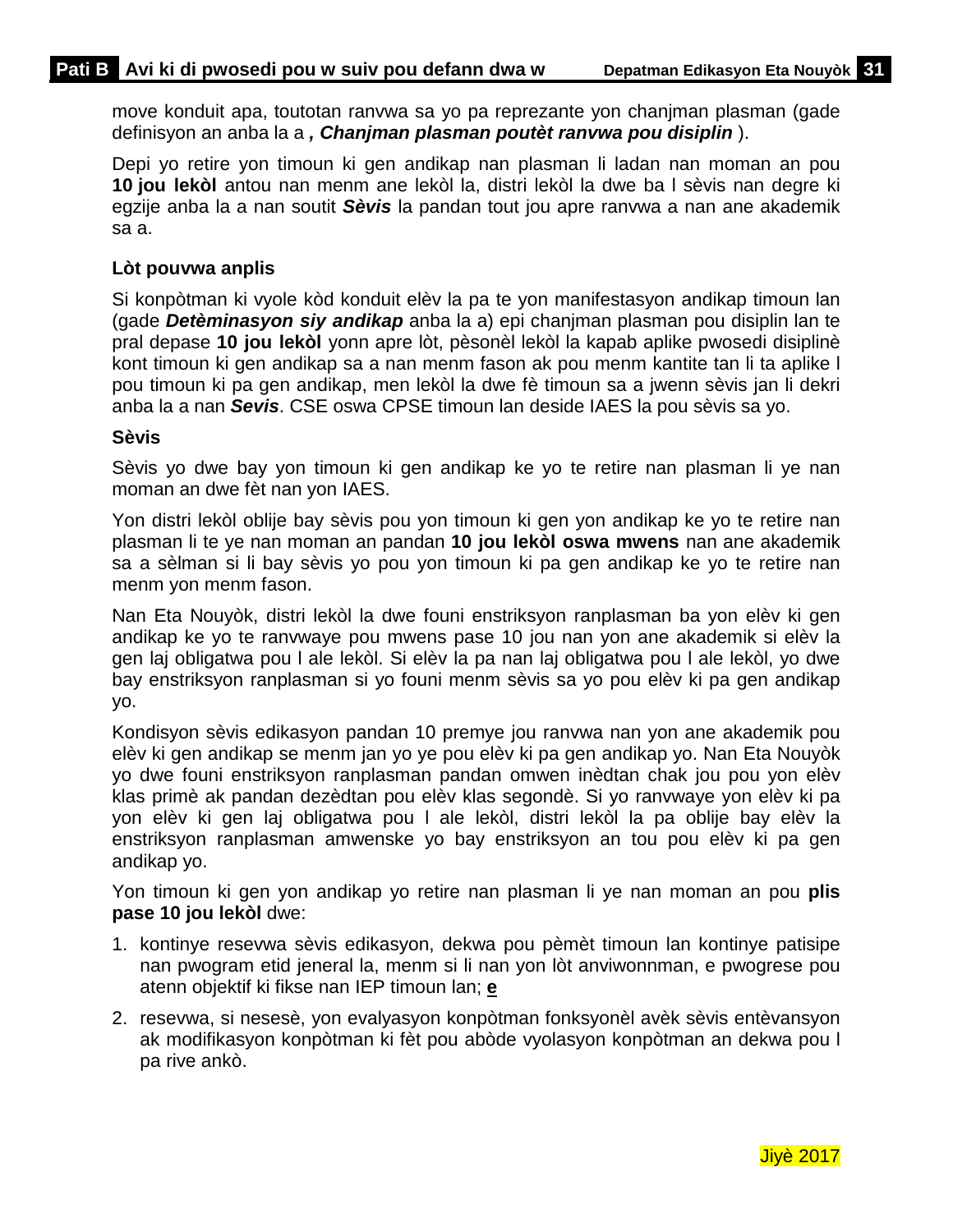Lè yo te retire yon timoun ki gen yon andikap nan plasman li te ye nan moman an pandan **10 jou lekòl** nan yon menm ane akademik, e **si** yo retire l nan moman an pou **10 jou lekòl** yonn apre lòt oswa mwens **epi** si ranvwa a se pa yon chanjman plasman (gade definisyon ki anba la a), **alòs** pèsonèl lekòl la, an kolaborasyon avèk omwen yonn nan pwofesè timoun lan, ap gade nan ki degre sèvis yo nesesè pou pèmèt timoun lan kontinye patisipe nan pwogram etid jeneral la, menms i li nan yon lòt anviwonnman, e pwogrese pou atenn objektif ki fikse nan IEP timoun lan.

Si ranvwa a se yon chanjman plasman (gade definisyon ki anba la a), CSE oubyen CPSE timoun lan ap deside sèvis ki apwopriye pou pèmèt timoun lan kontinye patisipe nan pwogram etid jeneral la, menm si li nan yon lòt anviwonnman, e pwogrese pou atenn objektif ki fikse nan IEP timoun lan.

### **Detèminasyon siy andikap**

Anvan **10 jou lekòl** fin pase apre desizyon pou chanje plasman yon timoun ki gen andikap poutèt vyolasyon kòd konduit pou elèv (sòf si se yon ranvwa pou **10 jou lekòl** yonn apre lòt oswa mwens ki pa yon chanjman plasman), distri lekòl la, paran an, ansanm ak manm konpetan CSE oubyen CPSE yo (jan paran ak distri lekòl la wè l) dwe repase tout enfòmasyon enpòtan nan dosye timoun lan, ansanm ak IEP timoun lan, kèlkanswa obsèvasyon pwofesè fè, ak tout enfòmasyon paran yo te bay, pou gade:

- 1. si move konduit sa a se konsekans oswa si li gen relasyon dirèk ak andikap timoun lan; **oubyen**
- 2. si move konduit sa a se konsekans dirèk mankman distri lekòl la, ki pa te egzekite IEP timoun lan.

Si distri lekòl la, paran an, ansanm ak manm konpetan CSE oubyen CPSE timoun lan jwenn yonn nan pwoblèm sa yo te rive, konduit la dwe konsidere kòm yon siy andikap timoun.

Si distri lekòl la, paran an, ak manm konpetan CSE oubyen CPSE timoun lan jwenn move konduit la se konsekans dirèk mankman distri lekòl la, ki pa te egzekite IEP timoun lan, distri lekòl la dwe pran desizyon tousuit pou remedye mankman sa yo.

#### **Lè yo wè konpòtman an se te yon siy andikap timoun lan**

Si distri lekòl la, paran an, ak manm konpetan CSE oubyen CPSE timoun lan jwenn konduit la se te yon siy andikap timoun lan, CSE oswa CPSE a dwe:

- 1. swa fè yon evalyasyon konpòtman fonksyonèl, sòf si distri lekòl la te fè yon evalyasyon konpòtman fonksyonèl anvan pwoblèm konpòtman ki te lakòz chanjman nan plasman ki te rive a, epi egzekite yon plan entèvansyon sou konpòtman pou timoun lan; **oubyen**
- 2. si gen yon plan entèvansyon sou konpòtman yo te devlope deja, revize plan entèvansyon an, e modifye l, si sa nesesè, pou abòde pwoblèm konpòtman an.

Sòf pou jan li dekri anba la a nan soutit *Sikonstans espesyal* la, distri lekòl la dwe retounen timoun lan nan plasman yo te retire l ladan an, sòf si paran an ak distri lekòl la dakò fè yon chanjman plasman nan kad chanjman plan entèvansyon sou konpòtman an.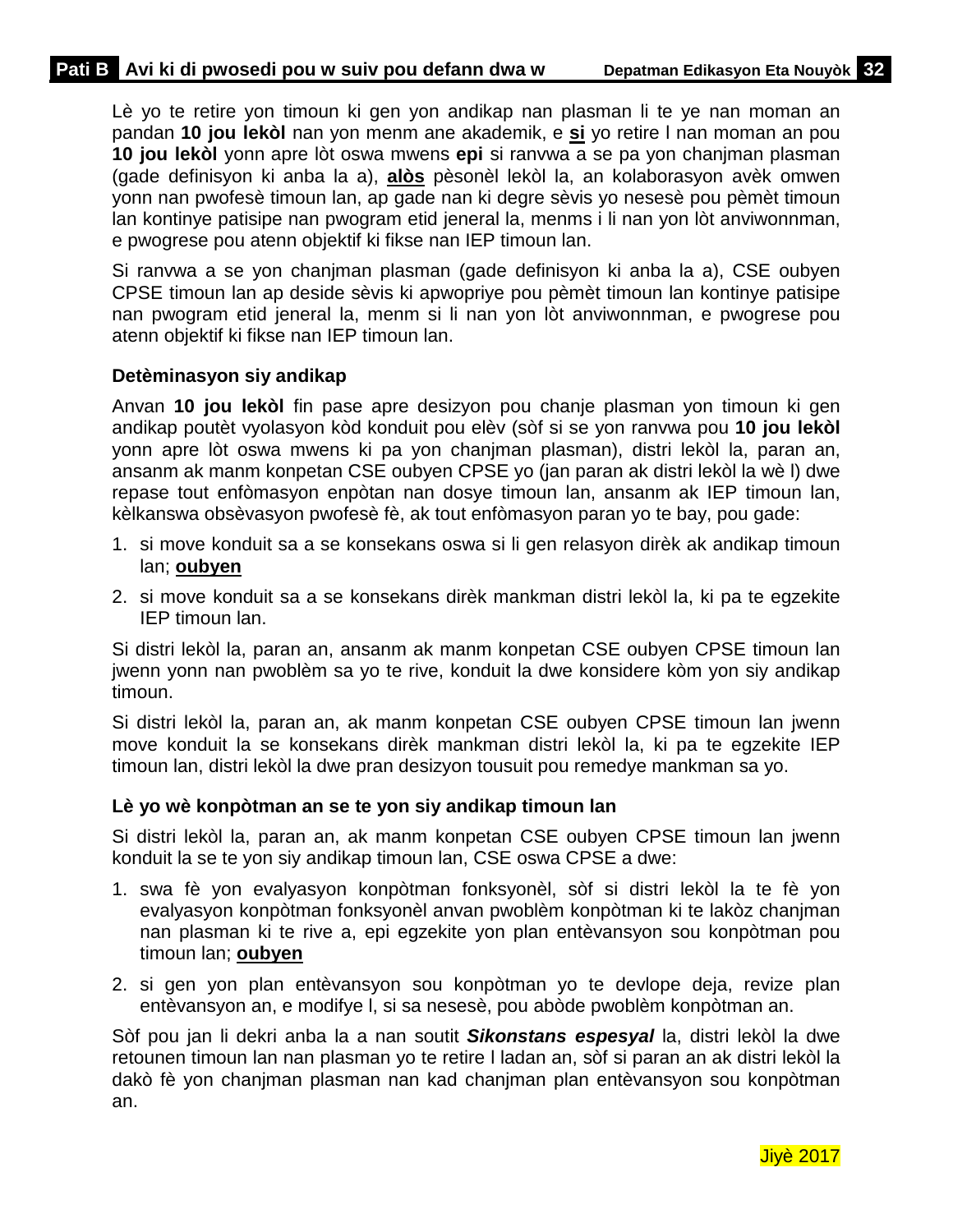### **Sikonstans espesyal**

Kit move konpòtman an se te yon siy, kit se pa t yon siy andikap timoun lan, pèsonèl lekòl la kapab retire yon elèv pou voye l nan yon IAES (CSE oswa CPSE timoun lan ap deside IAES la) pou plis pase 45 jou lekòl si timoun lan:

- 1. pote yon zam (gade definisyon an anba la a) nan lekòl la oswa li gen yon zam sou li nan lekòl la, nan lokal lekòl la, osinon nan yon aktivite lekòl la ki sou konpetans NYSED oubyen yon distri lekòl;
- 2. konnen byen li genyen dwòg oswa l ap pran dwòg ilegal (gade definisyon ki anba la a) oubyen vann oswa ofri vann yon sisbtans ki gen règleman espesyal (gade definisyon ki anba la a) pandan li nan lekòl la, nan lokal lekòl la, osinon nan yon aktivite lekòl la ki sou konpetans NYSED oubyen yon distri lekòl; **oswa**
- 3. koze domaj fizik grav (gade definisyon ki anba la a) sou yon lòt moun pandan li nan lekòl la, nan lokal lekòl la, osinon nan yon aktivite lekòl la ki sou konpetans NYSED oubyen yon distri lekòl.

### **Definisyon**

*Sibstans ki gen règleman espesyal* vle di yon medikaman oubyen lòt sibstans ki idantifye nan anèks I, II, III, IV, oswa V nan seksyon 202(c) Lwa sou sibstans ki sou kontwòl [Controlled Substances Act] (21 U.S.C. 812(c)).

*Dwòg ilegal* vle di yon sibstans ki sou kontwòl; men li pa vle di sibstans ki sou kontwòl ke ou posede legalman oswa w ap pran sou sipèvizyon yon pwofesyonèl lasante ki lisansye oubyen ke ou posede legalman oswa w ap pran dapre kenenpòt otorite ki nan Lwa sa a oubyen dapre kenenpòt lòt dispozisyon lwa federal.

*Domaj fizik grav* gen siyifikasyon yo bay pou tèm ''domaj fizik grav [serious bodily injury]'' dapre paragraf (3) sousekson (h) nan seksyon 1365 nan tit 18, Kòd Etazini [United States Code].

*Zam* gen siyifikasyon yo bay pou tèm ''zam danjere [dangerous weapon]'' dapre paragraf (2) nan premye souseksyon (g) nan seksyon 930 nan tit 18, Kòd Etazini United States Code.

### **Notifikasyon**

Nan dat li pran desizyon fè yon ranvwa ki reprezante yon chanjman plasman timoun lan poutèt vyolasyon kòd konduit elèv, distri lekòl la dwe avèti paran yo sou desizyon sa a e bay yo yon avi ki di pwosedi pou w suiv pou defann dwa w.

### <span id="page-35-0"></span>**CHANJMAN PLASMAN POUTÈT RANVWA DISIPLINÈ**

## **34 CFR seksyon 300.536; 8 NYCRR seksyon 201.2**

Ranvwa yon timoun ki gen andikap ki soti nan plasman edikasyonèl li ladan nan moman an ap yon **chanjman plasman** si:

- 1. ranvwa a pou plis pase 10 jou lekòl yonn apre lòt; **oswa**
- 2. timoun lan te sibi yon seri ranvwa ki vin bay yon bagay ki rive regilyèman paske:
	- a. seri ranvwa yo bay yon total ki plis pase 10 jou lekòl nan yon ane akademik;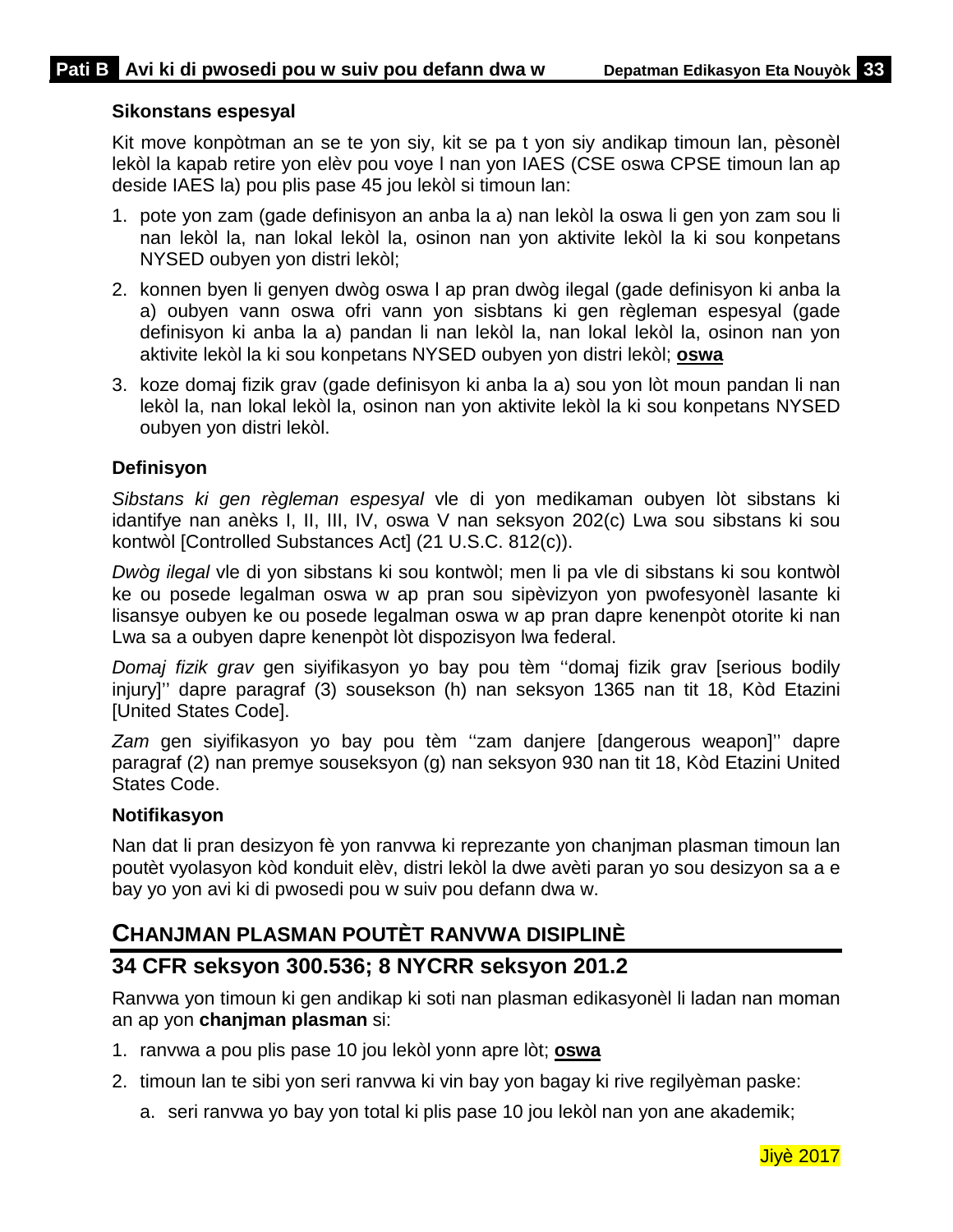- b. konpòtman timoun lan sanble anpil ak konpòtman li te genyen nan ensidan anvan sa ki te lakòz seri ranvwa yo; epi
- c. yon seri faktè ki ajoute, tankou dire chak ranvwa, kantite total tan yo te ranvwaye timoun lan, ak kantite tan ki separe ranvwa yo yonn ak lòt.

Se distri lekòl la k ap deside, sou yon baz ka pa ka, si yon seri ranvwa ki te fèt regilyèman poutèt yon menm rezon se yon chanjman plasman li ye, epi si desizyon an konteste, l ap gen pou l pase nan yon revizyon dapre pwosedi jistis ekitab ak pwosedi lajistis.

### <span id="page-36-0"></span>**DETÈMINASYON ANVIWONNMAN**

## **34 CFR seksyon 300.531; 8 NYCRR seksyon 201.10**

CSE oswa CPSE dwe deside IAES pou ranvwa ki **chanjman plasman**, ak ranvwa ki nan tit *Lòt otorite anplis* ak *Sikonstans espesyal* ki anwo la a.

# <span id="page-36-1"></span>**APÈL**

## **34 CFR seksyon 300.532; 8 NYCRR seksyon 201.11**

### **Jeneralite**

Paran yon timoun ki gen andikap kapab depoze yon plent pou mande yon pwosedi jis (gade anwo la a) pou mande yon odyans pou jistis ekitab si li pa dakò ak:

- 1. nenpòt desizyon anrapò ak plasman ki pran dapre dispozisyon disiplinè sa yo; **oswa**
- 2. detèminasyon siy andikap la ki eksplike anwo la a.

Distri lekòl la ka depoze yon plent pou pwosedi jis (gade anwo la a) pou mande yon odyans pou jistis ekitab si li panse poutèt yo kenbe menm plasman timoun lan ladan nan moman an, sa gen anpil chans lakòz domaj fizik pou timoun lan oswa pou lòt moun.

### **Otorite fonksyonè odyans san patipri**

Yon fonksyonè odyans ki ranpli kondisyon ki eksplike nan soutit *Fonksyonè odyans san patipri a* dwe dirije odyans pou jistis ekitab la e pran yon desizyon. Ofisye odyans lan kapab:

- 1. retounen timoun ki gen andikap la nan plasman yo te retire l ladan an si fonksyonè odyans lan jwenn ranvwa a se te yon vyolasyon kondisyon ki dekri nan tit *Otorite pèsonèl lekòl la*, oubyen si li jwenn konpòtman timoun lan se te yon siy andikap timoun lan; **oswa**
- 2. òdone yon chanjman nan plasman timoun ki gen andikap lan pou l ale nan yon IAES apwopriye pou pa plis pase 45 jou lekòl si fonksyonè odyans lan dekouvri si yo kenbe menm plasman timoun lan ladan an sa gen anpil chans lakòz domaj fizik pou timoun lan oswa pou lòt moun.

Yo ka repete pwosedi odyans sa yo si distri lekòl la panse si yo retounen timoun lan nan premye plasman an sa gen anpil chans lakòz domaj fizik pou timoun lan oswa pou lòt moun.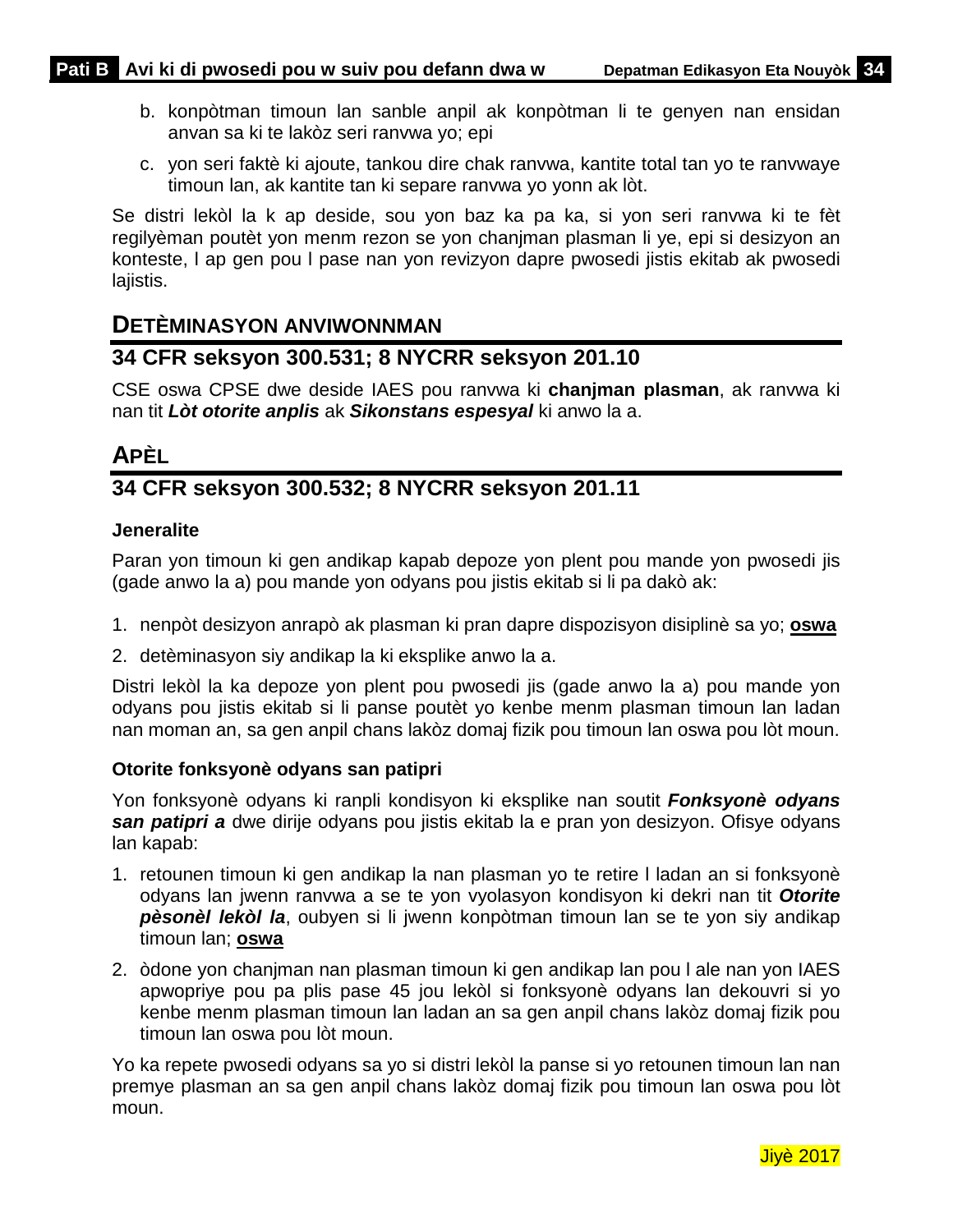Chak fwa yon paran oswa yon distri lekòl depoze yon plent pou pwosedi jis pou mande yon odyans konsa, yo dwe fè yon odyans ki ranpli kondisyon ki dekri nan tit *Pwosedi plent pou mande yon pwosedi jis, Odyans pou plent pou mande yon pwosedi jis*, ak *Apèl kont desizyon yo; revizyon enpasyal* sòf sa ki pral site la a:

- 1. Distri lekòl la dwe pran dispozisyon pou yon odyans akselere pou jistis ekitab, ki dwe fèt anvan **20** jou lekòl fin pase apre dat yo mande odyans lan e dwe gen yon desizyon anvan **10** jou lekòl fin pase apre odyans lan.
- 2. Sòf si paran yo ak distri lekòl la dakò alekri pou reyinyon an pa bezwen fèt, oswa yo dakò sèvi ak medyasyon, yon reyinyon pou jwenn yon solisyon dwe fèt anvan **sèt** jou sivil fin pase apre resepsyon avi plent pou mande yon pwosedi jis la. Odyans lan ka kontinye sòf si afè a te rezoud nan gou toude pati yo anvan **15** jou sivil fin pase apre resepsyon avi plent pou mande yon pwosedi jis la.

Yon pati kapab fè apèl kont desizyon nan yon odyans pou jistis ekitab akslere nan menm fason yo kapab fè l pou desizyon yo nan lòt odyans pou jistis ekitab yo (gade nan *Apèl*, anwo la a).

## <span id="page-37-0"></span>**PLASMAN PANDAN PWOSESIS APÈL YO**

### **34 CFR seksyon 300.533; 8 NYCRR seksyon 201.10**

Jan li dekri anwo la a, lè paran an oswa distri lekòl la te depoze yon plent pou mande yon pwosedi jis ki gen rapò ak afè disiplinè, timoun lan dwe (sòf si paran an ak NYSED oswa distri lekòl la deside yon lòt jan) rete nan IAES annatandan desizyon IHO oswa jiskaske peryòd ranvwa a fini jan li prevwa e eksplike nan tit *Otorite pèsonèl lekòl la*, kèlkanswa sa ki fèt anvan an.

# <span id="page-37-1"></span>**PWOTEKSYON POU TIMOUN KI POKO KALIFYE POU EDIKASYON ESPESYAL AK SÈVIS KI ANRAPÒ AK EDIKASYON ESPESYAL**

### **34 CFR seksyon 300.534; 8 NYCRR seksyon 201.5**

### **Jeneralite**

Si yo pankò deside si yon timoun kalifye pou edikasyon espesyal ak sèvis ki anrapò ak edikasyon espesyal epi li vyole yon kòd konduit pou elèv, men distri lekòl la te konnen (jan li detèminen anba la a), anvan konpòtman ki lakòz mezi disiplinè te rive, timoun lan se te yon timoun ki gen andikap, lè sa a timoun lan kapab revandike kenenpòt pwoteksyon ki dekri nan avi sa a.

### **Konesans debaz pou afè disiplinè**

Yo konsidere yon distri lekòl dwe konnnen si yon timoun se timoun ki gen andikap si, anvan konpòtman ki te lakòz mezi disiplinè te rive:

- 1. paran timoun lan te eksprime alekri bòkote pèsonèl sipèvizyon oswa administrasyon biwo edikasyon espesyal apwopriye, oswa pwofesè elèv la, enkyetid li genyen ke timoun lan bezwen edikasyon espesyal ak sèvis anrapò ak edikasyon espesyal;
- 2. paran an te mande yon evalyasyon anrapò ak kalifikasyon pou edikasyon espesyal ak sèvis anrapò ak edikasyon espesyal dapre Pati B IDEA a; **oubyen**

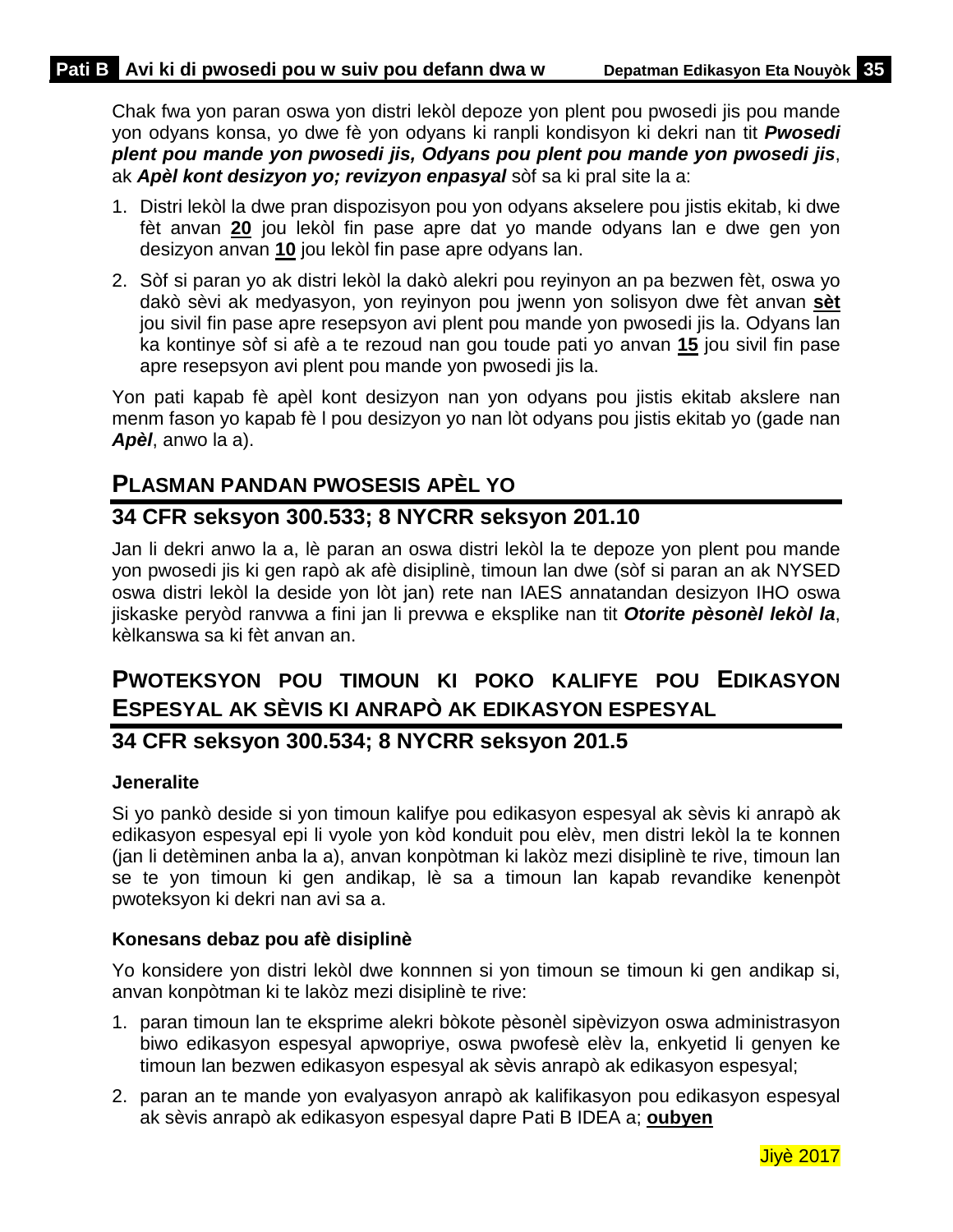3. pwofesè timoun lan oubyen lòt pèsonèl distri lekòl la te eksprime bòkote direktè edikasyon espesyal distri lekòl la, oswa lòt pèsonèl sipèvizyon distri lekòl la, enkyetid yo genyen espesyalman pou konpòtman timoun lan genyen ki rive regilyèman.

### **Eksepsyon**

Yo p ap konsidere yon distri lekòl te dwe okouran si:

- 1. paran timoun lan pa te pèmèt yon evalyasyon timoun lan oswa li te refize sèvis edikasyon espesyal yo; **oubyen**
- 2. yo te evalye timoun lan e yo pa te jwenn timoun lan se yon timoun ki gen andikap dapre Pati B IDEA a.

### **Kondisyon ki aplike si pa genyen konesans debaz**

Si distri lekòl la pa t konnen si yon timoun se yon timoun ki gen andikap anvan yo te pran mezi disiplinè kont timoun lan, jan li dekri anwo la a nan soutit *Konesans debaz pou afè disiplinè* ak *Eksepsyon*, timoun lan ka sibi mezi disiplinè yo aplike pou timoun ki pa gen andikap, ki te genyen menm kalite konpòtman sa yo.

Sepandan, si yo fè yon demann evalyasyon pou timoun lan pandan peryòd timoun lan anba mezi disiplinè yo, evalyasyon an dwe fèt yon fason akselere.

Jiskase evalyasyon an fini, timoun lan ap rete nan plasman edikasyonèl responsab lekòl yo chwazi, ki kapab gen ladan ranvwa oswa ekspilsyon san sèvis edikasyon.

Si yo jwenn timoun lan se yon timoun ki gen andikap lè yo konsidere enfòmasyon ki sòti nan evalyasyon distri lekòl la fè, ak enfòmasyon paran yo bay, distri lekòl la dwe bay edikasyon espesyal ak sèvis anrapò ak edikasyon espesyal konfòmeman ak Pati B IDEA a, ansanm ak kondisyon disiplinè ki dekri anwo la yo.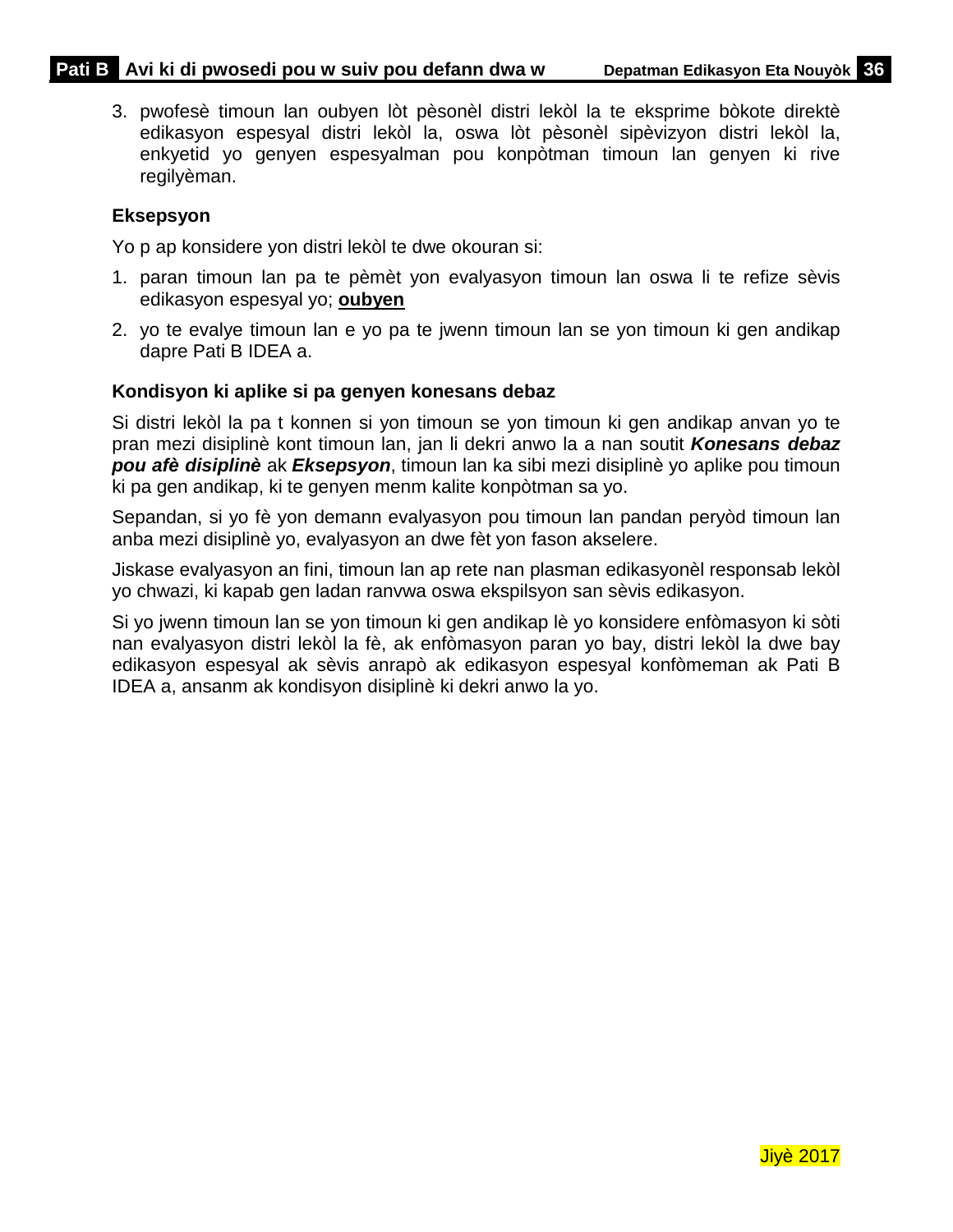# <span id="page-39-0"></span>**REFERANS AK AKSYON BÒKOTE OTORITE KI RESPONSAB APLIKASYON LALWA AK OTORITE JIDISYÈ**

### **34 CFR seksyon 300.535**

Pati B IDEA a:

- 1. pa entèdi yon biwo fè rapò ba otorite ki konsènen yo pou yon krim yon timoun ki gen andikap komèt; **oubyen**
- 2. pa anpeche otorite aplikasyon lalwa ak otorite jidisyè yo egzèse responsablite yo nan sa ki konsènen aplikasyon lwa federal ak lwa Eta pou krim yon timoun ki gen andikap komèt.

### **Transmisyon dosye**

Si yon distri lekòl fè rapò yon krim yon timoun ki gen andikap komèt, distri lekòl la:

- 1. dwe asire yo transmèt ba otorite kote biwo a te fè rapò krim lan kopi dosye edikasyon espesyal ak dosye disiplinè timoun lan pou otorite yo ka egzaminen dosye sa yo; **e**
- 2. ka transmèt kopi dosye edikasyon espesyal ak dosye disiplinè timoun lan sèlman nan degre FERPA pèmèt.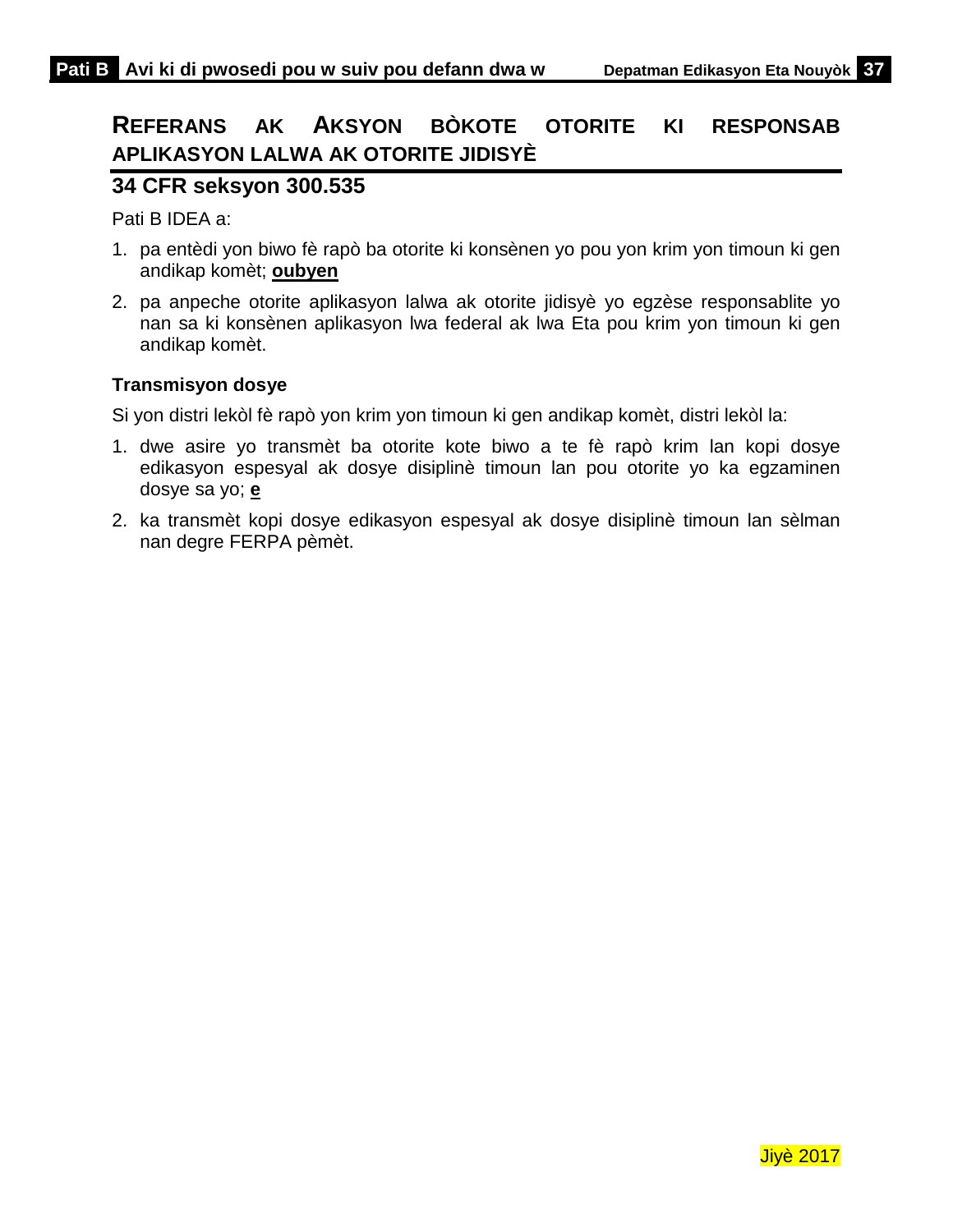## <span id="page-40-0"></span>**ITILIZASYON BENEFIS/ASIRANS PIBLIK AK PRIVE**

# <span id="page-40-1"></span>**TIMOUN KI GEN ANDIKAP KI KOUVRI NAN ASIRANS PIBLIK 34 CFR seksyon 300.154(d); 8 NYCRR seksyon 200.5(b)(8)**

Yon distri lekòl ka itilize avantaj piblik oswa pwogram asirans paran an oswa timoun nan (tankou Medicaid) pou bay oswa pou peye pou edikasyon espesyal ak sèvis asosye yo. Pou distri lekòl la kapab voye bòdwo ba pwogram avantaj piblik la oswa ba pwogram asirans lan, distri lekòl la dwe:

- 1. jwenn yon konsantman alekri (ki annamoni avèk seksyon ki anba tit **Konsantman Paran – Definisyon)** anvan yo gen aksè nan avantaj piblik oswa asirans pitit ou pou premye fwa; epi
- 2. ba ou yon avi alekri anvan yo gen aksè nan avantaj piblik oswa asirans pitit ou pou premye fwa epi chak ane ki vini apre. Avi ekri a dwe fè ou konnen:
	- a) ou gen obligasyon pou pran avantaj piblik oswa pou antre nan avantaj piblik pou pitit ou resevwa FAPE;
	- b) ou pa gen obligasyon pou fè yon depans avèk lajan pòch ou, tankou peman kantite lajan yon franchiz oswa yon kopeman lè ou fè demann pou sèvis yo;
	- c) distri a pa ka itilize avantaj pitit ou nan yon pwogram avantaj piblik oswa asirans si itilizasyon sa a ta:
		- ta diminye disponiblite pwoteksyon asirans lan avi oswa lòt avantaj moun ki gen asirans lan;
		- lakòz fanmi ou peye pou sèvis ki ta garanti nan pwogram avantaj piblik oswa asirans epi ki nesesè pou pitit ou nan moman pitit ou pa nan lekòl la;
		- ogmante kantite lajan prim asirans lan oswa ta lakòz avantaj yo oswa asirans sispann; oswa
		- riske fè ou pèdi kalifikasyon pou pwogram egzanpsyon ki baze nan kay ak nan kominote, ki baze sou depans gwoupe pou swen sante
	- d) refi oswa anilasyon konsantman ou pou bay aksè nan avantaj piblik oswa asirans pa anile responsablite distri lekòl la genyen pou asire yo bay tout sèvis IEP yo gratis pou ou; epi
	- e) ou ka anile konsantman ou nenpòt kilè.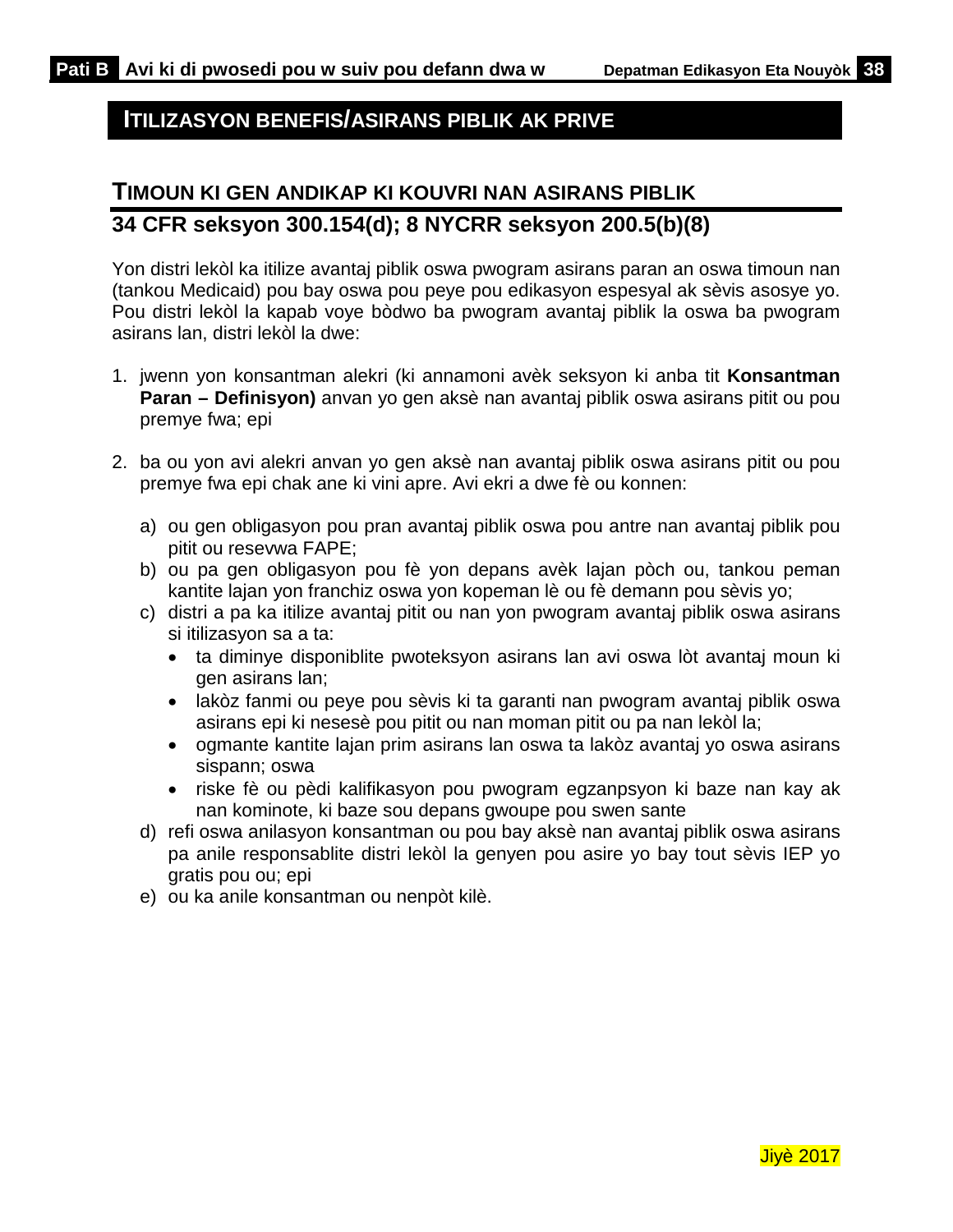# <span id="page-41-0"></span>**TIMOUN KI GEN ANDIKAP KI KOUVRI NAN ASIRANS PRIVE 34 CFR seksyon 300.154(e); 8 NYCRR seksyon 200.5(b)(9)**

Konsènan sèvis ki nesesè pou bay timoun ou FAPE, distri lekòl la kapab sèvi ak benefis asirans prive w sèlman si w bay konsantman w konfòmeman ak seksyon nan tit *Konsantman Paran - Definisyon*.

Chak fwa distri lekòl la pwopoze sèvi ak benefis asirans prive w, li dwe:

- mande w ak resevwa konsantman w; e
- fè w konnen, si ou refize pèmèt distri lekòl la sèvi ak benefis asirans prive w, sa pa retire responsablite distri lekòl la genyen pou l asire ou jwenn tout sèvis ki obligatwa yo san w pa peye.

Distri lekòl la ka itilize lajan Pati B IDEA a li pou peye frè ou ta ka oblije peye pou itilize avantaj ou yo oswa asirans ou (pa egzanp franchiz oswa kopeman).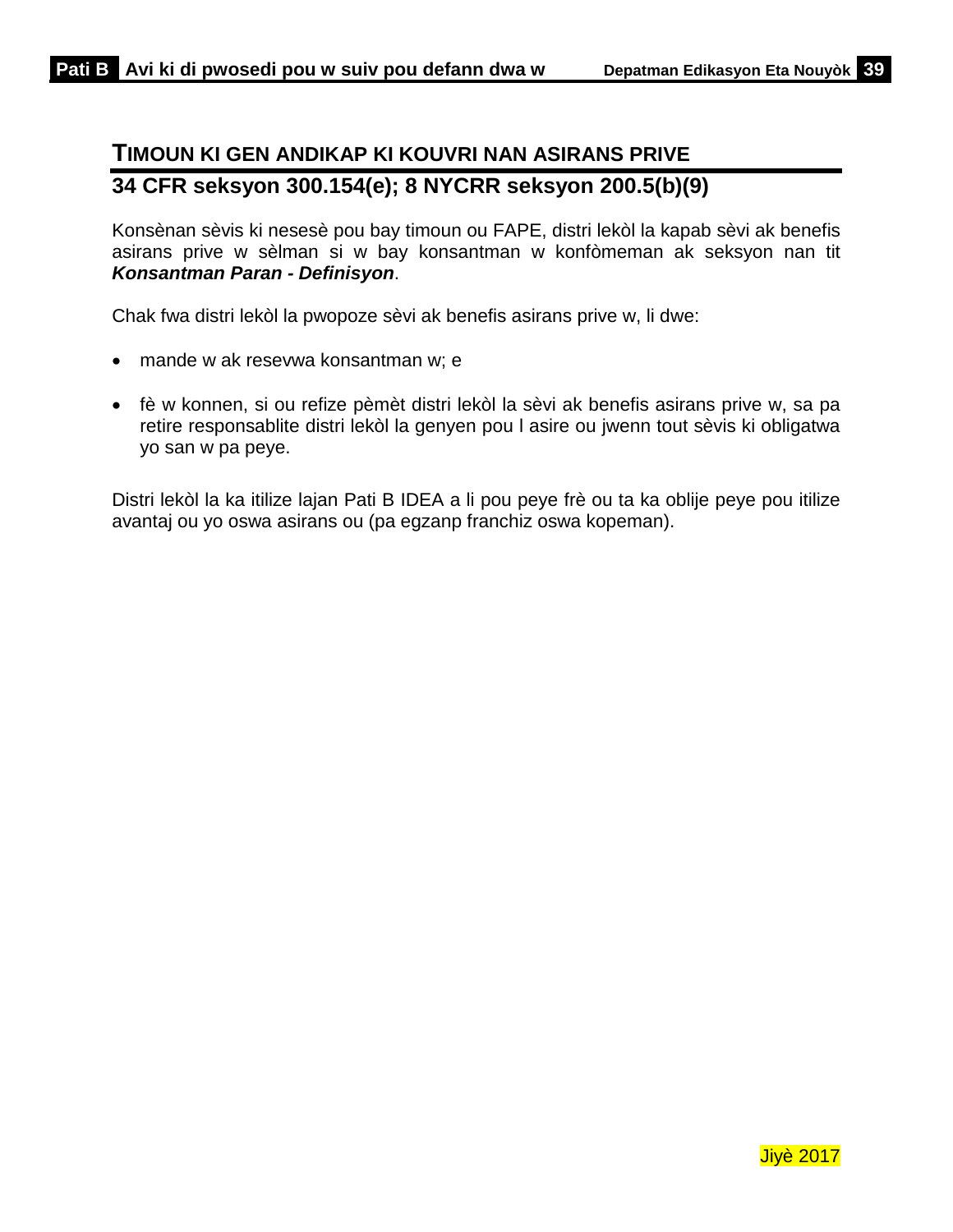# <span id="page-42-0"></span>**KONDISYON POU PARAN CHWAZI POUKONT PA YO PLASE TIMOUN NAN LEKÒL PRIVE SOU KONT DEPANS PIBLIK**

### <span id="page-42-1"></span>**JENERALITE**

### **34 CFR seksyon 300.148**

Pati B IDEA a pa egzije yon distri lekòl peye nan yon lekòl oswa enstitisyon prive frè edikasyon, ansanm ak edikasyon espesyal ak sèvis anrapò ak edikasyon espesyal pou timoun ou ki gen andikap si distri lekòl la mete FAPE aladispozisyon pitit ou epi ou chwazi plase timoun lan nan yon lekòl oswa enstitisyon prive. Men, distri kote lekòl prive a ye a dwe mete timoun ou nan popilasyon kote yo abòde bezwen timoun yo dapre dispozisyon Pati B a, konsènan timoun paran yo te mete nan yon lekòl prive dapre 34 CFR seksyon 300.131 rive nan seksyon 300.144.

### **Ranbousman pou plasman nan lekòl prive**

Si timoun ou te deja resevwa edikasyon espesyal ak sèvis anrapò ak edikasyon espesyal sou otorite yon distri lekòl, epi ou chwazi enskri timoun ou nan yon lekòl jadendanfan prive, primè oswa segondè prive san konsantman oubyen referans distri lekòl la, yon tribinal oswa yon fonksyonè odyans kapab mande biwo a ranbouse w frè pou enskripsyon sa a, si tribinal oswa IHO a jwenn biwo a pa te mete FAPE aladispozisyon timoun ou an nan lè li ta dwe mete l anvan w te fè enskripsyon sa a e plasman prive a apwopriye. Yon IHO oswa yon tribinal gen dwa jwenn plasman ou fè a apwopriye, menm si plasman an pa satisfè nòm Eta a ki aplike pou edikayon ke NYSED ak distri lekòl yo bay.

#### **Limit sou ranbousman**

Ranbousman ki dekri nan paragraf anwo la a kapab diminye oswa refize:

- 1. si: (a) Nan reyinyon CSE oswa CPSE ki pi resan ou te ale ladan an, anvan w retire timoun ou nan lekòl piblik, ou pa te avèti CSE oswa CPSE ou t ap rejte plasman distri lekòl la pwopoze a pou bay timoun ou FAPE, epi ou pa deklare tou sousi ou ak entansyon ou genyen pou enskri pitit ou nan yon lekòl prive sou kont depans piblik; oubyen (b) Omwen 10 jou ouvrab (ansanm ak tout konje ki tonbe nan yon jou ouvrab) anvan ou retire timoun ou nan lekòl piblik la, ou pa te bay distri lekòl la yon avi alekri sou enfòmasyon sa a;
- 2. si, anvan ou retire timoun ou nan lekòl piblik la, distri lekòl la te ba w yon avi alekri sou entansyon pou evalye timoun ou (ansanm ak yon deklarasyon sou bi evalyasyon an ki te apwopriye e rezonab), men ou pa te fè aranjman pou timoun lan disponib pou evalyasyon an; **oubyen**
- 3. si konklizyon yon tribinal jwenn desizyon w yo pa te rezonab.

Men sèlman, ranbousman an:

1. pa kapab diminye oswa refize poutèt paran an pa te bay avi ki nesesè a si: (a) lekòl la te anpeche w bay avi a; (b) ou pa te resevwa avi sou responsablite ou genyen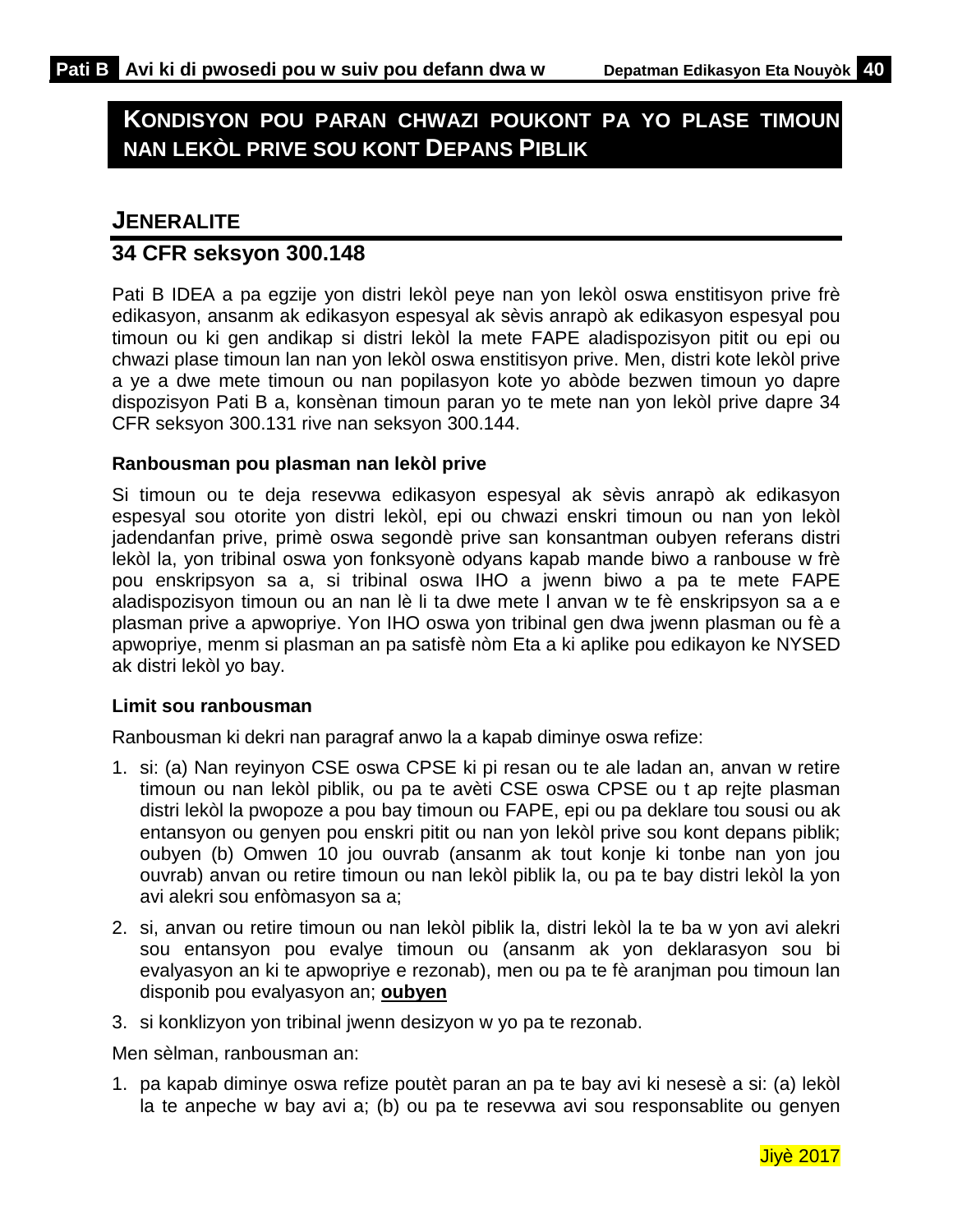pou w bay avi a ki dekri anwo la a; oswa (c) aplikasyon kondisyon ki anwo la a ta gen anpil chans pou li lakòz domaj fizik grav pou timoun lan; **e**

2. pa kapab diminye oswa refize poutèt paran an pa te bay avi ki nesesè a – se tribinal oswa yon IHO k ap deside sa - si: (a) paran an iletre oswa li pa kapab ekri ann anglè; oubyen (b) aplikasyon kondisyon ki anwo la a ta gen anpil chans pou li lakòz domaj emosyonèl grav pou timoun lan.

# <span id="page-43-0"></span>**RESOUS**

**Sit USDOE - IDEA -** (ansanm ak Pati 300 Kòd règleman federal [Code of Federal Regulations]<http://idea.ed.gov/>

**Depatman Edikasyon Eta Nouyòk -** <http://www.nysed.gov/home.html>

**Biwo Edikasyon Espesyal -** <http://www.p12.nysed.gov/specialed/>

**Pati 200 ak 201 Règleman Manm Komisyon Edikasyon an**  <http://www.p12.nysed.gov/specialed/lawsregs/part200.htm>

**Enfòmasyon tounèf Biwo Edikasyon Espesyal -**

<http://www.p12.nysed.gov/specialed/timely.htm>

### **Biwo rejyonal pou asirans kalite edikasyon espesyal [Special Education Quality Assurance Regional Offices] –**

Enfòmasyon Jeneral - <http://www.p12.nysed.gov/specialed/quality/home.html> Ki kote biwo yo ye - <http://www.p12.nysed.gov/specialed/quality/qaoffices.htm> (yo make tou sou paj ki apre sa a)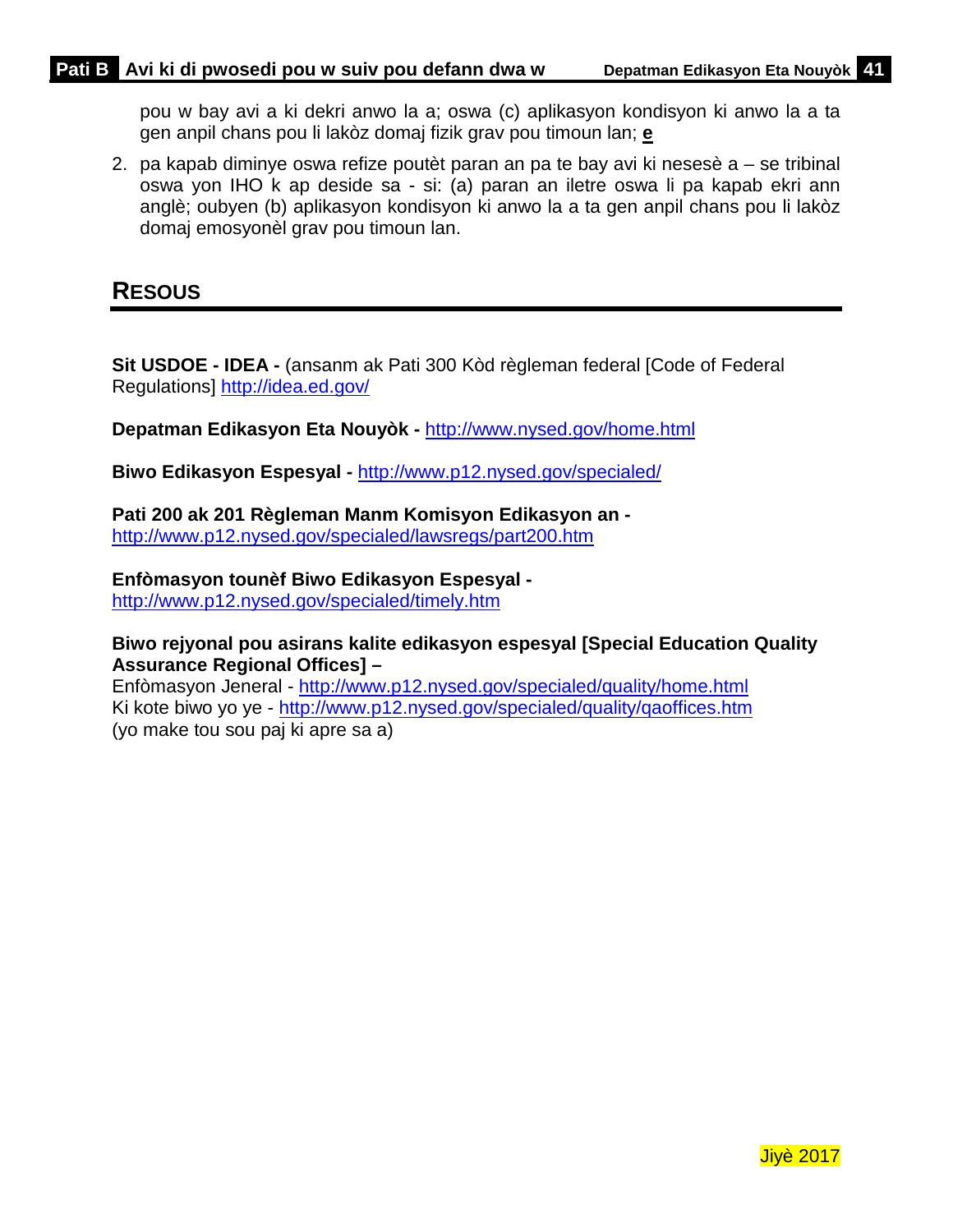### **Biwo rejyonal pou asirans kalite edikasyon espesyal:**

#### **Santral**

NYS Education Department Special Education Quality Assurance Hughes State Office Building 333 E. Washington Street, Suite 527 Syracuse NY 13202 **(315) 428-4556** (315) 428-4555 (fax)

#### **Eastern**

**Albany Site** 

NYS Education Department Special Education Quality Assurance 89 Washington Avenue, Room 309 Albany, NY 12234 **(518) 486-6366** (518) 486-7693 (fax)

#### **Malone Site**

(VR District Office) NYS Education Department Special Education Quality Assurance 209 West Main Street, Suite 3 Malone, NY 12953-9501 **(518) 483-3530** (518) 483-3552 (fax)

#### **Hudson Valley**

#### **Albany Site**

NYS Education Department Special Education Quality Assurance 89 Washington Avenue, Room 309 Albany, NY 12234 **(518) 473-1185** (518) 402-3582 (fax)

#### **Port Chester Site**

NYS Education Department Special Education Quality Assurance 1 Gateway Plaza -3rd Floor Port Chester, NY 10573 **(914) 934-8270** (914) 934-7607 (fax)

### **Vil Nouyòk**

NYS Education Department Special Education Quality Assurance 55 Hanson Place, Room 545 Brooklyn, NY 11217-1580 **(718) 722-4544** (718) 722-2032 (fax)

### **Long Island**

NYS Education Department Special Education Quality Assurance Perry B. Duryea, Jr. State Office Building Room # 2A-5 Hauppauge , NY 11788 **(631) 952-3352** (631) 952-3834 (fax)

#### **Western**

(NYS School for the Blind) NYS Education Department Special Education Quality Assurance 2A Richmond Avenue Batavia, NY 14020 **(585) 344-2002** (585) 344-2422 (fax)

#### **Nondistrict Unit**

#### **Albany Site**

NYS Education Department Special Education Quality Assurance 89 Washington Avenue, Room 309 Albany, NY 12234 **(518) 473-1185** (518) 486-7693 (fax)

#### **Mid-Hudson Site**

NYS Education Department Special Education Quality Assurance Mid-Hudson District Office Manchester Mill Center, Suite 200 301 Manchester Road Poughkeepsie, NY 12603 (914) 402-2180 (fax)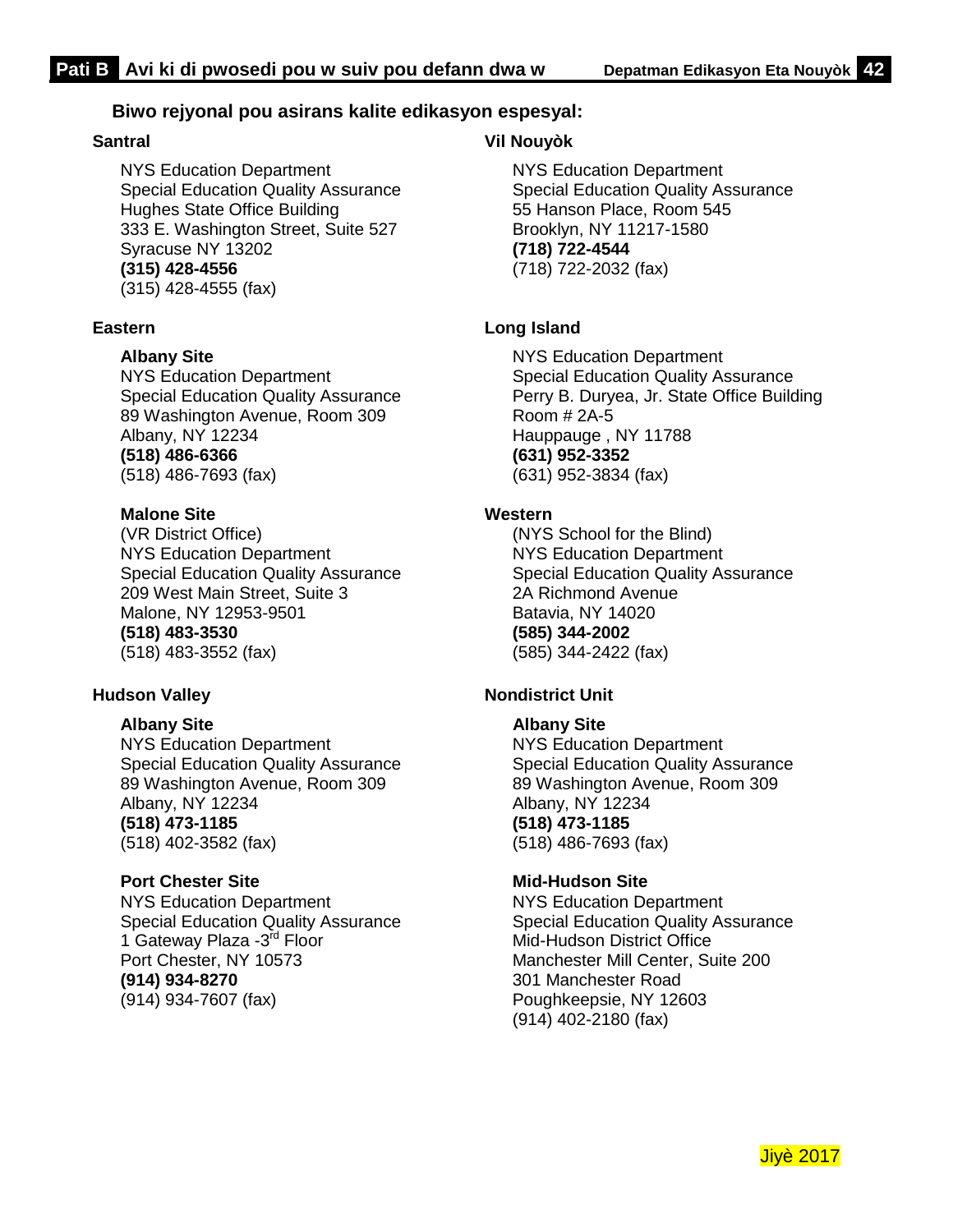# **Sipleman Vil Nouyòk Avi garanti pwosedi 2020 oktòb**

#### **Sèvis aksè nan lang**

Si paran mande, yo gen dwa pou resevwa entèpretasyon nan reyinyon edikasyon espesyal, ak tradiksyon IEP, evalyasyon ak avi. Ou ka pale avèk yon manm nan ekip IEP pitit ou a pou mande sèvis aksè nan lang. Ou ka mande tou yon tradiksyon IEP pitit ou an si w ale sou [schools.nyc.gov/IEPHello](https://schools.nyc.gov/IEPHello) oswa si w rele 718-935-2013. Si w gen kesyon konsènan sèvis aksè nan lang, tanpri suiv pwosesis yo mete nan sitwèb DOE a (na[n schools.nyc.gov/connect-with-us\)](https://schools.nyc.gov/connect-with-us). Si pwoblèm ou an pa rezoud onivo lekòl la oswa distri a, ou ka pote yon plent. Nou eksplike detay sou jan pou pote plent sou sitwèb DOE a nan [\(schools.nyc.gov/school-life/school-environment/get-help/parent-complaints-and-appeals\)](https://nycdoe-my.sharepoint.com/personal/ajaffe5_schools_nyc_gov/Documents/schools.nyc.gov/school-life/school-environment/get-help/parent-complaints-and-appeals).

### **Kalandriye pou timoun ki gen laj pou ale lekòl (Laj 5-21)**

#### **Evalyasyon inisyal**

Si yo evalye pitit ou a pou konnen si li gen yon andikap ak si li p ap resevwa pwogram oswa sèvis edikasyon espesyal, Depatman Edikasyon Vil Nouyòk dwe evalye pitit ou a, fè yon reyinyin pwogram edikasyon endividyèl (NYC Department of Education, NYCDOE) ak fè aranjman pou nenpòt pwogram ak sèvis edikasyon espesyal yo rekòmande nan espas 60 jou lekòl (jou travay pandan ete) apati moman nou resevwa bon jan konsantman pou evalye pitit ou a. Si IEP a rekòmande plasman nan yon pwogram lekòl prive Depatman Edikasyon Eta Nouyòk apwouve, apresa DOE gen yon lòt 30 jou lekòl (jou travay pandan ete) nan rekòmandasyon pwogram lan pou fè aranjman pou pwogram ak sèvis sa yo.

#### **Reevalyasyon**

Si pitit ou a ap resevwa sèvis edikasyon espesyal epi yo mande yon reevalyasyon, DOE gen 60 jou lekòl (jou travay pandan ete a) apati moman yo resevwa demand reevalyasyon pou evayalye pitit ou a, fè yon reyinyon IEP ak fè aranjman pou nenpòt pwogram ak sèvis edikasyon espesyal yo rekòmmande. Si IEP a rekòmande plasman nan yon pwogram lekòl prive ki apwouve, apresa DOE gen yon lòt 30 jou lekòl (jou travay pandan ete) nan rekòmandasyon pwogram lan pou fè aranjman pou pwogram ak sèvis sa yo.

#### **P-1 Lèt**

Si yo rekòmande pitit ou a pou yon klas espesyal epi ou pa resevwa yon òf plasman nan espas 60 jou lekòl apati dat konsantman an (pou evalyasyon inisyal) oswa demand pou reevalyasyon an (pou reevalyasyon) pandan ane lekòl la, oswa nan delè 15 out pou ane lekòl k ap vini an, w ap resevwa yon lèt ki bay pitit ou a dwa pou ale nan yon pwogram lekòl prive lajounen ke NYSED apwouve. Se DOE k ap peye pou plasman sa a pou ane lekòl sa a. Gen yon lis lekòl ki pa lekòl leta ke NYSED apwouve ki l akonpaye avi an.

#### **Eksepsyon nan kalandriye yo**

Si w retade evalyasyon an san rezon valab, pwosesis IEP a ak/oswa pwosesis plasman pou pitit ou a, yo ka ajiste kalandriye a pou akomode reta sa yo. Yo ka pwolonje delè a tou pou kèk sikonstans si w demenaje ant distri lekòl pandan peryòd evalyasyon an.

#### **Kalandriye pou timoun preskolè (laj 3-5 lane)**

#### **Evalyasyon inisyal**

Ou gen dwa pou chwazi ajans evalyasyon preskolè pou fè evalyasyon pitit ou a. Pandan pifò lokal evalyasyon yo se ajans prive, Depatman Edikasyon Vil Nouyòk (New York City Department of Education, NYCDOE) genyen tou evalyatè ki nan biwo CSE a. Ajans evalyasyon preskolè a dwe fini evalyasyon pitit ou a nan espas 20 jou lekòl apati premye randevou evalyasyon w lan, lè w siyen konsantman pou evalyasyon inisyal la.

CPSE a dwe fè yon reyinyon CPSE nan espas 60 jou kalandriye apati dat ou siyen konsantman pou evalyasyon inisyal la. Piske orè sa a pa kòmanse toutotan ou pa siyen fòm konsantman an, li enpòtan pou mete premye randevou pou evalyasyon an pi vit posib. Si yo jwenn pitit ou a elijib, yo dwe mete sèvis yo disponib pa pi ta pase 30 jou lekòl apati dat reyinyon CPSE a oswa nan espas 60 jou lekòl apati dat ou te siyen konsantman pou evalyasyon inisyal la, kèlkeswa sa ki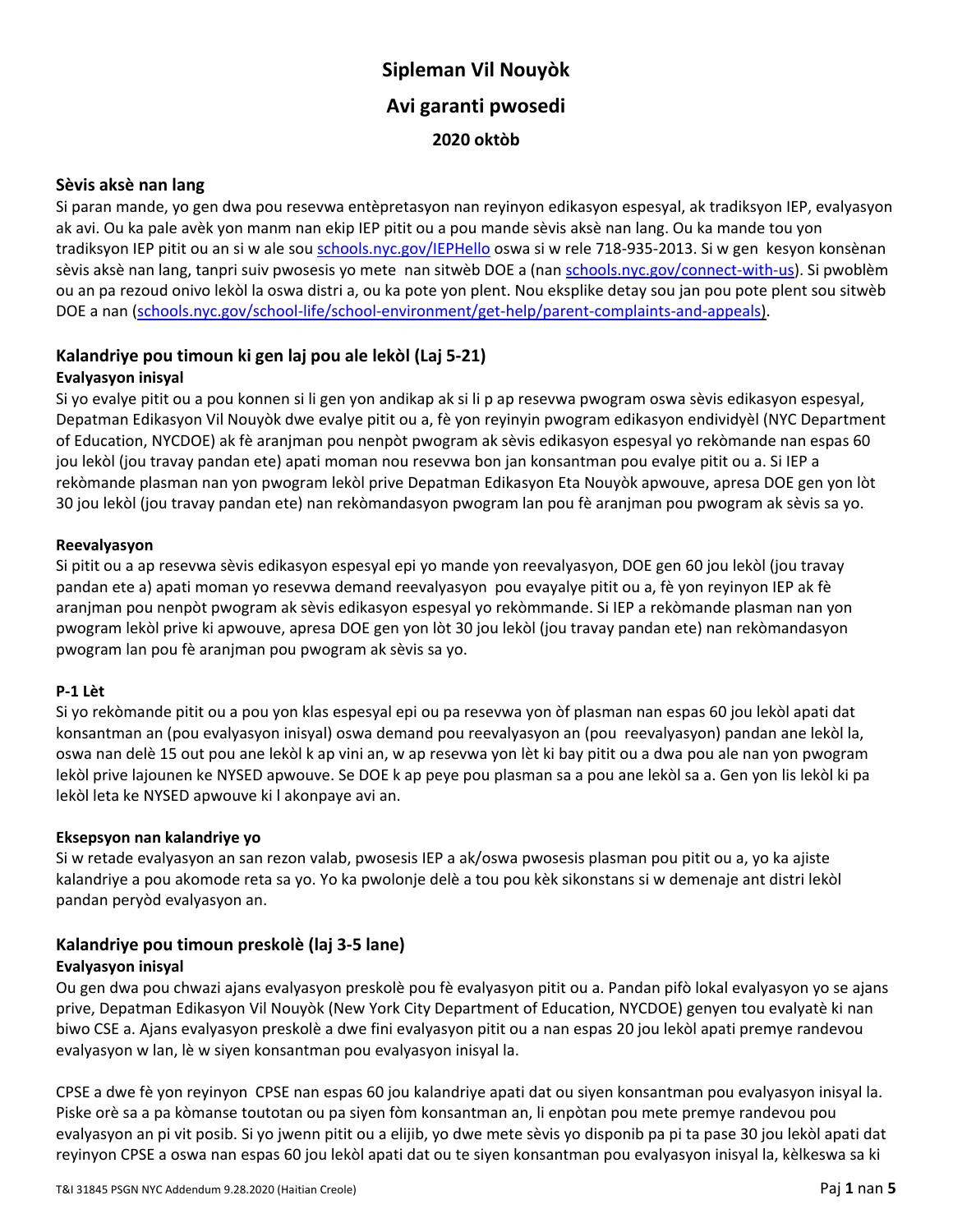rive avan an oswa nan premye jou laj timoun lan vin elijib pou sèvis edikasyon espesyal preskolè yo.

#### **Reevalyasyon**

Apre yo fin idantifye pitit ou a kòm yon elèv preskolè ki gen andikap, ou ka mande pou yo reevalye pitit ou a nan nenpòt moman. CPSE ap aranje yon reevalyasyon depi sa pa fèt plis pase yon fwa pa ane, amwenske ni oumenm, ni CPSE a dakò alekri pou fè sa. CPSE a ap òganize reyinyon an epi l ap fè aranjman pou pwogram ak sèvis ki nan IEP a pou yo bay yo nan espas 60 jou lekòl apati lè ou te mande pou reevalyasyon an.

#### **Evalyasyon akademik endepandan**

Ou gen dwa pou jwenn yon evalyasyon akademik endepandan (Independent educational evaluation, IEE) pou pitit ou a si w pa dakò avèk evalyasyon DOE te fè pou pitit ou a , jan yo dekri l nan seksyon IEE dokiman ki rele Avi sou garanti nan pwosedi (Procedural Safeguards Notice) a. Nan Vil Nouyòk, yon anplwaye DOE pa ka fè yon evalyasyon endepandan piske Lwa sou konfli enterè entèdi sa (Chapit 68 kontra Vil la).

#### **Nòm ofisyèl pou chanje klas**

Elèv ki gen IEP yo oblije satisfè regleman NYCDOE pou chanje klas ki dekri nan Regleman Chanselye (Chancellor's Regulation) A-501 [\(schools.nyc.gov/about-us/policies/chancellors-regulations/volume-a-regulations/2\)](https://nycdoe-my.sharepoint.com/personal/ajaffe5_schools_nyc_gov/Documents/schools.nyc.gov/school-life/school-environment/get-help/parent-complaints-and-appeals). Yo evalye pwogrè elèv pou referans sou chanjman klas lekòl pa yo defini. Lekòl la evalye pwogrè elèv avèk plizyè mezi pou asire yo gen plizyè opòtinite pou demontre konesans yo ak kapasite yo.

Pou yon tigwoup elèv ki gen IEP nan klas 3yèm-8yèm ane ekip IEP a ka rekòmande kritè chanjman klas ki modifye nan IEP yo. Yo ta dwe di kritè ofisyèl pou chanje klas yo nan prèske tout IEP elèv ki gen andikap. Se sèlman nan sikonstans eksepsyonèl yo ta dwe modifye kritè pou chanje klas pou elèv ki gen andikap ki nan klas 3yèm-8yèm ane. IEP pitit ou a pral presize si li oblije satisfè kritè ofisyèl yo oswa kritè modifye pou chanje klas yo nan egzamen ELA ak/oswa Matematik.

Elèv ki gen IEP ki nan klas 3yèm-8yèm ane oblije satisfè kritè modifye pou chanje klas yo nan egzamen ELA ak/oswa Matematik si to pwogrè yo ak efè andikap yo tèlman grav yo pa kapab satisfè referans pou chanje klas lekòl la menm lè yo ba yo sipò ak sèvis edikasyon espesyal, akomodasyon ki apwopriye ak enstriksyon yo kreye espesyalman pou yo. Elèv ki gen kritè modifye pou chanje klas oblije satisfè kritè ELA ak Matematik ki presize nan IEP yo nan moman y ap pran desizyon pou chanje klas la. Elèv ki nan klas 8yèm ane dwe pase tou tout kat kou debaz yo (ELA, Matematik, Syans ak Syans Sosyal) pou yo ka chanje klas pou ale nan 9yèm ane.

Si pitit ou a oblije satisfè kritè ofisyèl yo oswa kritè modifye yo, y ap avèti w an jen si yo egzije pou pitit ou a ale lekòl ete pou matyè debaz yo endike yo. Nan fen lekòl ete ann out, w ap resevwa yon lèt desizyon final sou chanjman klas. Si w pa dakò avèk desizyon final sou chanjman klas la, ou ka fè apèl, *alekri*, ba direktè lekòl la pandan dènye semèn out la. Sipèentandan an ap evalye demand apèl la epi l ap pran yon desizyon final. Direktè a pral avèti w sou desizyon final pou chanjman klas la.

Elèv ki gen IEP ki nan lekòl DOE ki patisipe nan evalyasyon altènatif pa gen pou satisfè kritè pou chanje klas yo.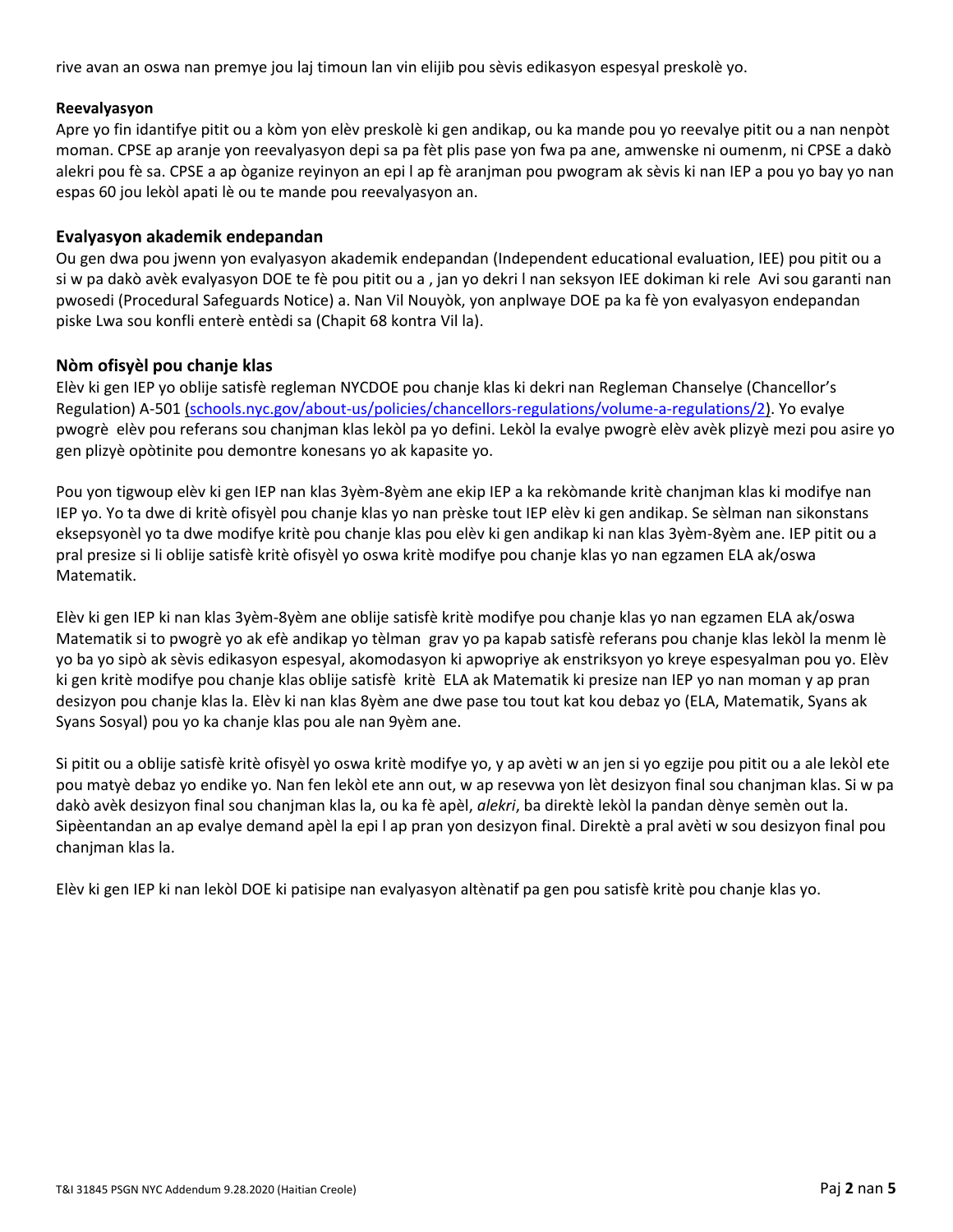#### **Sant Paran pou Edikasyon espesyal**

Gen sant paran pou edikasyon espesyal nan Vil Nouyòk. Sant sa yo ap bay paran elèv ki gen andikap enfòmasyon, resous ak estrateji pou:

- 1. Ankouraje yo pou patisipe toutbon nan pwogram edikasyon pitit yo, tankou enfòmasyon konsènan pwosesis edikasyon espesyal (rekòmandasyon, evalyasyon endividyèl ak devlopman pwogram edikasyon endividyèl ak planifikasyon pou tranzisyon);
- 2. Ede w konprann andikap pitit ou a;
- 3. Ankouraje rezolisyon konfli bonè ant paran ak distri lekòl yo;
- 4. Ankouraje itilizasyon sesyon rezolisyon ak medyasyon pou edikasyon espesyal;
- 5. Ede w konprann dwa pou pwosedi san patipri tankou dwa pou odisyon ak apèl san patipri ak pou pwosesis plent bay Eta a;
- 6. Ranfòse kapasite paran ak nivo konfyans pou kominike avèk efikasite; ak
- 7. Travay nan kolaborasyon avèk lòt lekòl yo ak lòt konsène pou defann ak patisipe aktivman nan pwogram edikasyon timoun yo.

Tanpri kontakte sant paran ki pi pre w la pou yo ka ede w.

| <b>Non</b>                                                                                                                                | <b>Adrès</b>                                            | Non moun pou<br>kontakte                                                                                             | <b>Nimewo</b><br>telefòn                                    | #Faks          | Adrès imèl                                                                | <b>N</b> ot                                                                                            |
|-------------------------------------------------------------------------------------------------------------------------------------------|---------------------------------------------------------|----------------------------------------------------------------------------------------------------------------------|-------------------------------------------------------------|----------------|---------------------------------------------------------------------------|--------------------------------------------------------------------------------------------------------|
| Parent to Parent<br>NY, Inc. / Staten<br><b>Island Special</b><br><b>Education Parent</b><br>Center                                       | 1050 Forest Hill Rd.<br>#108<br>Staten Island, NY 10314 | Joanne Vitale,<br>Director                                                                                           | (718) 494-4872                                              | (718) 494-4805 | joanne.d.vitale@opwdd.ny.gov                                              | • Li sèvi moun ki abite Staten<br>Island<br>· Sitwèb:<br>https://parenttoparentnyin<br>c.org/home.html |
| INCLUDEnyc (yo te<br>rele I avan<br>Resources for<br>Children with<br>Special Needs)<br>Nan kolaborasyon<br>avèk United We<br>Stand of NY | 116 E. 16th Street<br>5yèm etaj<br>New York, NY 10003   | Rich Overton,<br>Manadiè<br>fonksyònman<br>pwogram<br>Renee Becerra,<br>Kowòdonatè<br>enfòmasyon ak<br>trening paran | $(212)$ 677-4660<br>(Anglè)<br>$(212)$ 677-4668<br>(Panyòl) | (212) 254-4070 | roverton@includenyc.org<br>rbecerra@includenyc.org<br>info@includenyc.org | • Li sèvi moun ki abite<br>Queens, Brooklyn, Bronx ak<br>Manhattan<br>· Sitwèb:<br>www.includenyc.org  |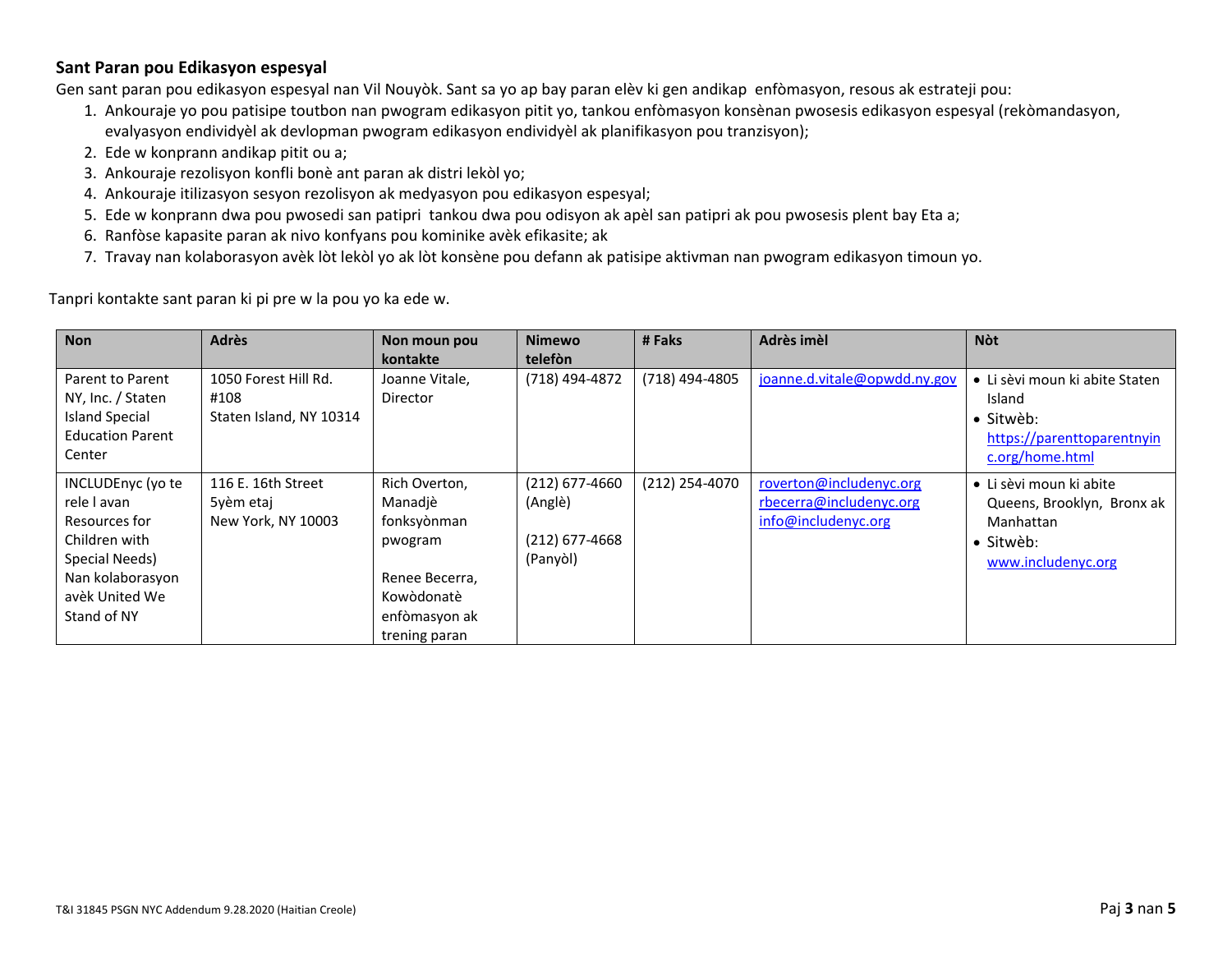### **Ajans sèvis legal ak defans dwa moun**

Men yon lis ajans sèvis legal ak defans dwa moun gratis ki ka disponib pou reprezante timoun nan odisyon san patipri. Chak ajans gen opsyon pou aksepte oswa refize nenpòt aplikasyon pou sèvis li yo.

| <b>Non</b>           | <b>Adrès</b>                                       | Non moun pou | Nimewo telefòn     | # Faks           | Adrès imèl | <b>Nòt</b>                      |
|----------------------|----------------------------------------------------|--------------|--------------------|------------------|------------|---------------------------------|
|                      |                                                    | kontakte     |                    |                  |            |                                 |
| Legal Services - NYC |                                                    |              | $(917) 661 - 4500$ |                  |            | • Li sèvi moun ki abite nan Vil |
|                      |                                                    |              | Liy ki toujou      |                  |            | Nouyòk                          |
|                      |                                                    |              | ouvè pou èd        |                  |            | • Ou dwe satisfè kondisyon      |
|                      |                                                    |              | legal nan Vil la   |                  |            | sou salè pou w ka elijib        |
| Legal Services-      | 105 Court Street, 4 <sup>th</sup> Fl.              |              | (718) 237-5500     | (718) 855-0733   |            | · Li sèvi moun ki abite         |
| Brooklyn             | Brooklyn, NY 11201                                 |              |                    |                  |            | Brooklyn                        |
|                      |                                                    |              |                    |                  |            | · Ou dwe satisfè kondisyon      |
|                      |                                                    |              |                    |                  |            | sou salè pou w ka elijib        |
| Legal Services-      | 349 E. 149 <sup>th</sup> St., 10 <sup>th</sup> Fl. |              | (718) 928-3700     | (718) 402-7566   |            | • Li sèvi moun ki abite Bronx   |
| <b>Bronx</b>         | Bronx, NY 10451                                    |              |                    |                  |            | • Ou dwe satisfè kondisyon      |
|                      |                                                    |              |                    |                  |            | sou salè pou w ka elijib        |
| Legal Services-      | 1 West 125 <sup>th</sup> St., 2yèm                 |              | (646) 442-3100     |                  |            | · Li sèvi moun ki abite         |
| Manhattan (Upper)    | etaj                                               |              | (212) 348-4093     |                  |            | Manhattan                       |
|                      | New York, NY 10027                                 |              |                    |                  |            | • Ou dwe satisfè kondisyon      |
|                      |                                                    |              |                    |                  |            | sou salè pou w ka elijib        |
| Legal Services-      | 40 Worth St., Ste., 606                            |              | $(917) 661 - 4500$ |                  |            | · Li sèvi moun ki abite         |
| Manhattan (Lower)    | New York, NY 10027                                 |              |                    |                  |            | Manhattan                       |
|                      |                                                    |              |                    |                  |            | • Ou dwe satisfè kondisyon      |
|                      |                                                    |              |                    |                  |            | sou salè pou w ka elijib        |
| Legal Services-      | 89-00 Sutphin Blvd.                                |              | (347) 592-2200     | (718) 526-5051   |            | • Li sèvi moun ki abite Queens  |
| Queens               | $5yem$ etai                                        |              |                    | $(718)$ 657-8581 |            | · Ou dwe satisfè kondisyon      |
|                      | Jamaica, NY 11435                                  |              |                    |                  |            | sou salè pou w ka elijib        |
| Legal Services-      | 36 Richmond Terrace,                               |              | (718) 233-6480     | (718) 448-2264   |            | • Li sèvi moun ki abite Staten  |
| Staten Island        | Ste. 205                                           |              |                    |                  |            | Island                          |
|                      | Staten Island, NY 10301                            |              |                    |                  |            | · Ou dwe satisfè kondisyon      |
|                      |                                                    |              |                    |                  |            | sou salè pou w ka elijib        |
| New York Lawyers     | 151 W. 30 <sup>th</sup> St., 11 <sup>th</sup> Fl.  |              | (212) 244-4664     | (212) 244-4570   |            | · Li sèvi moun ki abite nan     |
| for the Public       | New York, NY 10001                                 |              |                    |                  |            | tout senk borough yo            |
| Interest             |                                                    |              |                    |                  |            | • Ou dwe gen randevou           |
|                      |                                                    |              |                    |                  |            | · www.nylpi.org                 |